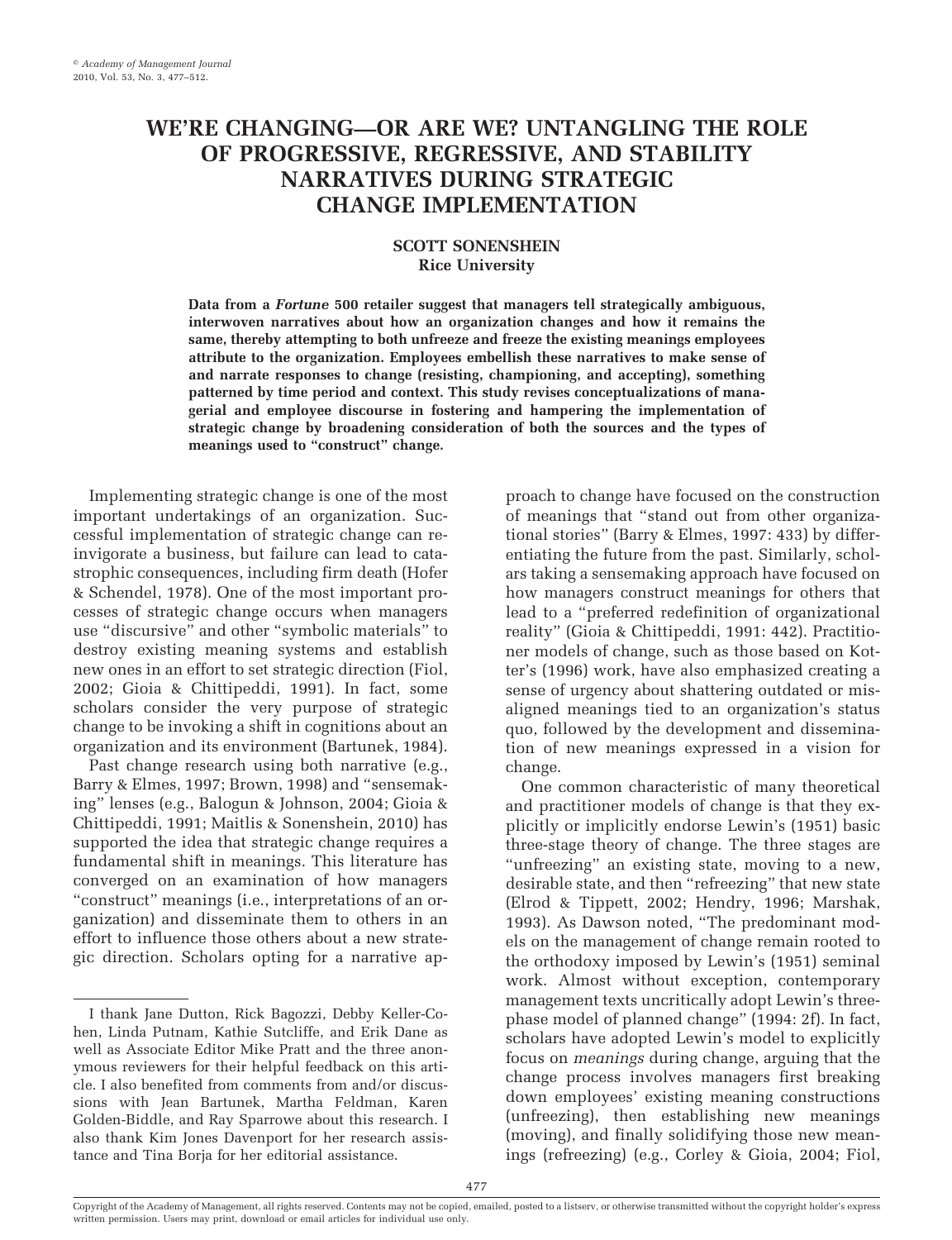2002; Isabella, 1990; Labianca, Gray, & Brass, 2000). Although research that models change implementation as a set of meaning processes based roughly on Lewin's approach has led to important insights, this research is limited in two key ways. First, it studies only certain *types* of meanings constructed by managers and employees. Second, it overlooks the perspective and responses of *recipients* of change (Balogun & Johnson, 2004, 2005; Bartunek, Rousseau, Rudolph, & DePalma, 2006; Ford, Ford, & D'Amelio, 2008).

First, existing research represents an unnecessarily narrow view of the types of meanings managers and employees construct during change by predominately focusing on positive or negative meanings of change (Armenakis, Harris, & Mossholder, 1993; Piderit, 2000). This limited focus makes common a narrative in which employees resist change (drawing on negative meanings) and managers struggle to overcome these resistance efforts (through positive meanings). Dent and Goldberg (1999) characterized this story as a universally accepted mental model but questioned its empirical reality. Lewin proposed that resistance occurred at the systems level in organizations (manifesting in, for instance, roles, attitudes, behaviors, norms, and other factors). Yet organizational scholars have since largely viewed resistance more narrowly as occurring at the psychological level (Dent & Goldberg, 1999), thereby often implicating employees' constructions of change (the meanings they give to change) as the cause of resistance (Ford et al., 2008). As a result, scholars have developed theories about how managers overcome employee resistance by unfreezing employees' existing (negative) constructed meanings and then changing them (e.g., Corley & Gioia, 2004; Fiol, 2002; Isabella, 1990; Labianca et al., 2000). For example, Isabella's (1990) model draws from Lewin's work to explain how top managers unfreeze employees' existing constructions and alert them that new ones need to be adopted. Fiol adopted Lewin's three-stage model to identity change, theorizing that managers help employees destroy old meanings and replace them with a "new desired future state" (2002: 660). Labianca et al. adopted Lewin's model to argue that change involves disconfirming old schemata and then "new schema generation" (2000: 238). At a theoretical level, this argument focuses researchers on employees as obstacles to change as opposed to recognizing that employees may also maintain meanings consistent with promoting change (e.g., Kelman, 2005). At a practical level, the "managersovercome-employee-resistance" tale may contribute to the failure of change initiatives because it encourages managers to direct energy toward the

wrong places (purported employee constructions that lead to resistance) using the wrong mental models (unfreeze-move-refreeze) (Dent & Goldberg, 1999). In this study, I took an inductive approach allowing for a variety of meanings (beyond "positive" and "negative") to play a role in change. This approach helps supplement the popular managersovercome-employee-resistance story that has plagued theory development and practice (Dent & Goldberg, 1999; Ford et al., 2008) by examining whether the meanings of change employees generate and maintain may not always hinder, but may actually help, change implementation.

Second, existing research overlooks the dynamic interplay between managers' and employees' meaning constructions. Instead, in examining discursive processes that provide linguistic, cognitive, and symbolic resources for strategic change (Jarzabkowski, 2005), scholars have taken a managerial perspective (Ford et al., 2008). For example, building on process-based approaches to change (e.g., Burgelman, 1983), researchers have addressed how managers engage in activities that constitute "doing" strategy work, such as constructing and disseminating meanings of change to employees (Bartunek, Krim, Necochea, & Humphries, 1999; Gioia & Chittipeddi, 1991; Rouleau, 2005). Yet scholars have largely overlooked employees' subsequent reinterpretations of these meanings (Bartunek et al., 2006). Buchanan and Dawson (2007) criticized most work on change as single-voiced narratives that overlook its complex, political, and multiauthored nature. For scholars who theorize about change as a linguistic accomplishment that emerges from competing narratives (e.g., Brown & Humphreys, 2003; Heracleous & Barrett, 2001), it becomes essential to capture narratives beyond those coming from politically dominant groups (e.g., managers) (Dawson & Buchanan, 2005). Although less politically dominant groups lack formal power, they nonetheless shape change implementation through their alteration of its meaning. By accounting for the construction of meanings by both managers and employees, scholars can understand a wider breadth of meanings during change, as well as how meanings change over time and across organizational levels in ways that impact how strategic change gets implemented. Moreover, because meanings shape both social realities and actors' subsequent reactions to such realities (Hardy, Palmer, & Phillips, 2000), a more dynamic understanding of meaning construction may improve understanding of key employee responses important for change implementation. This may help practicing managers improve what frequently become unsuccessful change implementation at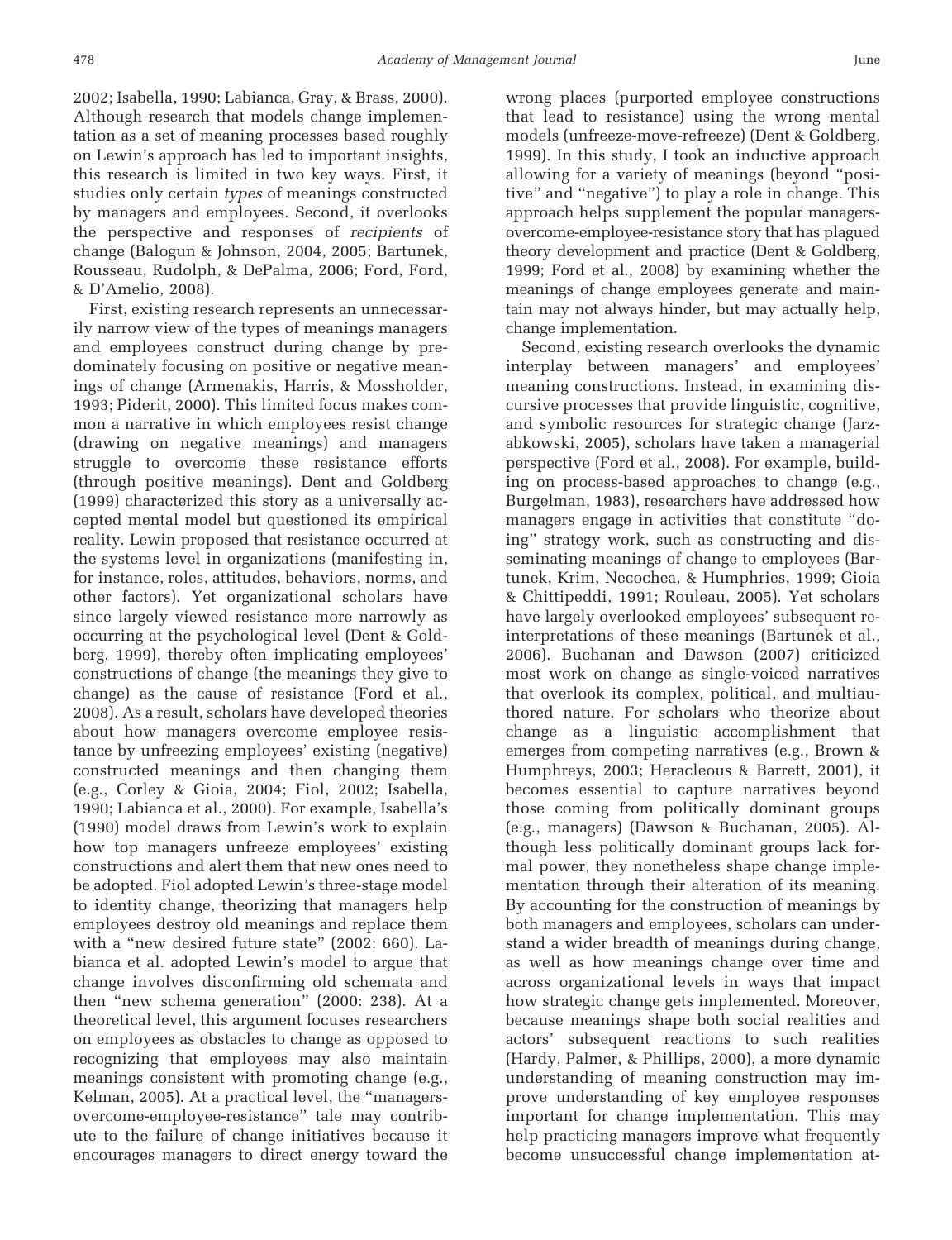tempts (Beer, Eisenstat, & Spector, 1990; Kotter, 1996).

By broadening investigation of the types of meanings actors construct during strategic change to extend beyond simply positive and negative, and by accounting for a wider range of actors constructing meaning (managers *and* employees), I reexamine critical assumptions in change implementation research. Scholars have found that managers exert downward influence on the meanings employees attribute to change through the unfreezing-movingrefreezing of negative meanings, which are replaced with more positive ones (e.g., George & Jones, 2001; Labianca et al., 2000), yet it is less clear what theoretical process explains how employees respond to these efforts, how they might reconstruct these meanings of change, and how this reconstruction might impact their responses when implementing change. Addressing these key questions affords the opportunity to reconsider and expand adoptions of Lewin's model of change that are based on meaning construction.

To develop these insights, I conducted a field study at a *Fortune* 500 retailer implementing strategic change. I began with the broad research question of how managers' and employees' meaning constructions differ, and how these differences matter for how strategic change gets implemented. Drawing from narrative (Barry & Elmes, 1997; Brown, 1998; Brown & Humphreys, 2003; Weick & Quinn, 1999) and sensemaking (Gioia & Chittipeddi, 1991) approaches to change, I examined relationships between the broader sources of meanings (managers and employees) and broader dimensions of meanings (derived inductively) used to construct change. As I describe below, the research affirmed key elements of existing views of change, but also led to some unexpected findings. Although my initial focus was to spotlight the frequently underestimated role of employees during change, my data revealed that researchers' current conceptualizations of managerial discourses during change were also incomplete. Prior research has emphasized that managers establish new meanings about an organization for employees by unfreezing and then altering their meaning constructions (Labianca et al., 2000). Indeed, I found that managers do construct these new meanings (through what I call "progressive narratives"). Unexpectedly, I also found that at the same time managers were establishing new meanings, they were simultaneously attempting to preserve existing organizational meanings (through what I call "stability narratives"). At this point, my attention shifted to explaining how and why managers simultaneously told progressive and stability narratives and to the

interwoven narratives' effect on employees' meaning constructions and implementation of change. As such, the study elaborates theory (Lee, Mitchell, & Sablynski, 1999) of meaning construction during strategic change by addressing not only the broader *sources* of meanings, but also the broader *types* of meanings. Ultimately, this elaboration affirms, challenges, and advances views of change based on Lewin's model.

# **A NARRATIVE AND SENSEMAKING LENS**

Two related lenses are especially useful for examining meaning constructions during change. A narrative lens focuses on discourse, often containing a sequential structure, that gives meaning to events (Pentland, 1999). This sequential structure captures how organization members understand events in relationship to other events over time (Gergen & Gergen, 1997) and in specific contexts (Gergen, Gergen, & Barrett, 2004).<sup>1</sup> Narratives exist at both the individual and collective levels. As I describe in the Methods section, my primary focus in this study was "composite narratives," which involve researchers' construction of an event on the basis of a group of individuals' narratives about that same event (e.g., Dunford & Jones, 2000).

A sensemaking lens is closely related to a narrative one. For Weick (1995), sensemaking involves individuals engaging in retrospective and prospective thinking in order to construct an interpretation of reality. "Sensegiving" is a related process by which individuals attempt to influence the sensemaking of others (Gioia & Chittipeddi, 1991; Maitlis & Lawrence, 2007). Both sensemaking and sensegiving are closely related to narratives. In fact, many scholars have treated sensemaking/sensegiving as interchangeable with constructing narratives (Currie & Brown, 2003; Dunford & Jones, 2000; Gabriel, 2004). Scholars have argued that narratives are a tool that actors use to make sense of events (Bruner, 1990; Robichaud, Girous, & Taylor, 2004) and also that narratives capture the outcome of collective sensemaking (Brown, 1998). Furthermore, narratives can be

<sup>&</sup>lt;sup>1</sup> Scholars have debated about differences among narratives, stories, sagas, legends, and myths. Boje defined stories as "oral or written performance involving two or more people interpreting past or anticipated experience" (1991: 111). Cunliffe, Luhman, and Boje (2004) noted that "narrative" and "story" are often used interchangeably, proposing the distinction that stories usually have coherent plot lines whereas narratives do not. But I followed Pentland (1999) in grouping all of these forms under the heading of "narrative," as these nuanced differences are not important for my theory here.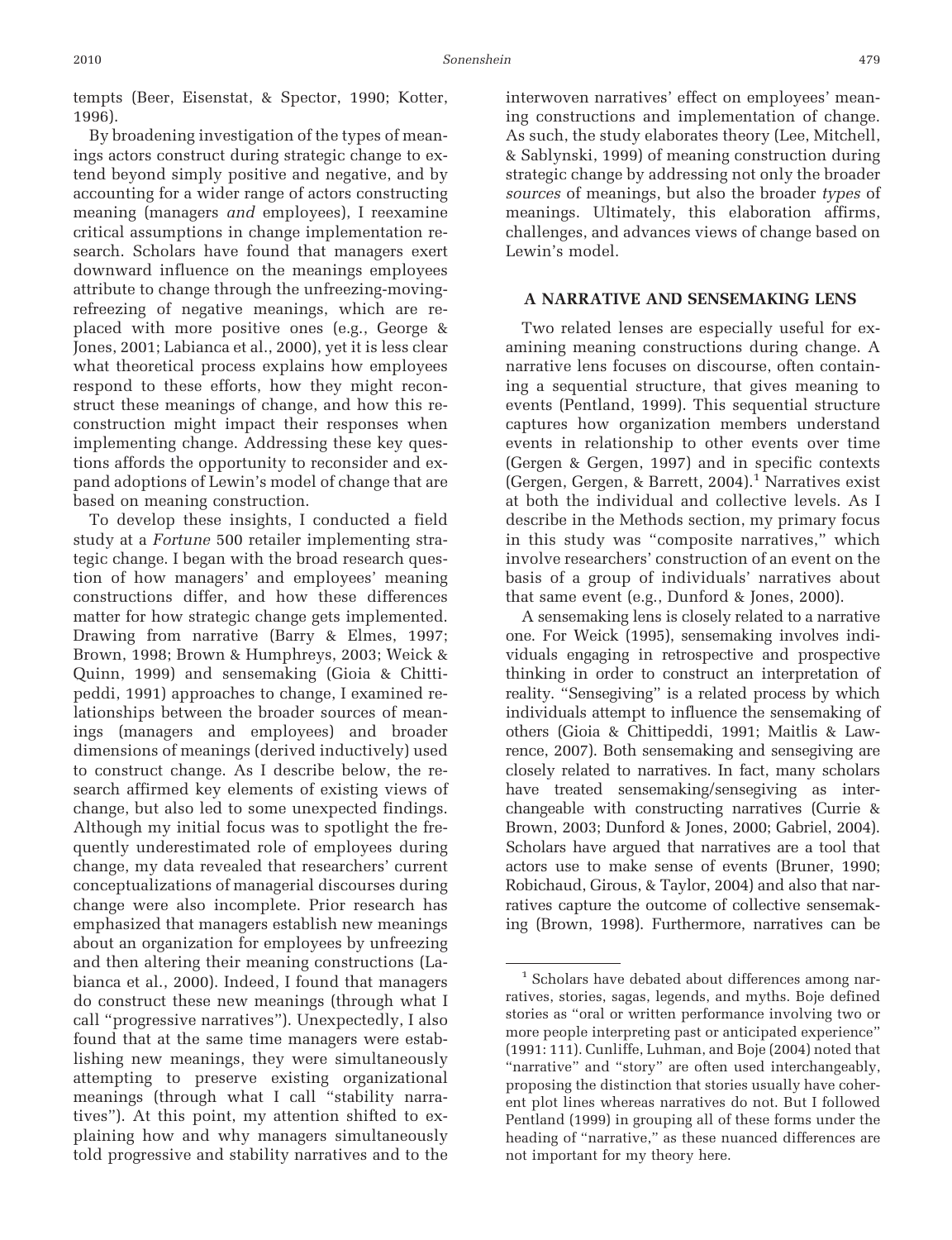used to influence others, which is an example of sensegiving. Accordingly, I view a *narrative* as a discursive construction that actors use as a tool to shape their own understanding (sensemaking), as a tool to influence others' understandings (sensegiving), and as an outcome of the collective construction of meaning (Brown, 1998; Brown & Humphreys, 2003).

A narrative lens, informed by sensemaking/sensegiving, is useful for addressing my research question of how managers' and employees' meaning constructions differ, and how these differences matter during change implementation. First, narratives allow for multiple perspectives on change (Buchanan & Dawson, 2007) and broad types of meanings, both of which can play a vital role in change (Heracleous & Barrett, 2001). Second, narratives are inherently a temporal construction (Cunliffe, Luhman, & Boje, 2004), and change is inherently a temporal phenomenon (Van de Ven & Poole, 1995). Third, when faced with a major interruption such as a strategic organizational change, individuals construct meanings both to enable their own understanding (Brown & Humphreys, 2003) and to influence that of others (Gioia & Chittipeddi, 1991). Capturing these understandings informs theory about how people use narratives to understand and influence change.

#### **METHODS**

In a single-site case study, I used narrative analysis (Riessman, 1993) and content analysis (Berelson, 1952) as two related approaches to examining the discourses individuals used to construct meaning (Gephart, 1993; Pentland, 1999). Narrative analysis focuses on the rich use of discourse embedded in context (Pentland, 1999), particularly emphasizing how protagonists interpret experiences (Bruner, 1990). Content analysis is a technique for understanding the factors that explain differences in interpretations (Langley, 1999). I first describe the case and then detail the data and analysis. By providing a rich description of the case in which meanings were produced, I provide more plausible and credible interpretations of the data (Hansen, 2006) and address calls to develop case studies that combine a narrative approach with a deeper study of organizational context (Buchanan & Dawson, 2007).

## **Case Overview and Selection**

This study took place at Retail, Inc.,<sup>2</sup> which was, at the time of the study, a *Fortune* 500 entertainment and leisure products retailer with annual sales of \$4 billion and 35,000 employees. The company operated over 1,000 stores, primarily in the United States, and consisted of two divisions, each representing a different retail model: MallCo, which ran smaller, mall-based stores, and Big-BoxCo, which ran larger, freestanding stores. This research examines the implementation of "Project Convert," in which some MallCo stores were transformed into BigBoxCo Light stores. Table 1 gives a timeline of the change.

*Case selection.* Because extensive data were required to conduct this study, and data collection at multiple sites was not feasible, I used a single site. In selecting it, I was guided by theoretical sampling (Eisenhardt, 1989; Glaser & Strauss, 1967). At the industry level, retail is a part of the service economy that represents a growing proportion of the world economy (Zeithaml, Bitner, & Gremler, 2006). I selected Retail, Inc., as a setting in the retail industry because it is comprised of many geographically dispersed units (i.e., stores), which makes extensive communication between stores and headquarters necessary, a characteristic that in turn lends itself well to the study of discourse within an organization. This setting provided an "extreme case" in which narratives were more likely to be visible than in other contexts. I was also provided with an unusual degree of access to Retail, Inc., via a personal contact. This degree of access led to building an information-rich case that helps manifest the phenomenon of change narratives in a detailed but not unrealistic way (Miles & Huberman, 1994). I selected Project Convert as a context within Retail, Inc., because it was a typical case (Miles & Huberman, 1994): it represented a type of change other retailers and organizations outside the retail industry perform frequently (e.g., integrating divisions, mergers, etc.). Also, most retailers and many large companies (e.g., multidivisionals) have centralized headquarters with dispersed units of employees, so their structures, and possibly some of the challenges they face in implementing change, resemble those at the focal firm. Retail, Inc. has senior/corporate managers who work at headquarters and are responsible for formulating and disseminating strategy to stores. Field managers and directors, considered members of management, are located throughout the country and are responsible for overseeing the operations of large clusters of stores. Their responsibilities include customizing strategies for their regions as well as disseminating instructions to stores. Both senior/corporate managers *and* field managers/directors issue directives about change to "employees"—the store managers

<sup>&</sup>lt;sup>2</sup> All names of individuals and organizations are pseudonyms.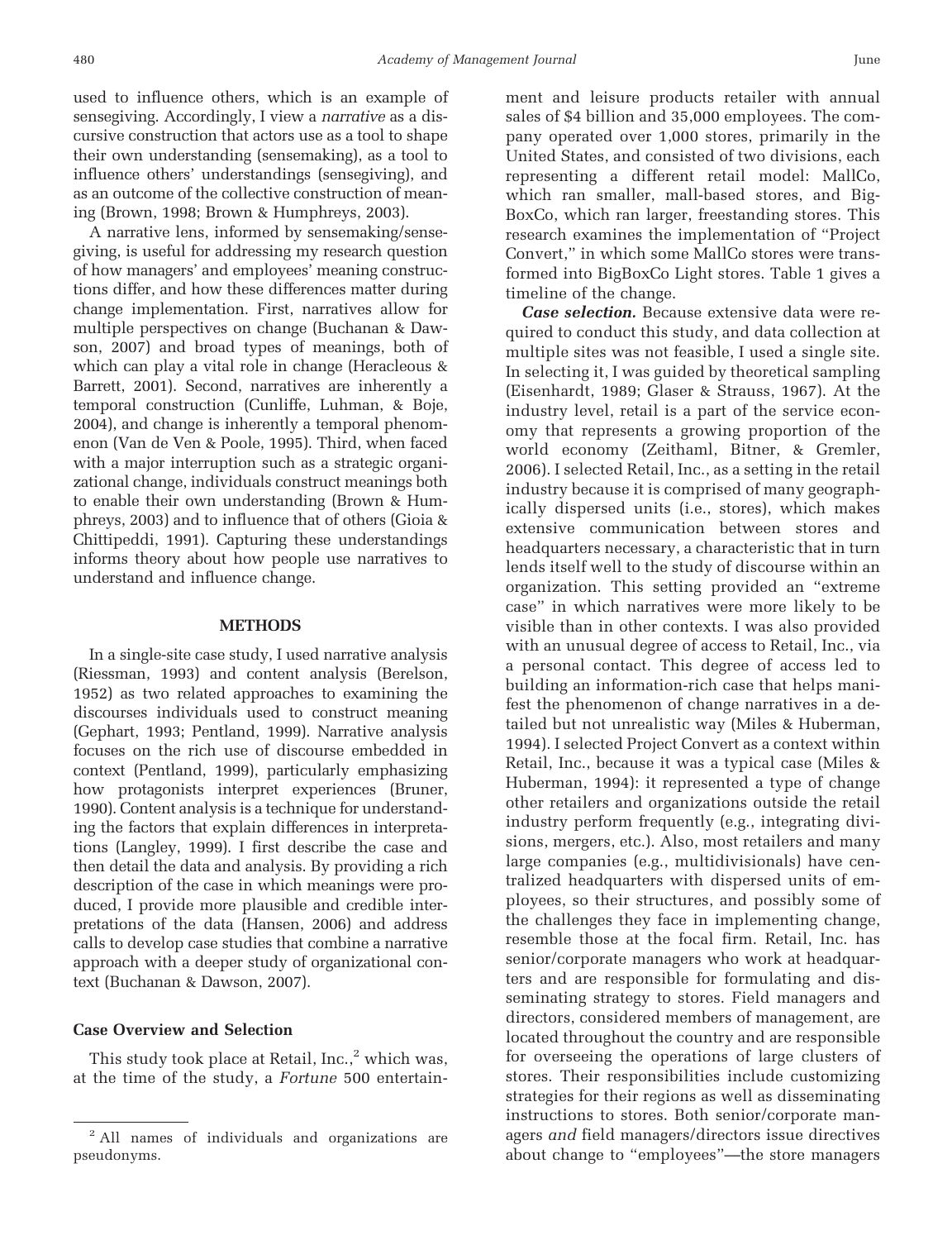#### 2010 *Sonenshein* 481

| <b>Approximate Time</b>         | <b>Milestone</b>                                                    | <b>Description</b>                                                                                                                                          | <b>Significance of Milestone</b>                                                                                                                                                                                                         |
|---------------------------------|---------------------------------------------------------------------|-------------------------------------------------------------------------------------------------------------------------------------------------------------|------------------------------------------------------------------------------------------------------------------------------------------------------------------------------------------------------------------------------------------|
| April 2002                      | Retail, Inc., hires strategy<br>consulting company.                 | Strategy consultants hired to<br>"rejuvenate" MallCo<br>division. MallCo stores are<br>not meeting customer<br>demands and have<br>performance variability. | Started first discussions about how to turn<br>around the MallCo division. Helped get<br>senior managers' attention about<br>performance declines at MallCo. Created<br>urgency that strategic changes needed in<br>MallCo division.     |
| Most of 2003                    | Redesign Initiative starts.                                         | New interior architecture of<br>store designed, including<br>internal architecture (store<br>layout and color schemes)<br>and product placement.            | Store remodels would be a capital<br>expenditure in the MallCo division,<br>something which had not happened for<br>the past twenty years. All stores in the<br>MallCo chain informed they would<br>receive some improvements/resources. |
| September 2003–<br>January 2004 | Marketing research firm<br>assesses impressions of<br>MallCo brand. | Set of possible names for<br>MallCo brand developed<br>and risks of changing<br>name evaluated.                                                             | MallCo brand found to be "old" and<br>inferior to BigBoxCo brand. Several<br>alternative names for MallCo tested, and<br>Retail, Inc. decides to test the<br>"BigBoxCo Light" name in several<br>stores.                                 |
| March 2004                      | Project Convert officially<br>created.                              | Project's main changes<br>involve a rebrand and<br>remodel of stores as well<br>as operational and<br>merchandising changes.                                | Two separate projects merged into one,<br>called Project Convert. More resources<br>are allocated per store, but fewer stores<br>will participate.                                                                                       |
| June 2004                       | Test of concept (phase I).                                          | Seventeen stores are<br>converted in four<br>geographic areas.                                                                                              | Initial stores selected based on geographic<br>isolation. Phase I considered successful.                                                                                                                                                 |
| September–December<br>2004      | Test of concept (phase II).                                         | Twenty additional stores are<br>converted in three<br>geographic areas.                                                                                     | Stores selected to represent competitive<br>and customer makeup of other Retail,<br>Inc. markets. Phase II also considered a<br>success.                                                                                                 |
| August–November<br>2005         | Main implementation of<br>Project Convert-Period 1.                 | First set of nontest stores<br>participate in project.<br>Store selection based on<br>several criteria, including                                           | Project Convert is now a full-blown<br>strategy that is being implemented.                                                                                                                                                               |

**Timeline and Milestones for Project Convert**

|                                |                                                     | performance potential and<br>subjective ratings by<br>corporate managers.                                                                                                                       |                                                                                                                                                          |
|--------------------------------|-----------------------------------------------------|-------------------------------------------------------------------------------------------------------------------------------------------------------------------------------------------------|----------------------------------------------------------------------------------------------------------------------------------------------------------|
| November 2005–<br>January 2006 | Main implementation of<br>Project Convert-Period 2. | Second set of nontest stores<br>participate in project.<br>Store selection based on<br>several criteria, including<br>performance potential and<br>subjective ratings by<br>corporate managers. | Project Convert remains a full-blown<br>strategy that is being implemented, with<br>managers pressing to complete<br>conversions by the end of the year. |
|                                |                                                     |                                                                                                                                                                                                 |                                                                                                                                                          |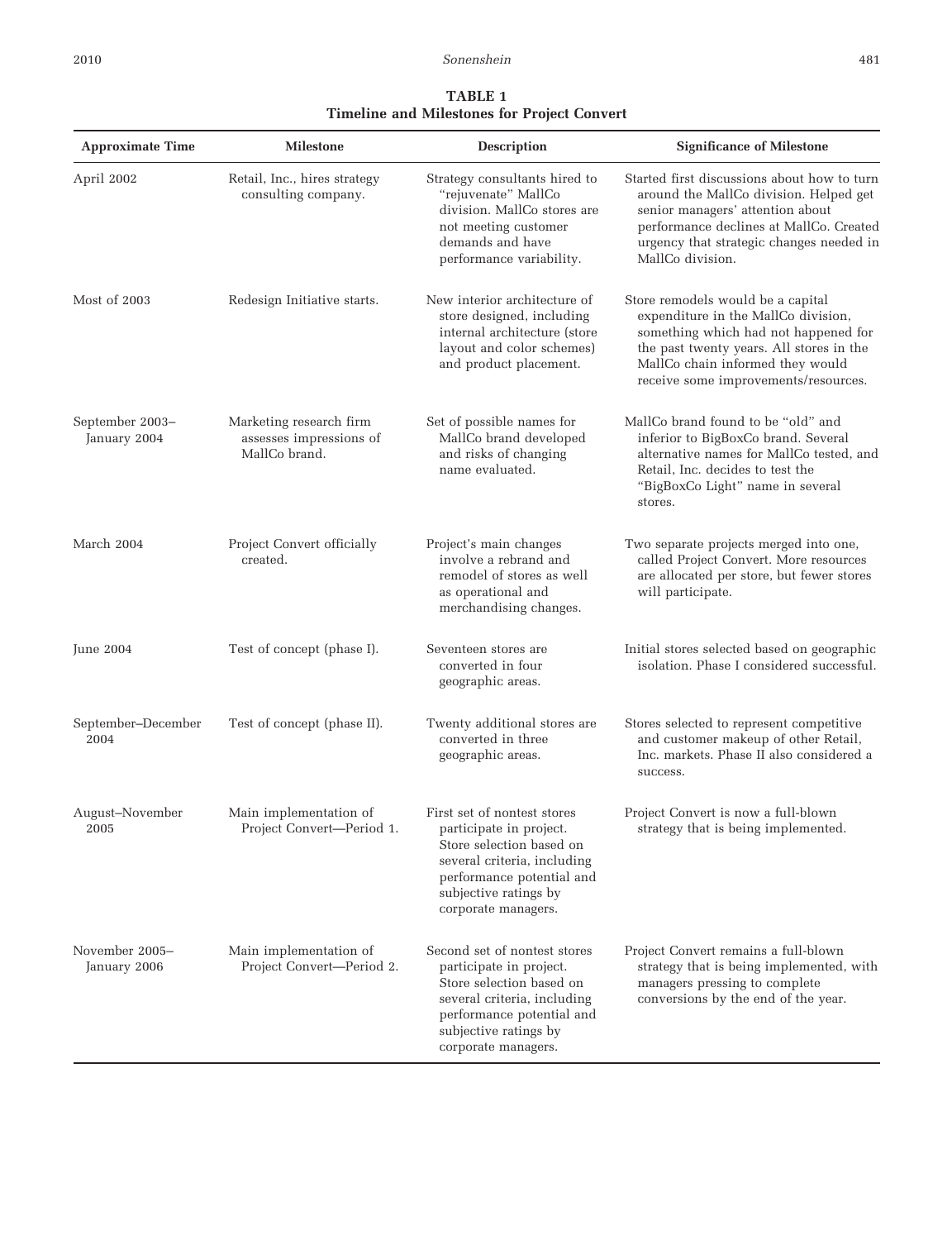and retail clerks responsible for implementing and adopting storewide change.<sup>3</sup>

*Case overview.* In the early 1990s, MallCo was the "cash cow" of Retail, Inc., bringing in steady profits that allowed the company to fund its growth at BigBoxCo, which had a smaller presence than MallCo and required significant capital expenditures to open a new store. As BigBoxCo stores started to achieve steady profits in the mid 1990s, sales at the MallCo division started to flounder. The outdatedness of MallCo's stores, combined with increased competition from bigger stores belonging to other retailers and the internet, led to a multiyear downward spiral of performance. Retail, Inc., responded by closing underperforming MallCo stores, but with little investment being put into the MallCo division, those stores that sustained operations continued to have performance declines.

In 2003, Retail, Inc. charged an architectural design firm with developing the MallCo store of the future. The project, called the "Redesign Initiative," involved updating the interior design (with new paint colors, for example) and changing the layout of the stores' products. Managers reasoned that updating these interiors would improve sales. Although this project involved only minor modifications, MallCo store employees welcomed the Redesign Initiative because it provided some sorely needed resources for renovating stores, many of which had not seen any major investment for two decades.

While the store operations department at Retail, Inc.'s headquarters worked on the Redesign Initiative, the marketing department assessed the viability of the MallCo brand. Managers reasoned that a brand that had not seen updates for years might be in need of its own makeover. A marketing consultant recommended that the firm consolidate its brands by investing in one overarching brand for both divisions. The consultant's research further concluded that the BigBoxCo brand was stronger than MallCo's and that there would be minimal risk in eliminating the MallCo name and subsuming the brand under the BigBoxCo name as "BigBoxCo Light."

In 2004, the Redesign Initiative of the operations

department combined with the marketing department's plans for a branding change as one of the company's six most important strategic projects; "Project Convert" was born. Retail, Inc. executives assigned a full-time Project Convert project manager in February 2004 and pushed to test the concept by the early summer. According to the strategy, the company would transform the entire chain of MallCo stores to BigBoxCo Lights, with the new name, remodeling, and new merchandising strategies. Unlike the previous Redesign Initiative, Project Convert would include extensive renovations, enhanced product selection, and updated marketing and operations strategies.

After a "phase I test" in June 2004, managers developed a more formal business plan that contained financial projections of how the converted stores would perform as well as cost estimates for the changes. According to the business plan, Project Convert had three main objectives (doc-010).4 First, the project would "create greater consumer appeal," partly through the consolidated name, leading to higher brand awareness. Second, the project would improve marketing and operational efficiencies by creating uniformity among stores in merchandising and operations. Third, the project would create additional sales through the acquisition of new customers. A "phase II test" was launched shortly after the business plan was created. After deeming phase II a success, Retail, Inc., initiated a more extensive implementation of the strategy.

#### **Sources of Data**

Unlike most research on change, which only uses retrospective data (Van de Ven, 1992), this study includes both retrospective and real-time data. In total, I spent 15 months collecting data during the testing and implementation of the strategy, and after the project was no longer a strategic priority. I used five data sources: interviews, documents, archival records, observations, and surveys.

*Interviews.* I conducted 42 with retail clerks and store managers (collectively referred to as "employees") and senior/corporate and field managers (collectively referred to as "managers") from November 2004 to March 2006. Of the total number of interviews, 67 percent were with managers, and 33 percent were with employees spread across the East

<sup>3</sup> Although stores had managers, I treated them as "employees" because they were much closer to the retail clerks in status, power, and work context than to the corporate or field managers. There was a hierarchy whereby the clerks reported to the store managers, yet the two were both, like Bartunek et al.'s (2006) employees, "on the receiving end of change," and so unlike the managers typically studied as sources of change (e.g., Burgelman, 1983; Gioia & Chittipeddi, 1991).

<sup>&</sup>lt;sup>4</sup> I refer to the various types of data using the following abbreviations: "int-(#)" refers to an interview and its assigned number; "sur-(#)" refers to an employee survey; and "doc-(#)" is a management document.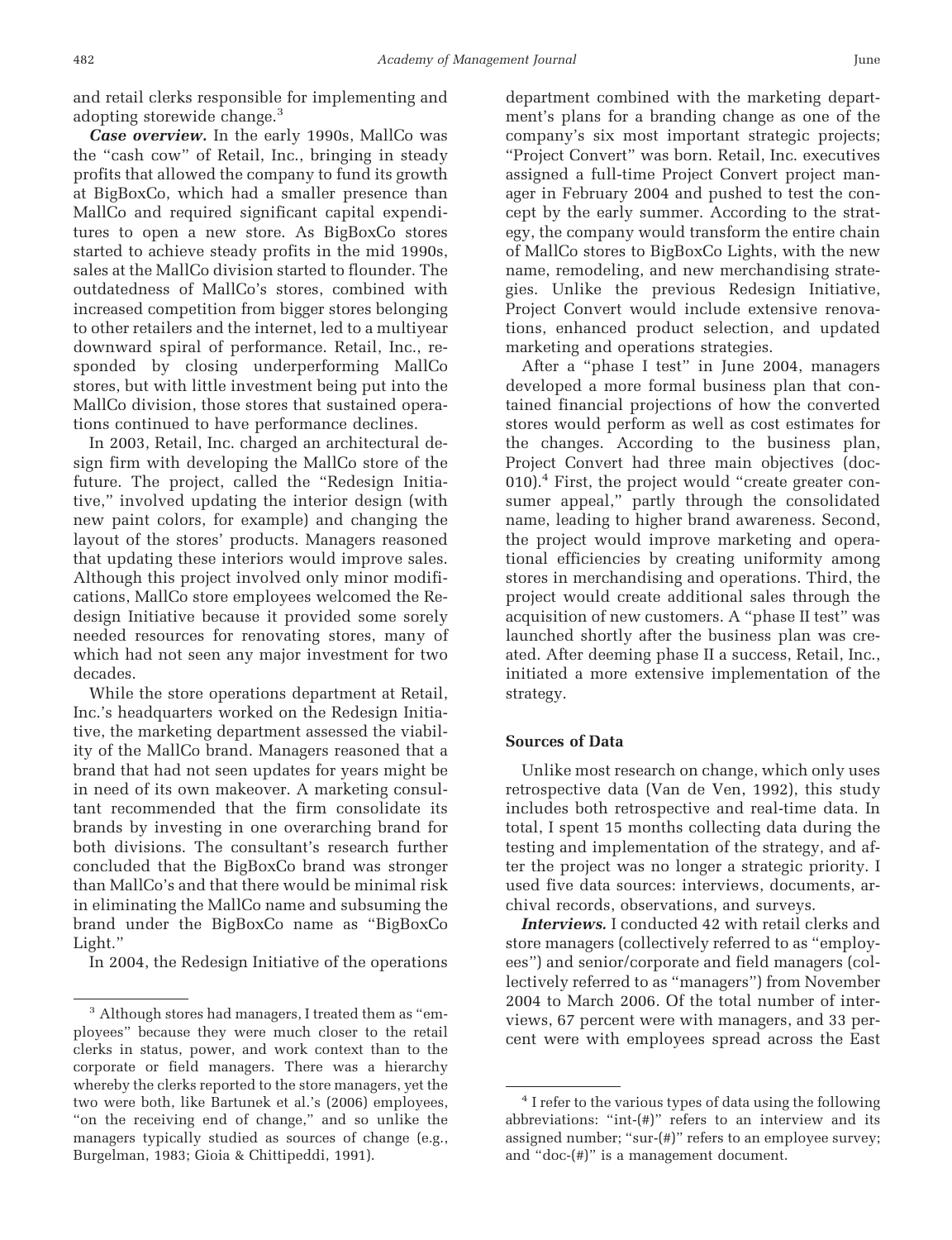Coast, Central, and West Coast regions. Of the interviewees, 64 percent were with females, and 36 percent were with males. Appendix A lists the interview protocols. Individuals in a range of departments, levels, and geographic locations were interviewed, both during and after the change was implemented, a feature that mitigates retrospective biases (Eisenhardt & Graebner, 2007).

For the employees, I generated a list of stores to sample that had one of the following change profiles: (1) stores that had completed implementation of the change, (2) stores soon to be implementing the change, and (3) stores with no announced plans to implement the change. Stores were selected to accommodate both geographic diversity and a reasonable travel schedule. An informant provided me with contact information for store managers, whom I called to schedule interviews. Store managers made staff available for my visit, and I approached each staff member in private to request an interview. All but one employee agreed to an interview. For managers, I used a snowball technique to identify all key managers at headquarters responsible for change and key field management (Miles & Huberman, 1994). I met with some informants multiple times. Although use of snowball sampling runs the risk of limiting informants to specific networks, I mitigated this risk by starting with informants in all key departments involved in the change. Interviews averaged around 40 minutes and were usually recorded and transcribed. When recording was not possible, I took extensive notes.

*Documents.* I collected 115 documents, including primarily internal ones (strategy plans, directives, and updates sent to stores) and public documents (press releases, articles, and web pages). Documents provide a running history of how strategies develop and change over time (Pondy, 1983). The internal documents were obtained from key informants, and the publicly available documents, from electronic databases such as Factiva. For the analysis, I relied primarily on core change documents, which are documents that key informants (and myself as field worker) viewed as most central to the change, such as those sent to stores or used in strategy sessions or company updates.

*Archival records.* These included ongoing project updates and financial reports. I relied on techniques similar to those used to obtain the documents but also obtained continuous updates about the change by being part of Retail, Inc.'s e-mail distribution list.

*Observations.* I observed eight hours of meetings in two cities (Central and East Coast regions) in which managers met with employees to discuss the change.

*Surveys.* I attempted to reach all 90 of the converting MallCo stores between May 2005 and January 2006 to solicit participation in a paper survey via company mail. Employees at 50 percent of the stores responded to my inquiry, and 159 out of a possible 414 surveys were returned from these stores (38.4%). I also attempted to reach the employees of 24 randomly generated nonconverting stores. Of these, 50 percent furnished respondents, and I received 51 out of 93 possible (54.8%) responses.5 Respondents were store managers (20.9%), assistant store managers (18.4%), clerks (27.0%), and part-time clerks (33.7%). Seventy-two percent of respondents were female, and 28 percent were male. For the analysis, I relied on open-ended questions asking about the meaning of the change (see Appendix A); other questions from the survey were collected for another study. Responses to the survey were anonymous and were returned and tracked via a random identifier accessible only to me. Pretesting suggested the survey took about 30 minutes to finish.

#### **Data Analysis**

*Construction of narratives.* I used individuals' discourse (managers or employees) to create composite narratives of group constructions of the change (Currie & Brown, 2003; Dunford & Jones, 2000; Eisenberg, Murphy, & Andrews, 1998). Composite narratives are constructed by a researcher and based on individuals' "discourse" (Currie & Brown, 2003). These narratives are useful for single cases with extensive data since they summarize collective constructions of meanings (Langley, 1999; Plowman, Baker, Beck, Kulkarni, Solanski, & Travis, 2007). Although narratives are sometimes more fully elaborated by one person or piece of discourse, most narratives are "fragments of stories, bits and pieces told here and there, to varying audiences" (Boje, 2001: 5). I captured these fragments in individuals' discourses and transformed them into composite narratives.

To construct the composite narratives, I devised a timeline to identify the sequential structure of the change and better understand the case context (see Table 1) (Langley, 1999). I next read the data, grouped into managers' and employees' segments, to develop inductive codes based on informants' discourse. I used memos to refine and reflect on

<sup>5</sup> One possible reason for converting stores' lower response rate is that employees at these stores were busier because of the conversion and therefore had less time to complete optional projects.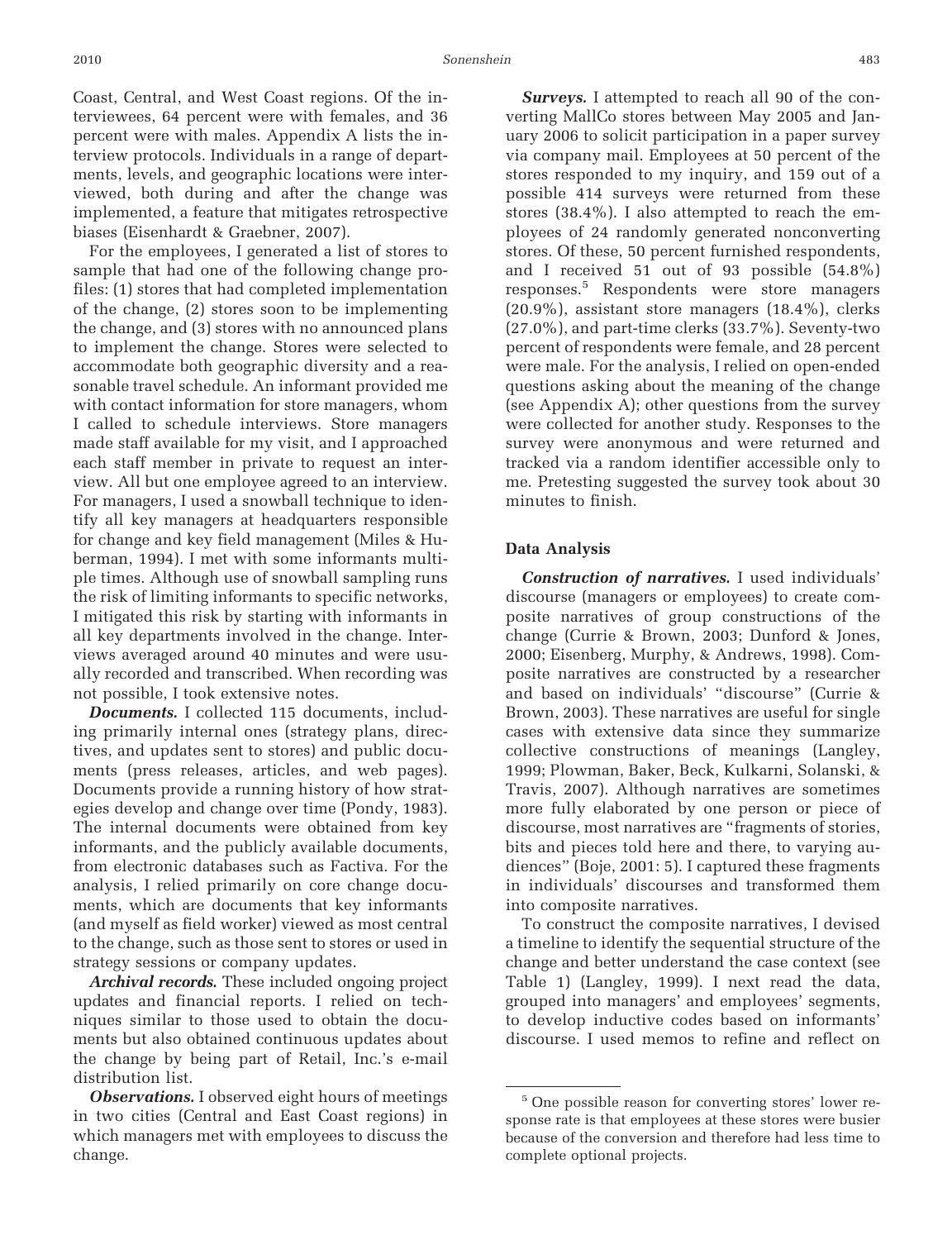these emerging codes (Miles & Huberman, 1994), with the goal of creating a more abstract classification of the data. At this point I started recognizing a key pattern in both managers' and employees' discourse: they constructed the change as either something new and significant, or as something insignificant and consistent with the status quo. I reexamined the data set again in this light, finding several different applications for the wide lens of construction as significant/insignificant. Remaining open to disconfirming evidence (Miles & Huberman, 1994), I reanalyzed the data to elaborate on the emerging themes and their variants. I went through several refinements of the narratives presented here, constantly moving between the emerging composite narrative and the raw data, to ensure I was creating a credible narrative.

*Analysis of meanings over time and across contexts.* Like the analyses in most qualitative projects, mine was iterative (Miles & Huberman, 1994). Narrative analysis affords an opportunity to examine managerial and employee meanings embedded in a rich context by such means as examining large fragments of discourse; content analysis provides an opportunity to hone in on specific meanings in those narratives to explain patterns (Langley, 1999). More specifically, I sought to understand more deeply how the meanings managers and employees constructed had evolved, including such elements as how their discourse shifted over the period the change was implemented and, for employees, how it differed by local contexts (i.e., stores).

I inductively derived codes about meanings from the narrative analysis, focusing on emergent core themes. A research assistant classified the raw data on these dimensions. Afterward, I reviewed her codes and resolved the handful of differences we had through discussion. For managers, the analysis used core change documents and interviews and showed the progression of meanings over time in a table. The core change documents contained constructions of the change that were sent to employees and disseminated through the formal communication channels at Retail, Inc. The managerial interviews provided a means of assessing variations in meanings among managers, as well as a way to examine how some meanings may have changed over time for some managers (those interviewed multiple times). For employees, the analysis used open-ended questions from the survey. This survey captured the meanings employees attributed to the change in a way that contained more variation around implementation date (for time period) and store (for local context) than the interview data. It was important to examine this variance as

possibly accounting for differences in meanings among the narratives. Given the large number of cases, I provide percentages of mentions (Dutton & Dukerich, 1991) and illustrations of the types of meaning constructions.

*Analysis of employees' responses.* To address the last part of my research question, concerning how differences between employees' and managers' meaning constructions matter for change implementation, I developed an inductive classification of employees' narrated change responses. I read employee interviews and surveys with the goal of locating different patterns of responses (Heracleous & Barrett, 2001). I found that employees narrated three types of responses. I then returned to the data to search for patterns in these responses and how employees constructed the change, building from the content analysis described above.<sup>6</sup>

#### **FINDINGS**

#### **Managers' Narratives of the Change**

In this section, I tell two composite narratives to illustrate the major differences in meanings constructed by the managers studied here. On the one hand, the managers constructed Project Convert as a significant change that would rejuvenate MallCo; they constructed new meanings for what a postimplementation MallCo store would be. On the other hand, the managers constructed Project Convert as insignificant, holding on to meanings that preserved basic understandings of MallCo.

*Project Convert is a significant change that will rejuvenate MallCo.* Managers recognized that MallCo was in trouble when they commissioned research to assess the division's declining performance. Key branding and marketing research used

<sup>6</sup> Although as author I inevitably made selections that shaped the research, thereby providing another construction of reality and not a transmission of it (Golden-Biddle & Locke, 2007), work by Lincoln and Guba (1985) suggested that my interpretations of the data are credible for several reasons. First, I used a prolonged engagement of 15 months with my research site. Second, I had the support of the company's management. I provided summaries of emerging findings to a key informant, usually monthly. I also held a three-hour feedback session with a broader set of managers, in which I made suggestions for improvements in future change efforts. I used both types of feedback for "member checking" and found that informants agreed with my main findings. Third, I used triangulation by collecting multiple types of data from multiple sources. Fourth, I used peer debriefing to bounce ideas off of outsiders to get their perspectives on the data.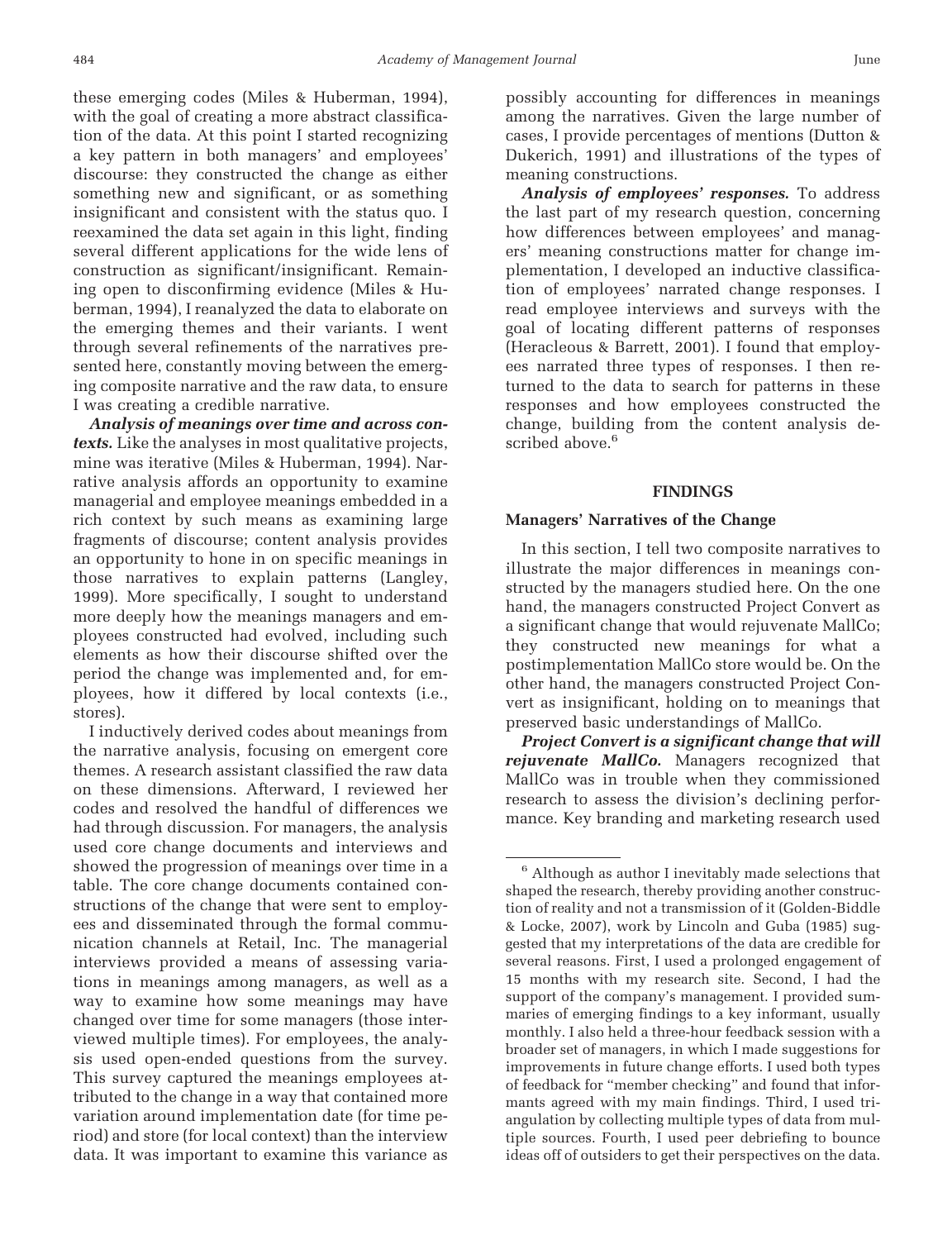negative adjectives, such as "old" (int-31). As one senior manager said, "MallCo solicited [*sic*] responses like 'Blue Haired Lady' and 'Oldsmobile' when people were asked what they think of MallCo" (int-32). These negative depictions of the MallCo brand were in contrast to the positive assessments of the BigBoxCo brand, which was constructed as a "more contemporary brand [that] provided [an] opportunity to . . . invigorate and update the mall brand" (int-32). Assumptions about the MallCo brand were affirmed by manager statements about the internal state of MallCo stores. As one manager noted, "A number of these stores haven't been touched in many, many, many years . . . to get basically a major remodel, it's a big deal" (int-7b).

The recognition that the MallCo brand was in need of improvement, combined with the belief that the BigBoxCo brand was strong, led managers to construct Project Convert as the creation of a "mini-BigBoxCo"— one that had the "look and feel" of a BigBoxCo store, and the BigBoxCo name, operations, and merchandise. Managers wanted MallCo to be run similarly to BigBoxCo stores through an updated product assortment and a pricing strategy aligned with BigBoxCo: "Our intention is to align the majority of prices across all BigBoxCo stores" (doc-021; doc-031). Managers presented these changes to employees as a major strategic initiative. In a memo to all employees, senior managers wrote, "One of Retail, Inc.'s *Big Six strategic initiatives* for 2005 is to convert selected MallCo locations to BigBoxCo Lights" (doc-059; emphasis added). As the Project Convert project manager noted, "We're definitely going to be moving forward and MallCo will go away eventually" (int-5c).

Store employees were instructed to let customers know about how the store's changing strategic positioning would benefit them. Managers instructed employees to tell customers "they will now benefit from higher discounts . . . and our expanded inventory of [product lines]" (doc-031). Managers in the MallCo division recognized the equalization of power that came from the strategic change. As one manager said, "[The change means] we're all pretty much at equal footing. I was hired when MallCo stores were pretty much considered in company documents as the cash cow of the company. And gosh, you felt bad being milked. Now we're actually getting to share something that we've been contributing to for so long" (int-17).

Another manifestation of the significance of the change came from the use of the words "old" and "new" to describe it. Managers used the referent "old" for MallCo and "new" for BigBoxCo Light in leading discussions with employees:

In what ways, if any, do you think the old MallCo is better than the future BigBoxCo Light?; In what ways, if any do you think the future BigBoxCo Light is better than the old MallCo?; What, if anything, do you think your old MallCo customers will like about the new BigBoxCo Light?; What, if anything, do you think your old MallCo customers will dislike about the new BigBoxCo Light?; In what specific ways, if any, do you think BigBoxCo is better than the old MallCo?; In what specific ways, if any, do you think the old MallCo was better than BigBoxCo? (doc-055)

*Project Convert is just a name change and is insignificant.* Although managers had pitched Project Convert as a major change involving updated operations, merchandising, and marketing, I found managerial discourse also minimized the nature of the change. Managers wrote prior to the major rollout of the project that "different promotional offerings resonate with the mall shopper as opposed to the 'big box' superstore shopper.... MallCo and BigBoxCo Light are our mall format stores, and customer expectations of the experience differ from superstore visits" (doc-041). This quote illustrates how managers constructed BigBoxCo Light as *not* involving a major promotional repositioning; BigBoxCo Light and MallCo were going to be operated similarly, as "mall format stores." Additionally, instead of focusing on major strategy changes, managers emphasized the name change and remodeling aspects of the project. A report updating executives on the project noted that the "main goal for store plans for 2005 stores [is to] give them a stronger BigBoxCo 'look & feel,'" which included "remodels" and new logos that emphasized the "BigBoxCo affiliation" (doc-001). These changes were mostly constructed as cosmetic. In fact, internally, managers stopped using brand as a demarcation device (MallCo vs. BigBoxCo/Big-BoxCo Light) and instead introduced language to separate formats: "superstore" (large, freestanding BigBoxCos) and "specialty" (the smaller, mallbased MallCo and BigBoxCo Light). In a memo to all Retail, Inc. members, a senior manager stated, "When we need to differentiate between formats in writing, we are using Retail, Inc. Superstores and Retail, Inc. Specialty" (doc-118). Consequently, managers minimized the change by labeling Big-BoxCo Light as *specialty* (with MallCo) and not *superstore* (BigBoxCo). This was in contrast to the first narrative, which constructed BigBoxCo Lights as mini-BigBoxCos and grouped stores on the basis of brand, not format.

Another manifestation of how managers constructed Project Convert as insignificant came from descriptions of the imposition of the changes on employees. Managers minimized any disruption as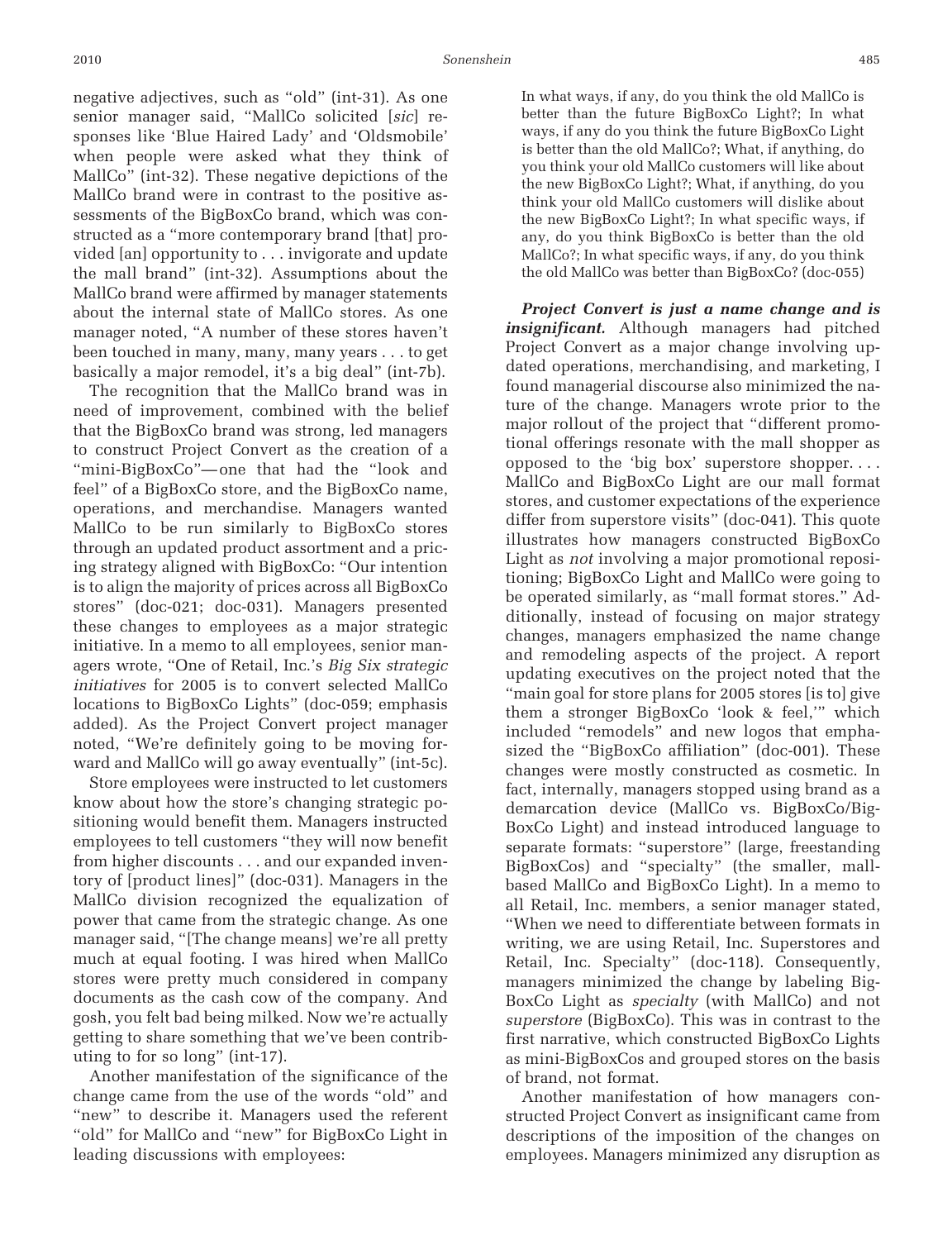a result of the change and viewed the change as simply about altering the name of the store. As one senior executive put it:

I would not foresee that you need massive training effort to figure out [how] you take great [employees] in the MallCo environment and make them great [employees] in the BigBoxCo Light environment, which is part of why . . . I don't believe there was any huge explicit effort to look at what you need to do with staff because we are renaming it to Big-BoxCo Light. It's just . . . the same process they have done for decades on how do you evaluate whether somebody is any good at their job. (int-32)

Langley (1999) noted that narrative analysis often sparks additional questions, and I returned to the data to make sense of why there were two very different composite narratives about the change. Prior theory might suggest that the different managerial composite narratives could have arisen from managers' shifting interpretations of change over time (Isabella, 1990). This would explain the two patterns of discourse as a consequence of managers altering constructions of the change as it was implemented. Another possibility was that the differences in discourse signified disagreement among managers about the meanings of the change (Donnellon, Gray, & Bougon, 1986; Kuhn & Corman, 2003). As such, each narrative may have represented a subgroup that constructed the change differently from other subgroups. I examined these possibilities using content analysis (described in the Methods section).

The content analysis followed from what emerged in the narrative analysis and was based on the key difference in meanings emerging from the narrative analysis: construction of the change as significant or as insignificant. I label the first "significant constructions" and the second, "insignificant constructions." Significant constructions focused on a shift in strategic direction, challenges to existing meanings such as identities, or substantial new practices, whereas insignificant constructions focused on how the change did not dramatically alter the organization or was minor or cosmetic. Table 2 (interviews with managers) and Table 3 (managerial documents) summarize the analyses of managers' narratives, grouping them into significant and insignificant constructions. The tables show that all but one manager's discourse contained constructions of the change as both significant and insignificant, as did most of the core change documents. Although interviewees and documents varied somewhat in the degree of text coded as significant versus insignificant, most of the data contained both themes. Both themes also

remained constant for managers interviewed multiple times as well as in core change documents. This suggests that managers were not changing meanings over time, nor did they radically disagree among themselves about whether Project Convert was significant or insignificant. Rather, managers were simultaneously constructing two contrasting meanings.

To unpack the simultaneous construction of the change as significant and insignificant, I present illustrative instances of the use of both themes. Consider the following e-mail, sent to both employees and customers, constructing BigBoxCo Light as a "familiar friend" while simultaneously emphasizing its novelty. The e-mail first states that BigBoxCo Light is a familiar friend, but the word "new" appears six times:

We're unveiling a new look for a familiar friend. We're excited to announce that our MallCo store in [location] is becoming BigBoxCo Light—a new store with a vibrant new atmosphere and an extraordinary shopping experience. We're taking the best of MallCo and introducing many of the exceptional aspects of our sister store, BigBoxCo, to create Big-BoxCo Light. You'll continue to find a great selection of [products], convenient shopping, and the same commitment to service by the friendly staff you've come to know. At the new BigBoxCo Light, you'll also find a bigger discount . . . an expanded assortment, and selected BigBoxCo special offers and services. We are eager to introduce you to BigBoxCo Light.... It's a new store and a new experience. (doc-007)

On the one hand, the e-mail positions BigBoxCo Light as remaining the same, with managers noting that customers will *continue* to enjoy great selection, convenient shopping, and commitment to service. But the e-mail also presents the change as leading to a more positive store experience, with a bigger discount, expanded product assortment, and special offers—that a "new store" and "new experience" are on the way.

The dual constructions of familiarity and novelty were also presented to employees at meetings, where managers told them that simply "changing name, association and color" made customers more satisfied (meeting, 5/3/05). Managers told anecdotes of customers who "said 'the store was actually better,' but literally only the sign changed" (meeting, 6/15/2005). Managers relayed these anecdotes to employees to illustrate that BigBoxCo Light had not changed or improved, yet somehow customers were responding to a changed (and improved) store.

Managers also constructed the change as simultaneously significant and insignificant during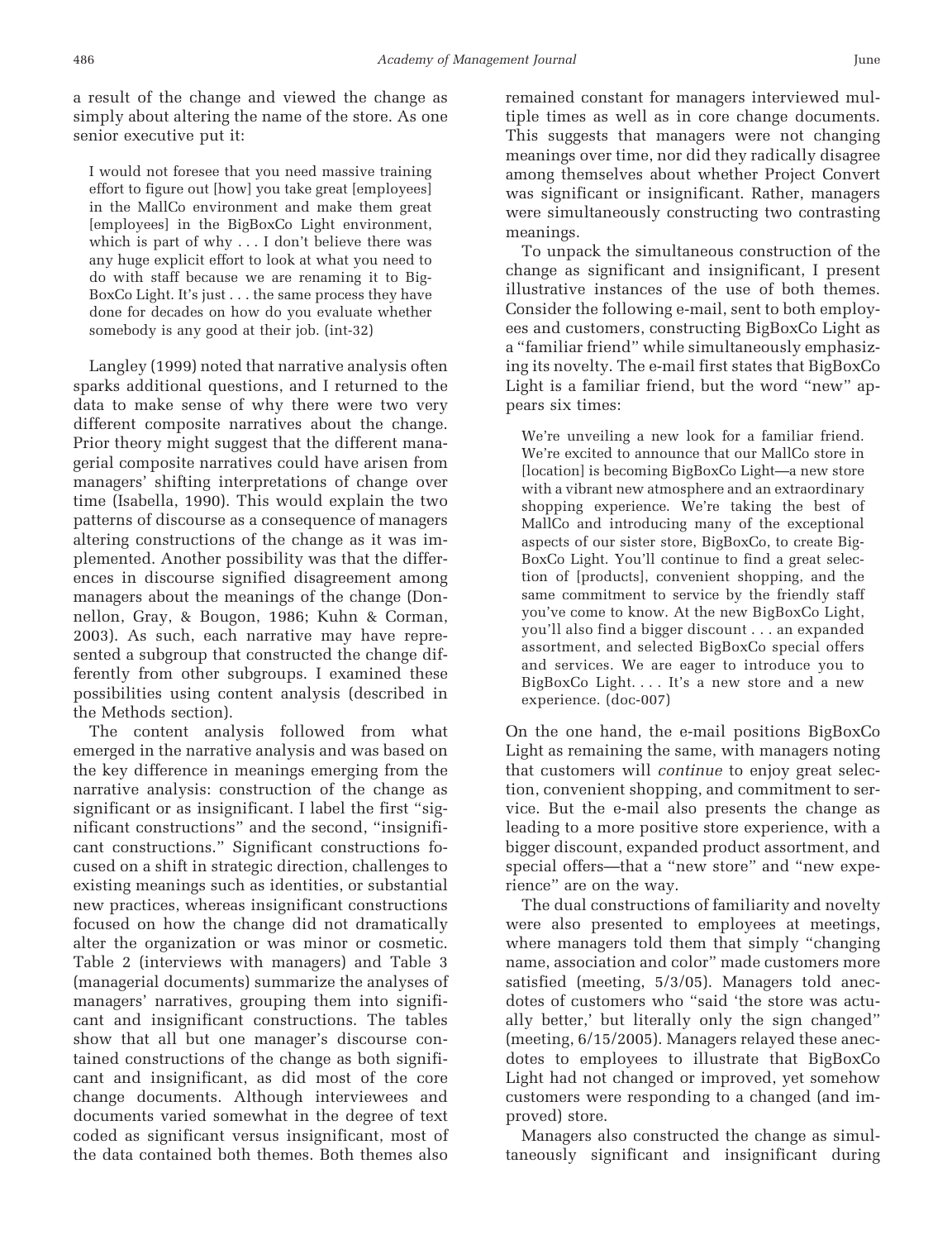### 2010 *Sonenshein* 487

# **TABLE 2**

# **Analysis of Manager Interviews along the Significance/Insignificance Dimensiona**

|                            |                                       |          | <b>Illustrative Example</b>                                                                                                                                                                                                                                                                                                                                                                                                                                      |                                                                                                                                                                                                                                                                                                                                       |  |  |  |
|----------------------------|---------------------------------------|----------|------------------------------------------------------------------------------------------------------------------------------------------------------------------------------------------------------------------------------------------------------------------------------------------------------------------------------------------------------------------------------------------------------------------------------------------------------------------|---------------------------------------------------------------------------------------------------------------------------------------------------------------------------------------------------------------------------------------------------------------------------------------------------------------------------------------|--|--|--|
| Interview<br><b>Number</b> | Title                                 | Date     | <b>Project Convert Is Significant</b>                                                                                                                                                                                                                                                                                                                                                                                                                            | <b>Project Convert Is Insignificant</b>                                                                                                                                                                                                                                                                                               |  |  |  |
| $\mathbf{1}$               | Field director                        | 3/23/05  | period of sales decreases we had to do<br>something in order to change that trend.<br>And part of changing that trend was<br>leveraging the BigBoxCo name, refreshing<br>the stores Attracting that mall<br>customer that might be in there getting<br>them to walk into our BigBoxCo Light<br>store just as they would walk into a<br>BigBoxCo store, but not necessarily a<br>MallCo store.                                                                    | We as the MallCo chain have gone through a It's basically the same other than the paint and<br>some of the fixtures and the sign out front.                                                                                                                                                                                           |  |  |  |
| 2a                         | Field manager                         | 3/23/05  | It's (sighs) the concept is a wonderful<br>concept and I think it's a new identity to<br>our brand to the customer and I think<br>they're really identifying to that. Last<br>week we were up in 8% [sales increase].<br>But we're running a 5% increase over last<br>year. So a huge difference we have a<br>sense of pride about this now and it's new<br>and exciting for customers.                                                                          | It really hasn't changed other than the type—<br>the sign that's on the front, the color of the<br>walls, four different colors, as funny as that<br>seems. And now we have some leather<br>seating with little tables. But the internal<br>structure (speaks in a hushed voice) is<br>basically all the-it's basically all the same. |  |  |  |
| 5a                         | Project Convert<br>project<br>manager |          | 4/18/05 MallCo was facing declining in comp sales<br>for five plus years we were looking at<br>a way to turn around [MallCo] and at the<br>same time leverage our BigBoxCo brand<br>that's been doing very well  that was a<br>major shift in direction for 2005.                                                                                                                                                                                                | So what's going to happen to your store and as<br>far as the look and feel. What is the<br>construction schedule going to look like?<br>What preparations do you need to make?                                                                                                                                                        |  |  |  |
| 5b                         |                                       | 5/13/05  | It was just a matter of getting [the store] on<br>board with [Project Convert] There was a<br>lot of changes [employees] don't know<br>what BigBoxCo is in that market because<br>they're not familiar with the BigBoxCo<br>name brand because they are so isolated.                                                                                                                                                                                             | [Asked how employees' jobs are different after<br>conversion] After they become BigBoxCo<br>Light, they should be a [retail clerk] as<br>usual there's not anything specifically as<br>far as like what it means for their job.                                                                                                       |  |  |  |
| 5с                         |                                       | 8/26/05  | Bringing the two different divisions<br>together That's been probably the most<br>beneficial piece just because for so long<br>they've been these parallel tracks and<br>haven't had much interaction with each<br>other. And so now bringing them in the<br>same room, now that they share the same<br>brand name and—talking about and<br>creating that synergy of how they can<br>work together more closely instead of look<br>at each other as competitors. | And one of the big takeaways from this year is<br>that some of these stores are just so old that<br>with the limited scope of work that we do<br>for BigBoxCo Light [we need to do more].                                                                                                                                             |  |  |  |
| 5d                         |                                       | 11/18/05 | The difference in before and after difference<br>for these stores is so dramatic The<br>BigBoxCo brand really seems to make a<br>difference with this demographic base<br>around here. So strong mall, a huge before<br>and after difference, and the BigBoxCo<br>brand recognition are kind of the key<br>factors [driving performance].                                                                                                                        | The main things that are BigBoxCo Light<br>specific as far as compliance [is] to make<br>sure that they have their BigBoxCo branded<br>materials and supplies.                                                                                                                                                                        |  |  |  |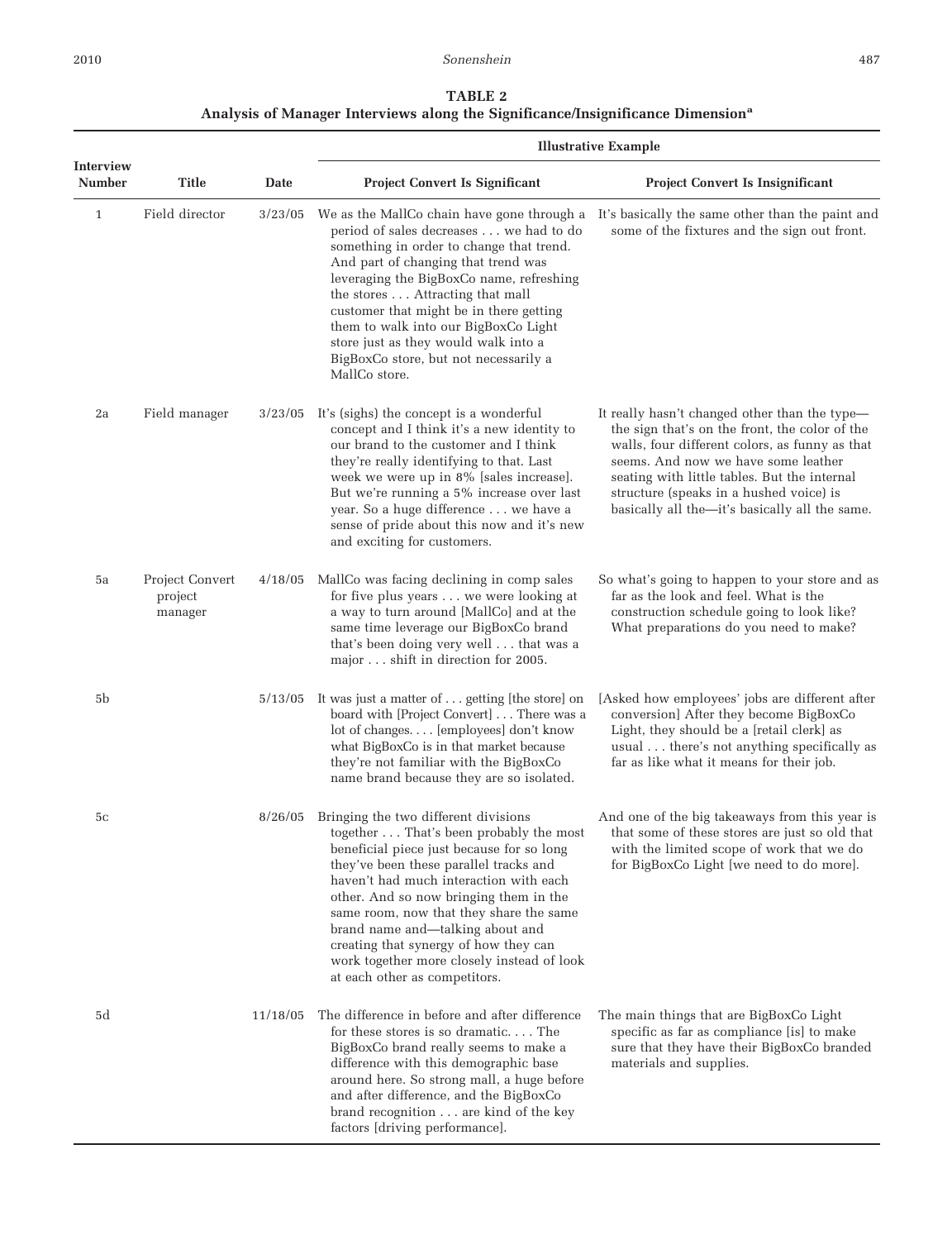# **TABLE 2 (Continued)**

|                            |                                                                     |         | <b>Illustrative Example</b>                                                                                                                                                                                                                                                                                                                                                                         |                                                                                                                                                                                                                                                                                                             |  |  |  |
|----------------------------|---------------------------------------------------------------------|---------|-----------------------------------------------------------------------------------------------------------------------------------------------------------------------------------------------------------------------------------------------------------------------------------------------------------------------------------------------------------------------------------------------------|-------------------------------------------------------------------------------------------------------------------------------------------------------------------------------------------------------------------------------------------------------------------------------------------------------------|--|--|--|
| Interview<br><b>Number</b> | <b>Title</b>                                                        | Date    | <b>Project Convert Is Significant</b>                                                                                                                                                                                                                                                                                                                                                               | <b>Project Convert Is Insignificant</b>                                                                                                                                                                                                                                                                     |  |  |  |
| 5e                         |                                                                     | 3/9/06  | We have a lot of [MallCos] that aren't very<br>profitable and it's really going through this<br>year store by store to determine the life of<br>them We will put capital money into<br>them to re-brand them the ultimate<br>goal would be a single brand.                                                                                                                                          | To me it is largely based on size. So super<br>stores twenty to twenty five thousand square<br>foot box. Very different operating<br>environment, much larger staff, larger<br>inventory base, different systems.                                                                                           |  |  |  |
| 7a                         | Project Convert<br>communication<br>manager                         |         | 5/18/05 If I could take the best from BigBoxCo and<br>put it into the—a size store that we have<br>in the mall, this is what it would be.<br>These are the things I would keep these<br>are the nice-to-haves. These are processes<br>that would have to change because<br>currently we had two different inventory<br>systems, two different POS systems.                                          | Promotional efforts [at BigBoxCo Light]<br>weren't really aligned with BigBoxCo<br>anymore. They were kind of aligned with<br>MallCo We had sort of the small format<br>stores and the big format stores instead of<br>the BigBoxCo stores and the MallCo stores.                                           |  |  |  |
| 7b                         |                                                                     | 10/3/05 | A BigBoxCo Light battle "It's won in the<br>mind and the heart and not in what your<br>store looks like." Because BigBoxCo Light<br>really isn't about you have graphics and<br>you have a handful of [type of<br>product]there's still a pretty big<br>divide culturally between BigBoxCo and<br>MallCo and that doesn't really exist in<br>most other places in the company<br>anymore.           | Most everything that goes to the general<br>population on Project Convert either focuses<br>on look and feel or sales results and doesn't<br>really answer the question of why are we<br>doing this rebrand. That's actually not been<br>a hot issue this year anywhere.                                    |  |  |  |
| 12a                        | Marketing manager<br>(former Project<br>Convert project<br>manager) | 5/4/05  | We are going to really raise our revenues<br>and probably drive some additional<br>sales We've done a lot of study<br>We have these ten years of negative comp<br>sales at MallCo. It's an old brand. And we<br>actually started doing something here.                                                                                                                                              | It's pretty much the same we didn't even<br>extend some of the benefits that the store<br>that the BigBoxCo employees have and the<br>BigBoxCo Light don't. I'm sorry, to the<br>BigBoxCo Light folks—because, again, the<br>level of complexity is not-it is not that of<br>BigBoxCo, it's that of MallCo. |  |  |  |
| 12 <sub>b</sub>            |                                                                     | 12/6/06 | It was notorious that [name of competitor]<br>beat us every time and still beat us in<br>terms of awareness. And one of the<br>reasons [is] because they have more stores<br>than we do We just realized that in<br>reality, we have more stores than<br>[competitor], so eventually if we convert<br>all the stores into big BigBoxCo single<br>brand, we will also raise awareness.               | It was very clear that the job wouldn't change<br>because we're changing the brands. It was<br>very clear it would be the  the same job<br>but it would be called BigBoxCo.                                                                                                                                 |  |  |  |
| 16                         | Marketing<br>specialist                                             |         | 5/13/05 The project is really to reenergize the mall<br>stores, the existing MallCo locations<br>trying to convert it into BigBoxCo Light is<br>about trying to bring what we'd like to<br>think of as the BigBoxCo brand into the<br>mall the colors in the store, the<br>inventory you see in the windows $\dots$<br>trying to bring some new energy into the<br>store, but also connect the two. | I think from the marketing perspective, I look<br>at it as I tend to think of it as this is just<br>to—to freshen up a deadbeat store.                                                                                                                                                                      |  |  |  |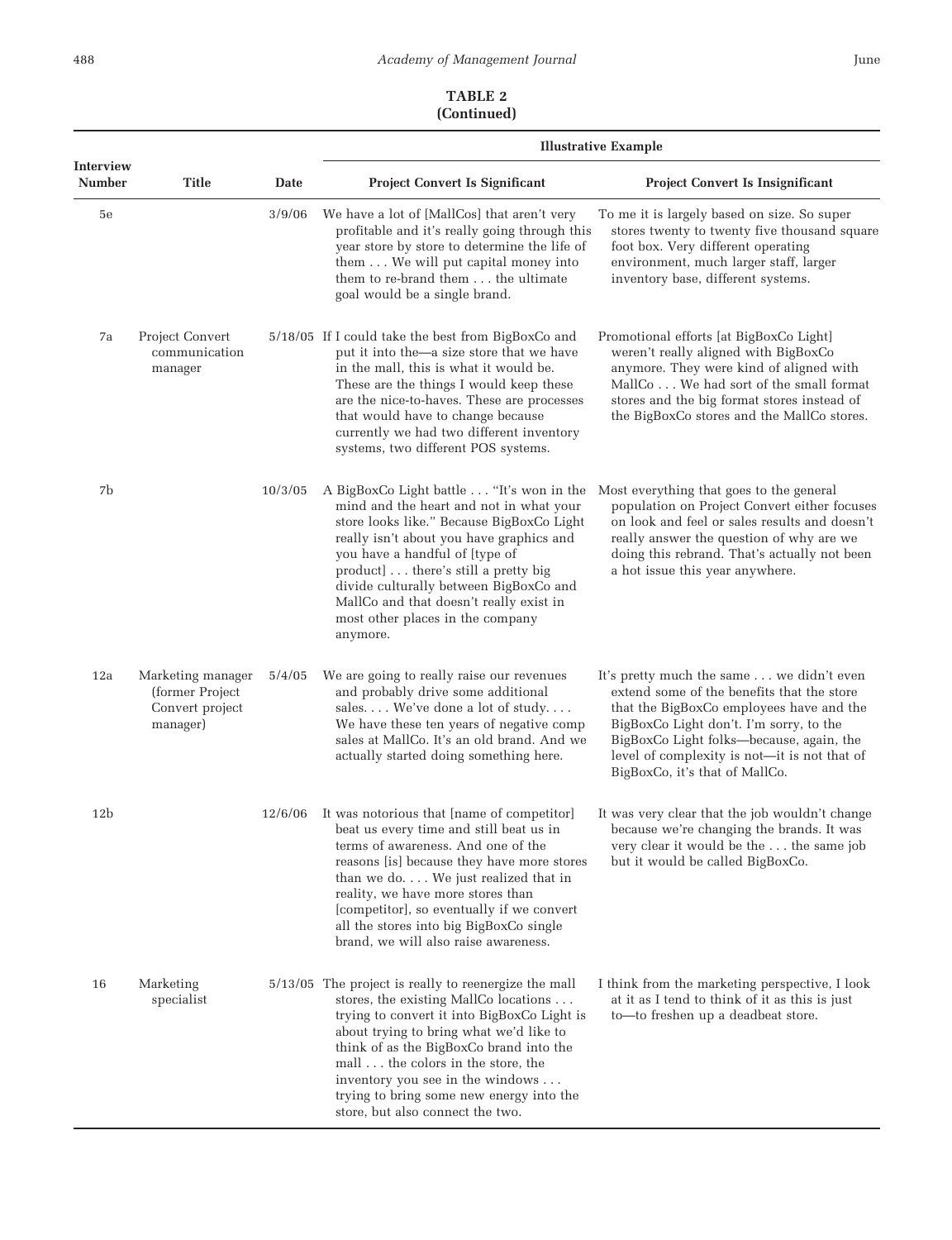### **TABLE 2 (Continued)**

|                            |                                   |         |                                                                                                                                                                                                                                                                                                                                                                                                                                                                                         | <b>Illustrative Example</b>                                                                                                                                                                                                                                                                                     |
|----------------------------|-----------------------------------|---------|-----------------------------------------------------------------------------------------------------------------------------------------------------------------------------------------------------------------------------------------------------------------------------------------------------------------------------------------------------------------------------------------------------------------------------------------------------------------------------------------|-----------------------------------------------------------------------------------------------------------------------------------------------------------------------------------------------------------------------------------------------------------------------------------------------------------------|
| Interview<br><b>Number</b> | Title                             | Date    | <b>Project Convert Is Significant</b>                                                                                                                                                                                                                                                                                                                                                                                                                                                   | <b>Project Convert Is Insignificant</b>                                                                                                                                                                                                                                                                         |
| 17                         | Store<br>operations<br>manager    | 5/13/05 | There's some apprehension that MallCo's<br>losing their identity. So I mean there'd be<br>some mourning. There's a lot of pride with<br>being associated with the cash cow in the<br>field. So who am I? would be a question<br>that would need to be answered. So I think<br>there would be some apprehension that<br>way. What is my identity now?                                                                                                                                    | [asked about the change's effects on empoyees]<br>I mean a lot of the longer term people like<br>me if I was still in the field $\ldots$ the joining<br>with BigBoxCo, it's one more thing. I still<br>get to sell [type of products].                                                                          |
| 18                         | Store<br>operations<br>specialist | 5/13/05 | It does affect a lot more than just changing<br>the name of the store on the storefront.                                                                                                                                                                                                                                                                                                                                                                                                | And all of our MallCo stores have been<br>having to change hats They're used to<br>working at the [main store], with their<br>MallCo nametag [and] going down to the<br>kiosk [that MallCo also operates under a<br>separate name in the mall] and changing<br>nametags It's the same [with BigBoxCo<br>Light]. |
| 21                         | Store training<br>manager         | 6/9/05  | n/a (not applicable; dimension not found in<br>this interview).                                                                                                                                                                                                                                                                                                                                                                                                                         | We don't have any specific BigBoxCo Light<br>materials right now If we created a<br>different manual, it would not be<br>significantly different because there's not<br>that many operational differences.                                                                                                      |
| 22                         | Field manager                     | 6/14/05 | There was some resistance even with<br>[employees] because we changed it into<br>zones within the stores basically like what<br>BigBoxCo does.                                                                                                                                                                                                                                                                                                                                          | We're really not changing; it's still the same<br>company. It's just changing the name for the<br>branding.                                                                                                                                                                                                     |
| 23                         | Field manager                     | 6/14/05 | I think that people will be excited. I'm<br>certainly excited that we're doing it and<br>we're putting the money back into the<br>MallCo operation.                                                                                                                                                                                                                                                                                                                                     | It's little things. But just like even just<br>brightening the store up and adding the<br>paint and—and maybe making it a little<br>younger and fresher store location.                                                                                                                                         |
| 24                         | Field manager                     | 6/14/05 | We're spending the money and we're<br>investing in the brand and they<br>[employees] play a huge role in the<br>success of this as a company It's<br>bringing us that much closer, the walls are<br>slowly closing in. We'll all be in the same<br>big company the [store] managers here<br>probably took my message from that<br>meeting and are like, "Oh, I'm one step<br>closer now. I really feel like I'm part of<br>Retail, Inc. instead of MallCo."                             | We're doing a name change.                                                                                                                                                                                                                                                                                      |
| 25                         | Field director                    | 6/16/05 | I remember the very day that they presented<br>the new look of the store. And that day to<br>me was like something's going to happen<br>here that's going to be terrific. To me, that<br>was the turning point $\dots$ the image is $\dots$<br>not old, it's new, it's good, it's Starbuckian<br>(laughing) $\dots$ the tone is set in the—in the<br>store that they're excited, this is a great<br>thing, look how we're going to $\dots$ this is<br>connecting us more with BigBoxCo. | It gives a different ambiance. And so that is a<br>feel to the store. Even though nothing<br>changes, the name changes.                                                                                                                                                                                         |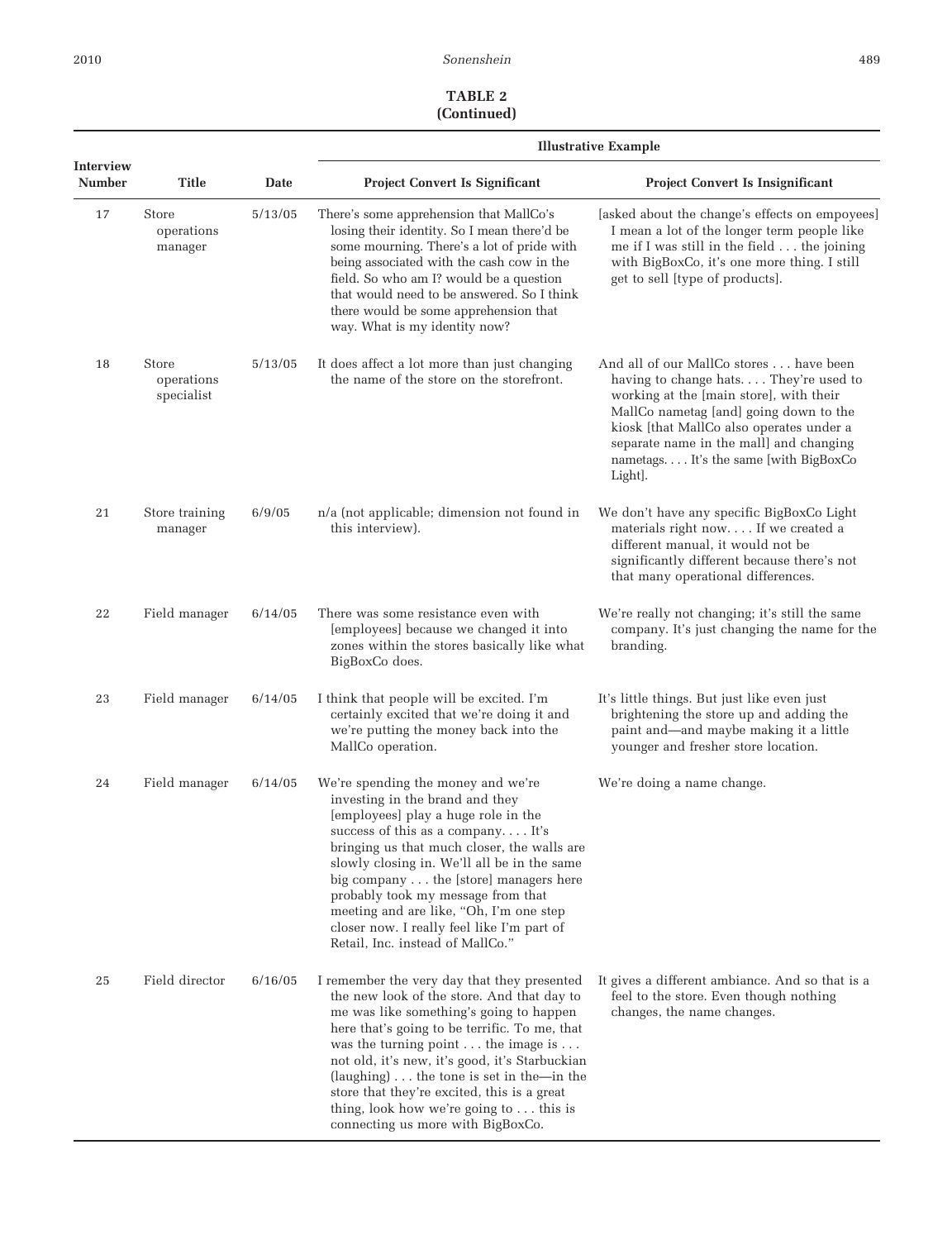### **TABLE 2 (Continued)**

|                            |                                                                |             |                                                                                                                                                                                                                                                                                                                                                                                                                                                                                                                                                                                                                          | <b>Illustrative Example</b>                                                                                                                                                                                                                                                                                                                                                                                                                                                                          |
|----------------------------|----------------------------------------------------------------|-------------|--------------------------------------------------------------------------------------------------------------------------------------------------------------------------------------------------------------------------------------------------------------------------------------------------------------------------------------------------------------------------------------------------------------------------------------------------------------------------------------------------------------------------------------------------------------------------------------------------------------------------|------------------------------------------------------------------------------------------------------------------------------------------------------------------------------------------------------------------------------------------------------------------------------------------------------------------------------------------------------------------------------------------------------------------------------------------------------------------------------------------------------|
| Interview<br><b>Number</b> | <b>Title</b>                                                   | <b>Date</b> | <b>Project Convert Is Significant</b>                                                                                                                                                                                                                                                                                                                                                                                                                                                                                                                                                                                    | <b>Project Convert Is Insignificant</b>                                                                                                                                                                                                                                                                                                                                                                                                                                                              |
| 30                         | Vice president,<br>store<br>planning                           | 10/6/05     | MallCo did not have a store planning<br>department because so little work has been<br>done in MallCo that they-they didn't have<br>any resources in maintenance or store<br>planning or the architecture piece<br>there was a full blown store planning<br>department for BigBoxCo. When I came on<br>board and we started working-talking<br>about the idea that BigBoxCo Light, my<br>desire was to open up that group to be all<br>encompassing. So that store planners for<br>BigBoxCo Light are also touching the<br>BigBoxCo so you're getting that sort of<br>cross-pollination. Everyone's thinking the<br>same. | I run the store planning, architect and<br>construction group. I manage [Tracy]<br>who is the project manager for Project<br>Convert. And the reason it landed in my<br>world is kind of an odd place possibly for<br>her to sit. Is that the bulk of the conversion<br>was, store planning and construction a<br>lot of HR and operations, etc. at least<br>initially haven't changed.                                                                                                              |
| 31                         | Senior vice<br>president,<br>MallCo                            | 10/14/05    | In a BigBoxCo Light store, one of my main<br>concerns is that as we convert, there is an<br>understanding, within the store $\dots$ how it<br>will differentiate us and how it will<br>benefit a BigBoxCo customer to service<br>their needs in a way that they didn't think<br>MallCo necessarily could do before. And a<br>good example of that would be BigBoxCo<br>is known for selection.                                                                                                                                                                                                                           | To take a look at the MallCo stores and<br>understand how we could update. You<br>know, how can we make these stores look<br>better? What should the layout be? Should<br>we change paint color, etc.?                                                                                                                                                                                                                                                                                               |
| 32                         | President,<br>Retail, Inc.<br>(former)<br>president<br>MallCo) | 3/8/06      | The biggest thing that is standing in the way<br>of really leveraging a single brand is we<br>don't have great incentives down through<br>the field force other than we are one big<br>happy company: why does a BigBoxCo<br>person care that much about how MallCo<br>does and vice versa particularly because<br>culturally we sort of set them up as<br>competitive entities a little bit like GM's<br>five brand strategies Now we have that<br>connection that will try and drive more<br>the cross fertilization and the stuff that<br>needs to make a single plan work.                                           | I would not foresee that you need massive<br>training effort to figure out you take great<br>[retail clerks] in the MallCo environment<br>and make them sellers in BigBoxCo Light<br>environment I don't believe there was<br>any huge explicit effort to look at what you<br>need to do with staff because we are<br>renaming it to BigBoxCo Light. It's just that<br>fell into the same process they have done for<br>decades on how do you evaluate whether<br>somebody is any good at their job. |
| 33                         | Chief marketing<br>and product<br>officer                      |             | $3/24/06$ I would describe that situation as really a<br>turnaround. It was beyond realignment for<br>basic situations. MallCo had gone from<br>realignment to turn around fairly rapidly, I<br>would say in the last three or four years.<br>So we knew we needed to do a number of<br>things. We knew we were missing in<br>terms of just basic requirements of a mall<br>based store and being able to fulfill<br>consumers' needs just on that level, we<br>were underperforming.                                                                                                                                    | A lot of things are very similar and expected<br>[regardless of type of store]. The mall is<br>more driven by things that are hot and<br>topical and the need for convenience is<br>much stronger in the mall based format than<br>it is in the superstores.                                                                                                                                                                                                                                         |

<sup>a</sup> This analysis is based on interviews I was able to record and transcribe. Two sets of interviews were excluded: int-0 (HR director, 3/23/05) and a group interview with int-4 (operations director), int-5, int-6 (marketing research manager), and int-7 (Project Convert project manager) on 4/5/05.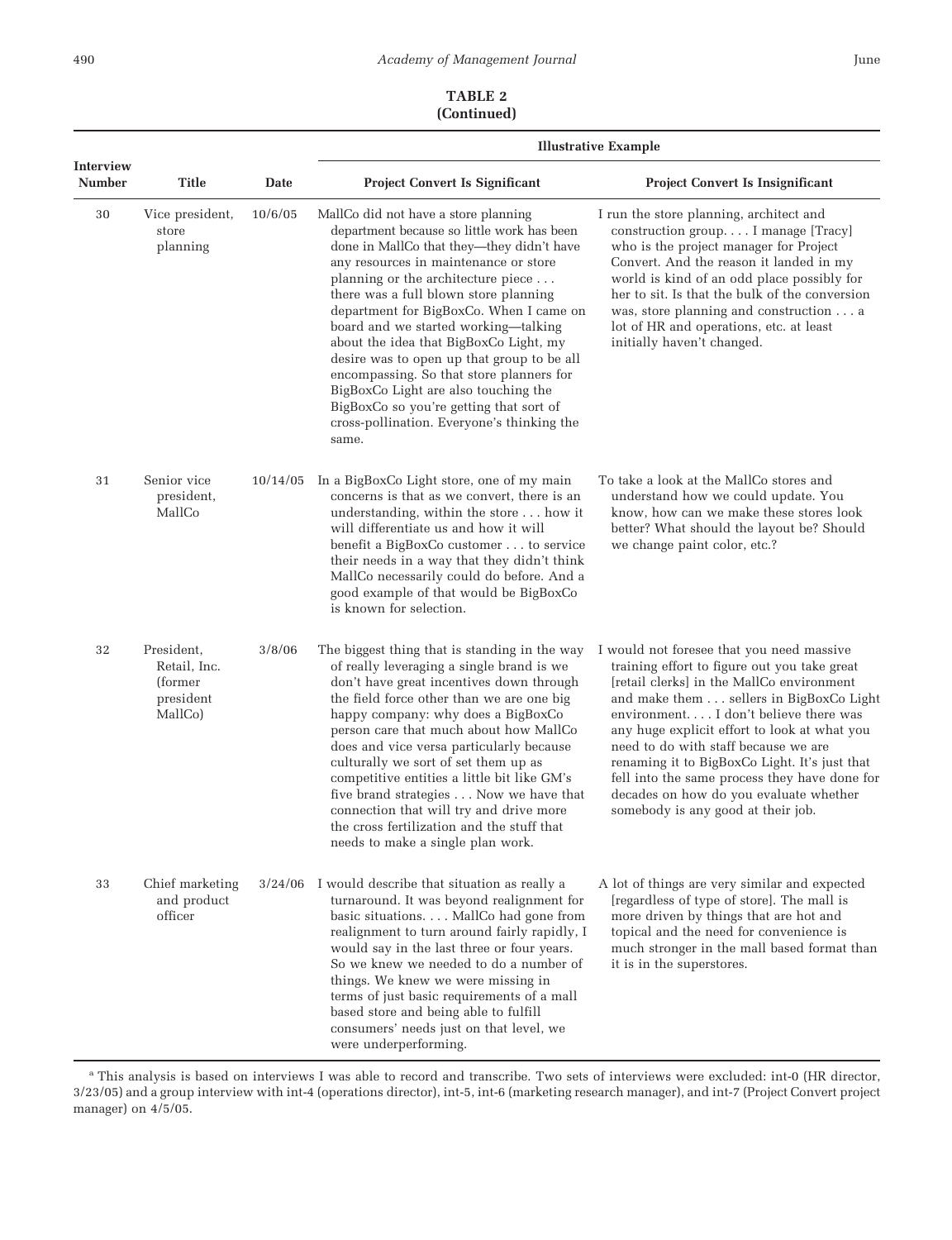#### 2010 *Sonenshein* 491

# **TABLE 3**

# **Analysis of Documents along the Significance/Insignificance Dimension**

|                                  |                                                                         |                        | <b>Illustrative Example</b>                                                                                                                                                                                                                                                                                            |                                                                                                                                                                                                                                                                                                                                                                                   |  |  |  |  |
|----------------------------------|-------------------------------------------------------------------------|------------------------|------------------------------------------------------------------------------------------------------------------------------------------------------------------------------------------------------------------------------------------------------------------------------------------------------------------------|-----------------------------------------------------------------------------------------------------------------------------------------------------------------------------------------------------------------------------------------------------------------------------------------------------------------------------------------------------------------------------------|--|--|--|--|
| <b>Document</b><br><b>Number</b> | <b>Description</b>                                                      | <b>Date</b>            | <b>Project Convert Is Significant</b>                                                                                                                                                                                                                                                                                  | <b>Project Convert Is Insignificant</b>                                                                                                                                                                                                                                                                                                                                           |  |  |  |  |
| $\mathbf{1}$                     | Project Convert<br>update to<br>executives                              | 2/05                   | Building the brand and marketing<br>theme/message Create<br>market synergy.                                                                                                                                                                                                                                            | 2005 BigBoxCo Light Plans BigBoxCo paint<br>palette; BigBoxCo Carpet; Black & white<br>photo graphic.                                                                                                                                                                                                                                                                             |  |  |  |  |
| 3                                | Project Convert<br>logistics<br>update                                  | 4/05                   | Please wait until your store<br>converts to BigBoxCo Light to<br>merchandise your [new type of<br>product].                                                                                                                                                                                                            | Install graphics, carpentry work (as required):<br>install door kick plates complete any<br>graphic/signage work.                                                                                                                                                                                                                                                                 |  |  |  |  |
| $\boldsymbol{7}$                 | E-mail sent to<br>employees and<br>customers                            | $8/04$ (ongoing)       | We're unveiling a new look for a<br>familiar friend. Our MallCo<br>store is becoming BigBoxCo<br>Light-a new store with a<br>vibrant new atmosphere and an<br>extraordinary shopping<br>experience.                                                                                                                    | You'll continue to find a great selection of<br>[products] convenient shopping; and the<br>same commitment to service by the friendly<br>staff you've come to know.                                                                                                                                                                                                               |  |  |  |  |
| 10                               | Project Convert<br>Concept<br>Document                                  | 9/04                   | [preliminary goals of Project<br>Convert]: Create greater<br>consumer appeal (higher brand<br>awareness and increased<br>consumer reach); Improve<br>marketing efficiencies;<br>Maximize investments in<br>advertising and; Reduce<br>marketing (collateral and<br>signage) costs; Create<br>operational efficiencies. | Due to the smaller size of the mall-format<br>store; this new store does not offer a<br>[signature BigBoxCo service].                                                                                                                                                                                                                                                             |  |  |  |  |
| 11                               | Frequently asked<br>questions<br>(FAQ) sent to<br>store<br>employees    | $6/04$ (until<br>8/04) | BigBoxCo Light will expand the<br>selection at MallCo to include<br>the hottest new [products] to<br>better serve the needs of<br>customers. In addition, we'll<br>potentially add a selection of<br>[additional products].                                                                                            | BigBoxCo Light will continue to be treated as<br>part of MallCo financially and report to<br>MallCo operations.                                                                                                                                                                                                                                                                   |  |  |  |  |
| 18                               | Employee update<br>of operational<br>details of the<br>change           | 7/04                   | Not applicable; dimension not<br>found in this document.                                                                                                                                                                                                                                                               | As long as we have MallCo stores in the<br>market place, we will continue to see<br>MallCards [MallCo corporate discount<br>card] we have decided not to replace<br>existing MallCards. We don't want to<br>penalize existing customers because of the<br>name change. With the in-store system being<br>MallCo [point of sale], existing customers<br>can  do business as usual. |  |  |  |  |
| 21                               | <b>Updated Project</b><br>Convert<br>Implementation<br>Guide and<br>FAQ | 09/04 to 12/04         | As soon as the customer crosses<br>the lease line he or she should<br>feel that they are in a BigBoxCo<br>store. This not only reinforces<br>the message of the brand, it is<br>fundamental to achieving the<br>marketing efficiencies that are a<br>goal in this test.                                                | BigBoxCo Light systems will remain the same<br>( <i>i.e.</i> , MallCo) at this time.                                                                                                                                                                                                                                                                                              |  |  |  |  |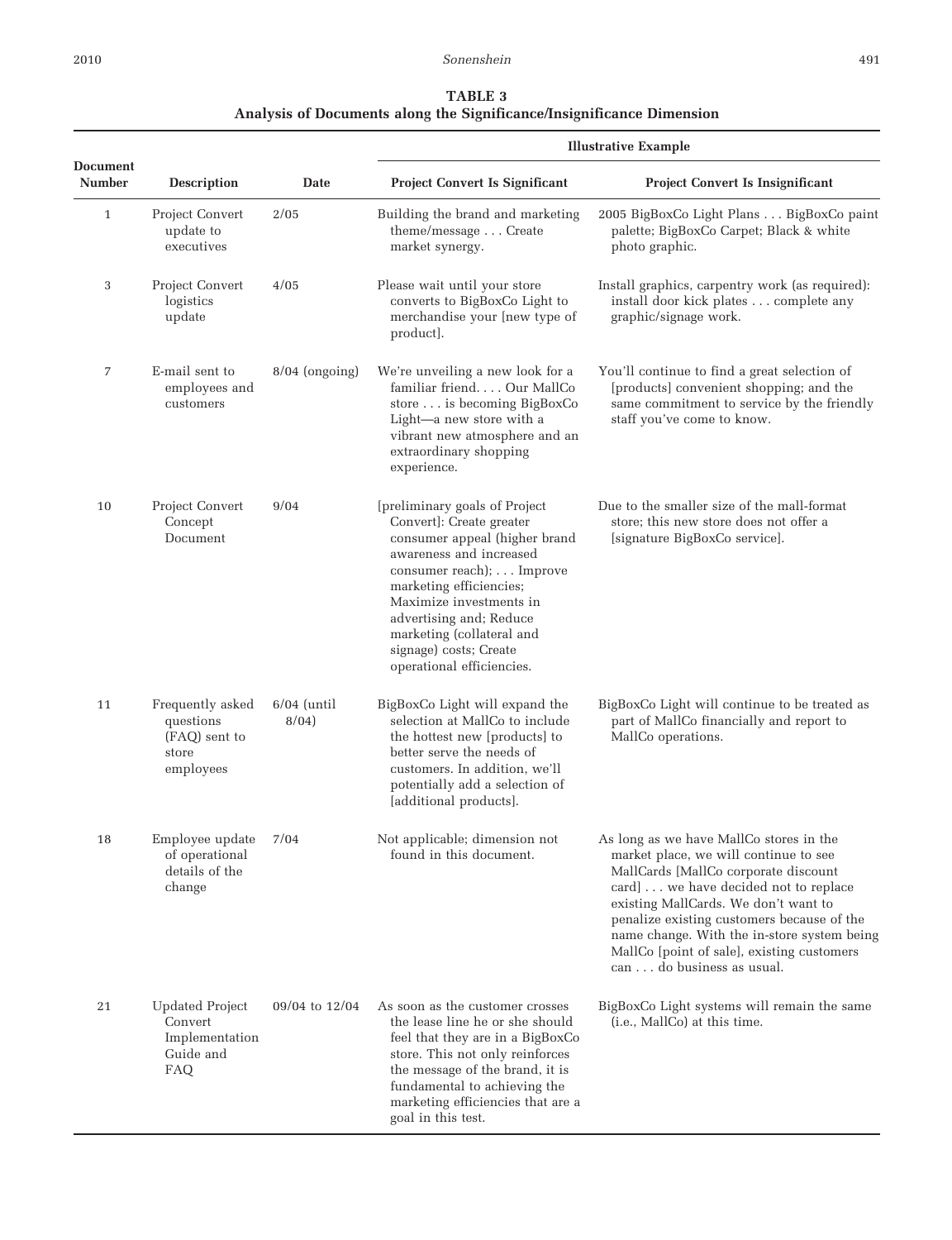## **TABLE 3 (Continued)**

|                                  |                                                                       |                         |                                                                                                                                                                                                                                                                                                                                                                                                                                                                                                    | <b>Illustrative Example</b>                                                                                                                                                                                                                                                                                                                                                          |
|----------------------------------|-----------------------------------------------------------------------|-------------------------|----------------------------------------------------------------------------------------------------------------------------------------------------------------------------------------------------------------------------------------------------------------------------------------------------------------------------------------------------------------------------------------------------------------------------------------------------------------------------------------------------|--------------------------------------------------------------------------------------------------------------------------------------------------------------------------------------------------------------------------------------------------------------------------------------------------------------------------------------------------------------------------------------|
| <b>Document</b><br><b>Number</b> | Description                                                           | <b>Date</b>             | <b>Project Convert Is Significant</b>                                                                                                                                                                                                                                                                                                                                                                                                                                                              | <b>Project Convert Is Insignificant</b>                                                                                                                                                                                                                                                                                                                                              |
| 31                               | FAQ sent to<br>store<br>employees                                     | $9/04$ (until<br>12/04) | You should never make BigBoxCo<br>Light seem worse or 'smaller'<br>than BigBoxCo. Off course you<br>want to mention that BigBoxCo<br>Light is a small format store,<br>but that they will enjoy most of<br>the BigBoxCo benefits, such as<br>[type of services], a large [type<br>of products], and a<br>knowledgeable staff.                                                                                                                                                                      | In case [customers] ask you about BigBoxCo<br>Light, you should tell them that we are<br>changing the name of their store in an effort<br>to better serve our customers. Reassure them<br>that the same employees they have come to<br>know will continue to help them.                                                                                                              |
| 41                               | Project Convert<br>Communications<br>Plan                             | 4/05                    | One of Retail, Inc's "Big Six"<br>strategic initiatives for 2005 is<br>to convert selected MallCo<br>locations to BigBoxCo Light<br>BigBoxCo Light will expand the<br>selection at MallCo to better<br>serve the needs of customers.                                                                                                                                                                                                                                                               | We continue to offer our customers the<br>excellent service and convenience of a mall<br>based store Promotional activity at<br>BigBoxCo Light stores will be aligned<br>primarily with MallCo. Customers are<br>savvy enough to appreciate both the<br>selection offered at a BigBoxCo superstore<br>and the convenience and value of our mall-<br>based BigBoxCo Light and MallCo. |
| 48                               | Updated FAQ<br>sent to<br>converting<br>stores                        | $2/05$ (ongoing)        | Congratulations! Loyal BigBoxCo<br>shoppers will now have the added<br>convenience of the BigBoxCo<br>brand and experience at the mall.<br>Branding our stores as<br>BigBoxCo strengthens our<br>brand recognition as the world's<br>largest [seller of products] Our<br>customers will enjoy most of the<br>BigBoxCo benefits.                                                                                                                                                                    | The corporate structure of MallCo Company,<br>Inc. has not changed; legally, it has merely<br>adopted an additional name under which it<br>will operate.                                                                                                                                                                                                                             |
| 49                               | Meeting agendas<br>sent to stores<br>about Project<br>Convert         | $3/05$ (ongoing)        | One of Retail, Inc.'s "Big Six"<br>strategic initiatives for 2005 is<br>to convert selected MallCo<br>locations to BigBoxCo Light<br>We'll be introducing [product]<br>selection, "Select stores will<br>receive a [new category of<br>products]."                                                                                                                                                                                                                                                 | MallCo and BigBoxCo Light are our "mall<br>format" stores, and customer expectations of<br>the experience differ from superstore<br>visits Our customers are savvy enough<br>to appreciate both the selection offered at a<br>BigBoxCo superstore and the convenience<br>and value of our mall-based BigBoxCo Light<br>and MallCo stores.                                            |
| 55                               | Presentation to a<br>geographic<br>market about<br>Project<br>Convert | 3/05                    | Drive the growth of the mall<br>segment of our businesses<br>through capitalizing on the<br>existing loyalty to and awareness<br>of the BigBoxCo brand. MallCo<br>has had 5+ years of negative<br>comp sales and we wanted to<br>look at ways of turning comp<br>sales aroundConverting<br>MallCo to a sub-brand of<br>BigBoxCo would have no<br>detrimental affects and would be<br>a very positive move We<br>found that the points of<br>connection between MallCo and<br>BigBoxCo were strong. | [It] is far more compelling to align the<br>promotional activity at BigBoxCo Light with<br>MallCo. We have seen from our research that<br>different promotional offerings resonate with<br>the mall shopper opposed to the "big box"<br>superstore shopper It's amazing that a<br>few changes can really change the shopping<br>experience for the customer!                         |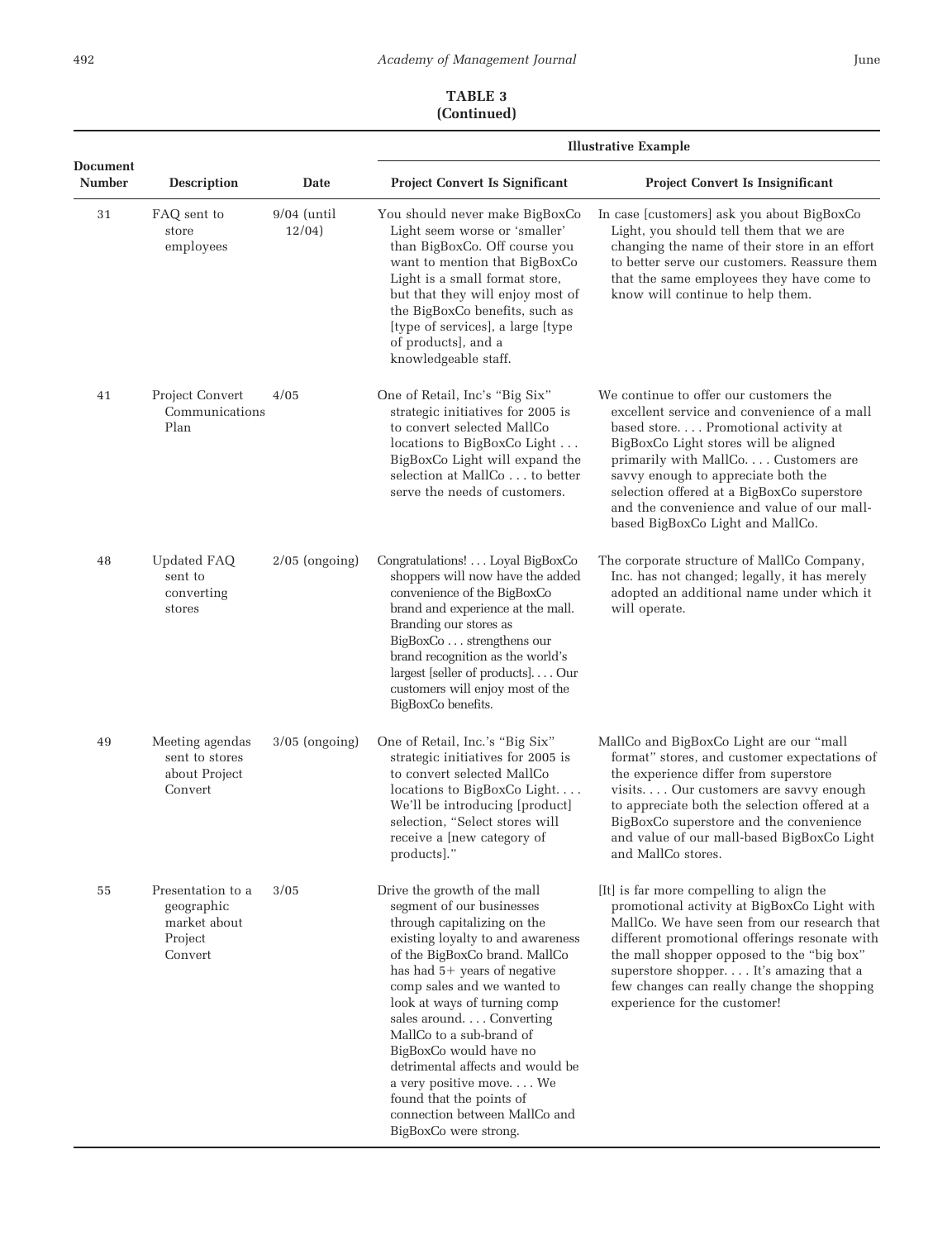### **TABLE 3 (Continued)**

|                                  |                                                                                                      |                  | <b>Illustrative Example</b>                                                                                                                                                                                                                                                                                                                                                                                                                                                                                                                                                         |                                                                                                                                                                                                                                                                                                                 |  |  |  |
|----------------------------------|------------------------------------------------------------------------------------------------------|------------------|-------------------------------------------------------------------------------------------------------------------------------------------------------------------------------------------------------------------------------------------------------------------------------------------------------------------------------------------------------------------------------------------------------------------------------------------------------------------------------------------------------------------------------------------------------------------------------------|-----------------------------------------------------------------------------------------------------------------------------------------------------------------------------------------------------------------------------------------------------------------------------------------------------------------|--|--|--|
| <b>Document</b><br><b>Number</b> | <b>Description</b>                                                                                   | Date             | <b>Project Convert Is Significant</b>                                                                                                                                                                                                                                                                                                                                                                                                                                                                                                                                               | <b>Project Convert Is Insignificant</b>                                                                                                                                                                                                                                                                         |  |  |  |
| 59                               | Company<br>newsletter sent<br>to all managers<br>and employees                                       | 5/05             | One of Retail, Inc.'s "Big Six"<br>strategic initiatives for 2005 is<br>to convert selected MallCo<br>locations to BigBoxCo<br>Lights; [the change]<br>strengthens our brand<br>recognition as the world's<br>largest [industry].                                                                                                                                                                                                                                                                                                                                                   | By rebranding as BigBoxCo Light, stores<br>continue to offer customers the excellent<br>service and convenience of a mall-based<br>store.                                                                                                                                                                       |  |  |  |
| 61                               | Store newsletter<br>sent to all<br>employees                                                         | 4/05             | One of Retail, Inc.'s "Big Six"<br>strategic initiatives for 2005 is<br>to convert selected MallCo<br>locations to BigBoxCo Light.                                                                                                                                                                                                                                                                                                                                                                                                                                                  | We continue to offer our customers the<br>excellent service and convenience of a mall-<br>based store.                                                                                                                                                                                                          |  |  |  |
| 67                               | Letter sent to<br>employees at<br>stores that just<br>converted                                      | $2/05$ (ongoing) | Congratulations on your Grand<br>Opening as BigBoxCo Light!<br>MallCo shoppers will be<br>delighted with the changes that<br>we've made including the<br>addition of an expanded line of<br>[products]; I am confident that<br>you will be able to drive the<br>additional sales needed as<br>BigBoxCo Light!                                                                                                                                                                                                                                                                       | We continue to offer our customers the<br>excellent service and convenience of a mall-<br>based store.                                                                                                                                                                                                          |  |  |  |
| 78                               | Strategic update<br>sent to all<br>managers and<br>employees                                         | 1/05             | Retail, Inc.'s 2005 Plan is simple<br>yet ambitious. Our "Core 4"<br>strategies remain the same as<br>previous years To support<br>these strategies, we have six<br>strategic initiatives. These "Big<br>$6"$ initiatives are $\ldots$ Convert<br>MallCo to BigBoxCo Light.                                                                                                                                                                                                                                                                                                         | The conversions include more than changing<br>the signage outside stores. Paint, graphics,<br>carpeting, and fixtures are part of the<br>conversions.                                                                                                                                                           |  |  |  |
| 104                              | Presentation<br>from meeting<br>in a<br>geographic<br>market<br>between<br>employees and<br>managers | 8/05             | The single brand test is a result of<br>our desire to drive the growth<br>of the mall segment of our<br>businesses through capitalizing<br>on the existing loyalty to and<br>awareness of the BigBoxCo<br>brand Customers will<br>expect the superstores and<br>BigBoxCo Light stores to be<br>closely connected It will be<br>very important that all of<br>staff is informed on this<br>initiative as many customers<br>will be asking questions.<br>BigBoxCo Light should be<br>portrayed positively and as<br>another convenient shopping<br>channel for BigBoxCo<br>customers. | We have seen from our research that different<br>promotional offerings resonate with the mall<br>shopper opposed to the "big box" superstore<br>shopper. Due to system limitations and<br>space constraints, the BigBoxCo stores will<br>not be offering these services that the<br>BigBoxCo superstores offer. |  |  |  |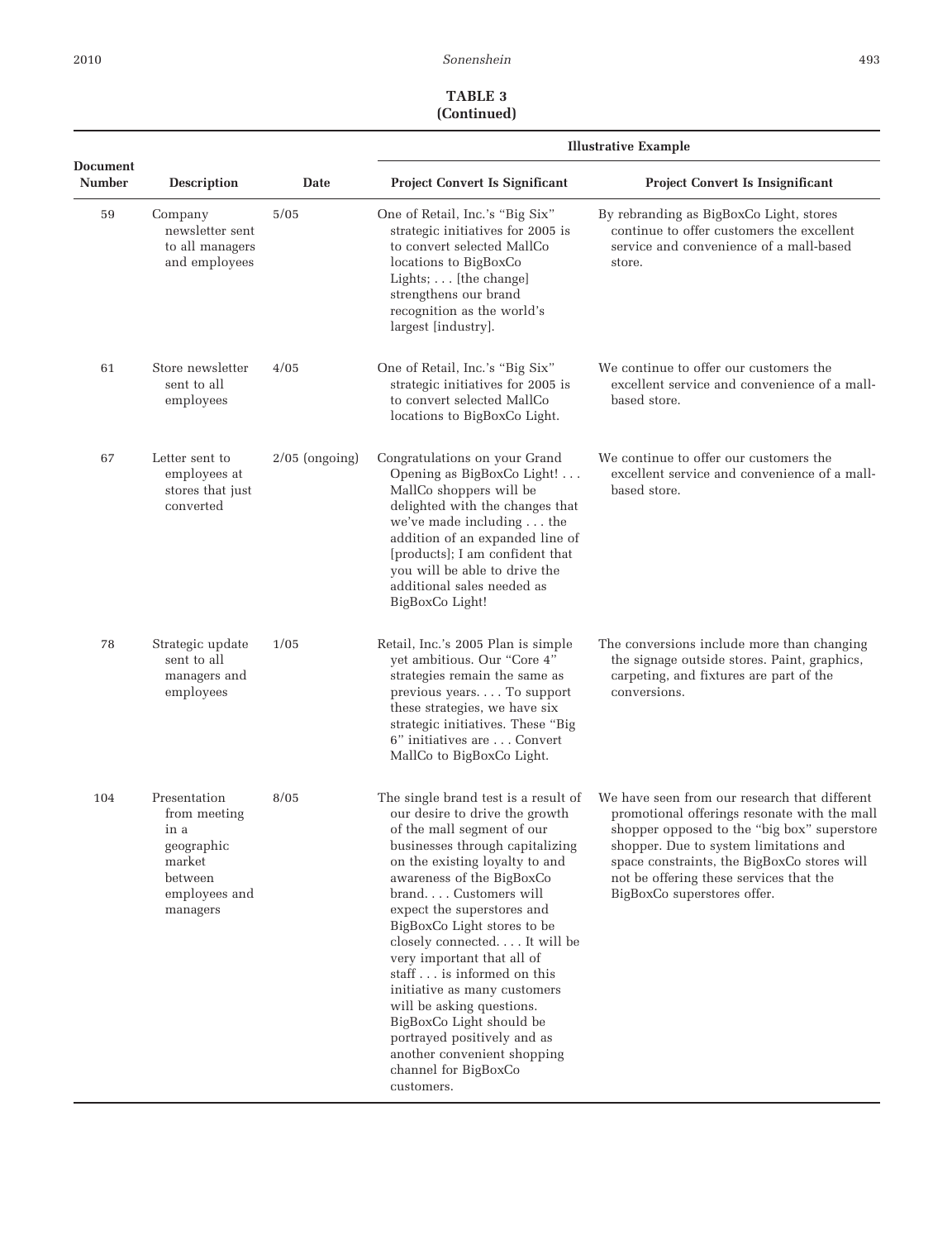|                                  | (Continuea)                                  |      |                                                                                                                                                                                                                                                                                                                                                                                                              |                                                             |  |  |  |
|----------------------------------|----------------------------------------------|------|--------------------------------------------------------------------------------------------------------------------------------------------------------------------------------------------------------------------------------------------------------------------------------------------------------------------------------------------------------------------------------------------------------------|-------------------------------------------------------------|--|--|--|
|                                  |                                              |      | <b>Illustrative Example</b>                                                                                                                                                                                                                                                                                                                                                                                  |                                                             |  |  |  |
| <b>Document</b><br><b>Number</b> | <b>Description</b>                           | Date | <b>Project Convert Is Significant</b>                                                                                                                                                                                                                                                                                                                                                                        | <b>Project Convert Is Insignificant</b>                     |  |  |  |
| 118                              | Store newsletter<br>sent to all<br>employees | 1/06 | The changes we have announced<br>to our field organization in<br>support of our single brand<br>strategy are significant and<br>comprehensive. It will take<br>all of us working together to get<br>the benefits we anticipate<br>This team will be asking you to<br>help identify longer term<br>opportunities, such as what<br>processes can be streamlined,<br>policies unified, reports<br>consolidated. | (Not applicable, dimension not found in this)<br>document). |  |  |  |

**TABLE 3**  $(C_{\text{orbit}})$ 

interviews with me. For example, a field director described the significance of the change by making comparisons with other firms but ended by declaring that nothing changed.

When you walk in the stores it feels better . . . it's not cheap looking anymore. Before it felt just like a RadioShack or Ritz Camera. They're just— ew. You feel like you're walking in 20 years ago.... [At] smaller market meetings [I presented to] store managers and [saw] how excited they got, the fact that we were going to do this and they could be a part of it. And you could just see that their eyes were all excited too. This is going to get market share for the entire company, it could pull us into the number one spot [in our industry]. I keep using the word cool. . . . But it's just—it gives a different ambiance.... *Even though nothing changes, the name changes.* (int-25; emphasis added)

#### **Employees' Narratives of the Change**

I found that employees similarly used the significant-insignificant dimension to construct the meaning of the change, but also added another dimension: positive-negative. These two dimensions (positive-negative; significant-insignificant) are illustrated using four different narratives.

*Project Convert significantly improves the store.* This narrative (significant-positive) welcomes Project Convert as a major transformation of MallCo. A BigBoxCo Light transformation is seen as the panacea that will elevate stores' performance. As one employee said, "I'm really excited. . . . If you had a choice, would you go to a MallCo or a BigBoxCo Light? I love BigBoxCo. . . . And so I feel like BigBoxCo Light, a lot of people are going to be, 'Oh, wow. it's like a little BigBoxCo' " (int-11).

Constructing the store as a mini-BigBoxCo was seen as leading to more customers. As one employee said, "The name will draw customers from other large stores that have the ability to get the customers the products they want and to make it an enjoyable shopping experience" (sur-11806). These employees, like the managers, constructed MallCo as outdated and considered a shift to BigBoxCo Light as contemporizing the store and attracting new business: "Using the new brand to bring new (and younger) customers into the stores that previously would not have done so, under the MallCo brand. Increase sales . . . by increasing its market share under the newer brand" (sur-31098). Beyond the new marketing and branding of BigBoxCo Light, employees welcomed the new merchandising strategy. One employee remarked, "Bring[ing] in [type of] merchandise . . . would really help . . . because it would be another source of revenue, and no one else in the mall sells [this]" (sur-11756).

*Project Convert destroys MallCo.* A second narrative (significant-negative) constructs the change as detrimental to the MallCo division, eroding its sense of identity. Employees "mourn" or "grieve" the loss of MallCo. As one employee put it, "It's sort of sad that, you know, the MallCo name will go away because it's been there for a long, long time" (int-20). A field manager noted that her store employees were "saddened by the fact that the MallCo name could potentially be going away" (int-23). An employee offered a more biting assessment:

There was a reason I applied to MallCo [and] not BigBoxCo in the first place. Despite being a mallbased chain, MallCo still retained the feel of a local, neighborhood [store], where the bags said "America's favorite . . . store since 1933." Now, all of the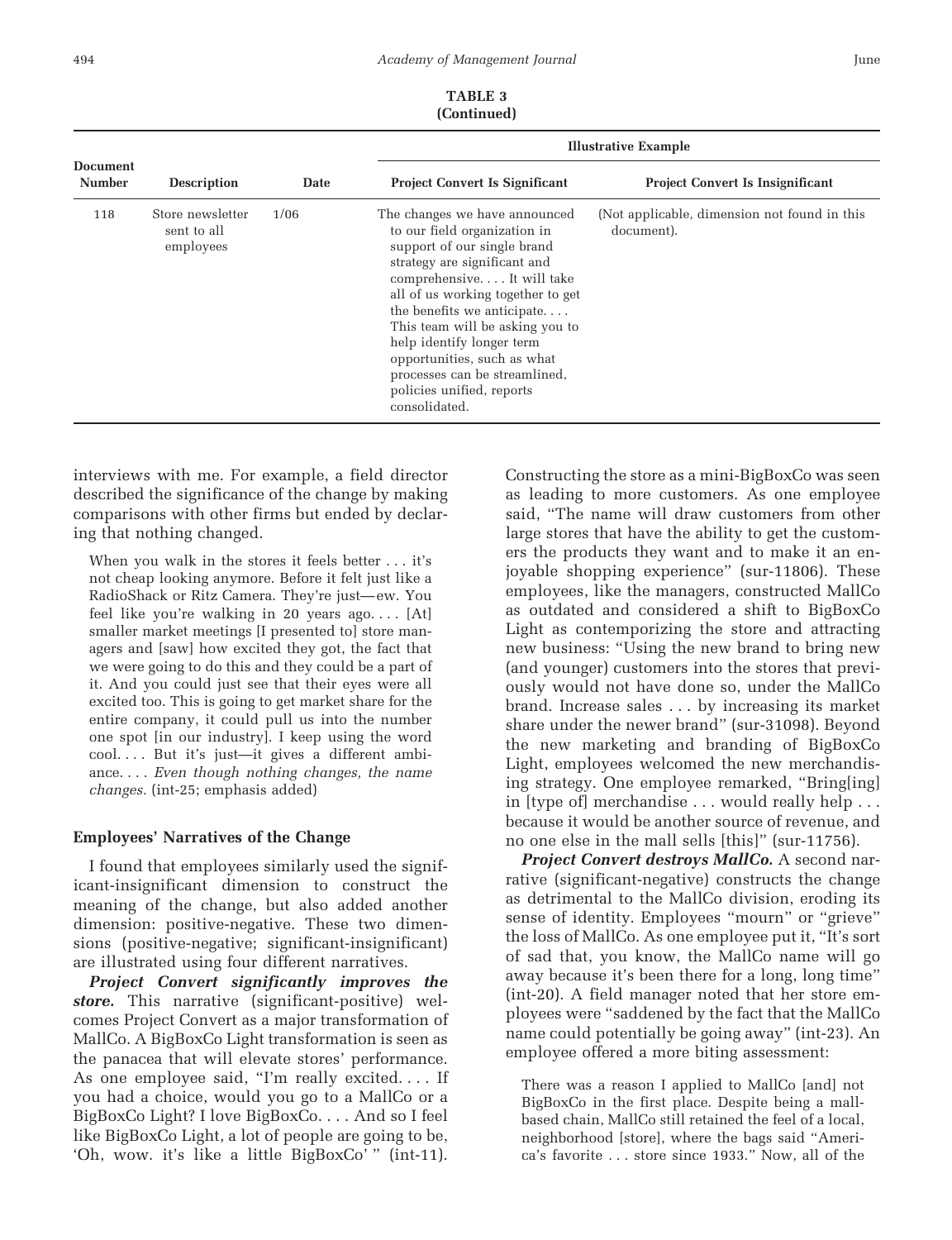new things, from our new sign to . . . to our new paint, to our new cash wrap, to the new, random quotes pretentiously painted on our walls where our overstock used to be serve as pretentious reminders that we're not there to share our love of [products] with our customers, we're here as employees of Retail, Inc., to make money. The [project] has succeeded in its objective of giving our store the "look and feel of a BigBoxCo," but is a failure in that that is not something any of us wanted in the first place. (sur-12130)

Beyond the mourning of MallCo and its lost identity, these employees also saw the major changes as upsetting their work routines, being disruptive to their stores, and involving work tasks that "will burn everyone out" (sur-12057). For example:

There are a ton of changes. For example carpeting, new lights, new shelves, new displays . . . just to name a few. We had to convert everything that said MallCo into BigBoxCo. And all these changes took place during mall hours when customers should have been the priority . . . [changes] . . . interrupted everything! (sur-11110)

*Project Convert is not ambitious enough to make a difference.* A third narrative constructs the change as not being ambitious enough (insignificant-negative). This narrative focuses on the insignificance of the change in a way that remains skeptical over whether the project will rejuvenate the organization. One employee remarked, "Before the conversion I was excited . . . after conversion the business ran mostly the same.... Since then I think I enjoyed being viewed as MallCo more" (sur-31106). Employees who told this narrative frequently fingered customers' perceptions of the store as indicating that the change would not make a difference. For example, an employee said that customers were disappointed at the insignificance of the changes and mocked the concept of a Big-BoxCo Light: "Many people don't seem to understand the concept of a 'Light' store, they're always disappointed that we don't have nearly as much stuff as a regular BigBoxCo does. We usually get a surprised reaction or people laugh at us" (sur-190380). Another employee noted that he frequently fielded questions about why his BigBoxCo Light store did not have the same amenities as a BigBoxCo. Employees said that when they answered these questions, the customers reacted with, "So you are not a *real* BigBoxCo?" (sur-31149). This mocking underlies employees' constructions of the change as failing because it raised customer expectations but delivered essentially the same products and services. As one employee constructed the change,

Customers see the name "BigBoxCo" and expect more. . . . And when I explain that we are a Big-BoxCo Light they seem almost disappointed and tell me that it was a waste of time and money. This leads me to question and wonder, what is the point? Our store is just not big enough to carry the name BigBoxCo, we need a physically bigger store. (sur-11109)

*Project Convert preserves my work environment and job routines.* A final narrative (insignificant-positive) constructs the conversion as involving insignificant changes but takes comfort in them. This narrative focuses on the continuity in job routines and tasks. For example, an employee noted, "I think Project Convert was a great idea. . . . The changes were not that bad. . . . I don't think it's that hard to convert. It doesn't affect my job— basically we are still being run like a MallCo, just a name change" (sur-31105). This narrative decouples the effects of the change from the day-to-day impact on employees. For example, an employee noted, "I think it was a good move. We have a lot more traffic and a number of customers who come in and say 'Oh! I did not know there was a BigBoxCo here!' It has been good for business.... Besides physical store changes and traffic increase, *nothing has been affected*" (sur-31101; emphasis added). Similarly, another employee added, "It is a good idea. . . . I do not think it will affect my job" (sur-11460).

As with the managers' narratives, I was left with the question of how to explain different constructions of meaning. Content analysis allowed further examining the data. I relied on the same dimension of significant/insignificant used for the managerial analysis, which also inductively emerged from the employees' narratives, but also added a positive (constructs change as beneficial or desirable) and negative (constructs change as detrimental or undesirable) dimension that was consistent with what emerged from the analysis of employees' narratives. Prior research suggested that the variation in employees' meaning constructions might reflect differences over time. For example, research that has adopted Lewin's model for meaning constructions (e.g., Fiol, 2002) suggested that the significant-negative meaning would be constructed early in the change, when employees were not "unfrozen" and had negative views of a major uprooting of the status quo, and that significant-positive meanings would occur later, after employees had embraced the change. Accordingly, I content-analyzed employees' constructions of the change over the two periods of three months each that entailed the main change implementation: the first period was August to October 2005, and the second was November 2005 to January 2006. A sec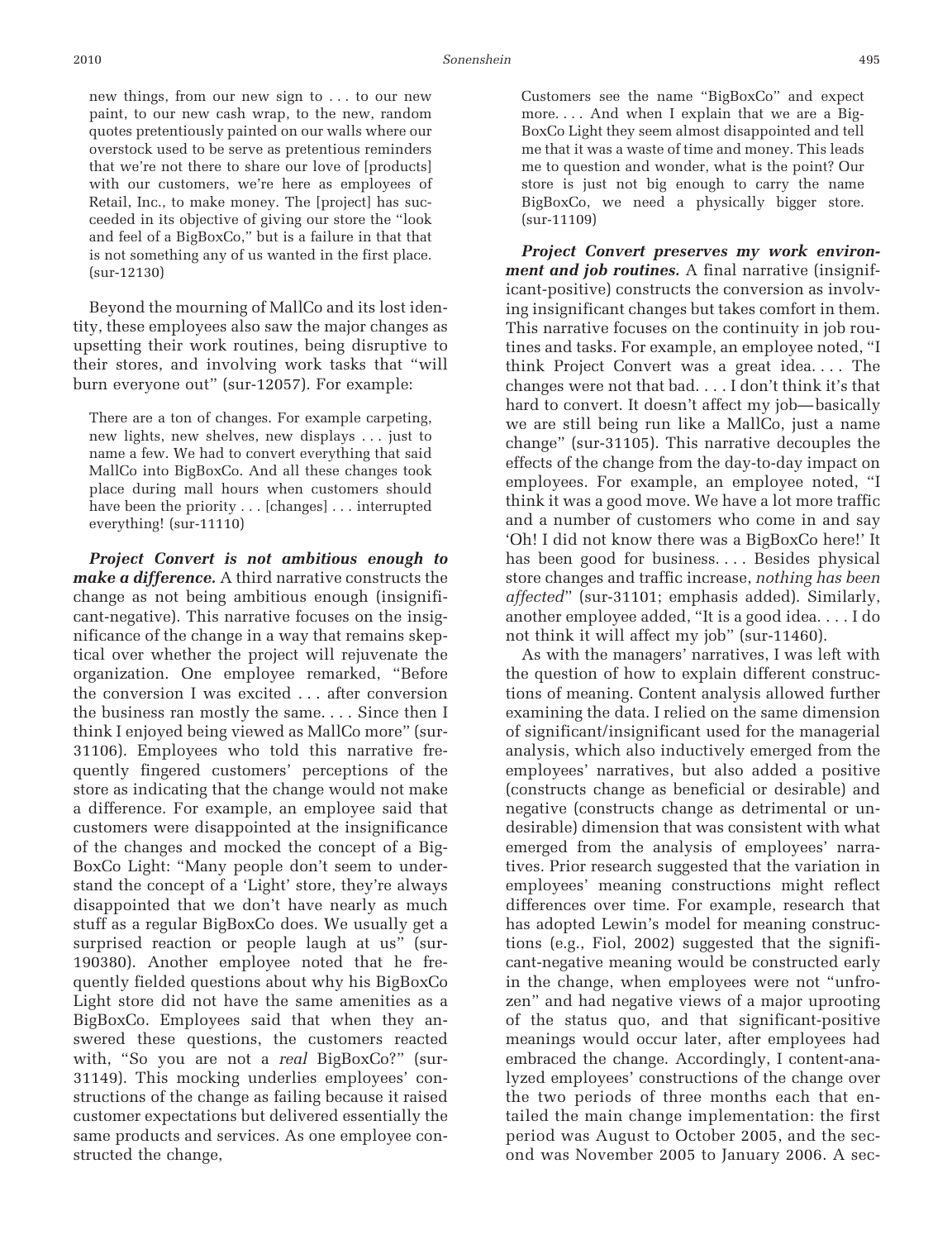ond pattern I sought to examine was how the four types of meanings might vary because of work context differences. Research on both narratives and sensemaking (Gephart, 1993; Hansen, 2006) contains claims that local contexts (such as stores) provide symbolic materials that lead individuals in different contexts to narrate their work experiences differently. The most important difference among the stores was that some had announced plans to convert to BigBoxCo Lights, and others had not.

Table 4 contains an overview of the content analysis and reports the frequencies of the meaning constructions by time period and context, along with illustrative examples. I used frequencies as a way of reducing and summarizing the large amount of employee data (Miles & Huberman, 1994), to facilitate examining patterns of meanings by time period and context. I also present illustrative examples of the meaning patterns in Table 4, to continue to provide voice to my informants (Pratt, 2008).

I found that employees' constructions of Project Convert had different patterns by time period: as the change project progressed (i.e., going from period 1 to period 2), employees at both converting and nonconverting stores more frequently constructed the change as significant—although this was mostly driven by significant-positive (for converting stores) and significant-negative (for nonconverting stores). Moreover, during the earlier time period, employees at converting stores more frequently constructed the change as insignificantpositive and insignificant-negative, whereas employees at nonconverting stores less frequently constructed the change as insignificant-negative. When comparing local contexts, I also found that employees of converting stores more often constructed the change as significant (positive or negative) than did their counterparts at nonconverting locations. At nonconverting stores, the change was constructed as more negative as it progressed. Although I uncovered four types of narratives employees used, the subsequent content analysis helped relate these patterns to time period (when employees implemented the change) and local context (whether or not a store had announced plans to convert to BigBoxCo Light), showing that (1) significant constructions were more common later in the change and more common at converting stores, (2) that insignificant constructions were more common earlier in the change for converting stores, and (3) more negative meanings were constructed at nonconverting stores later in the change.

### **Meanings and Employee Change Responses**

A final part of my analysis focused on understanding employees' narrated responses—how employees saw themselves responding to the change in view of the meaning they made of that change. Inductively, I identified three responses: *Resisting* captures statements about subverting the change, such as reducing work effort or raising objections to new practices. *Championing* captures statements about making the change a success, such as promoting the change to others. *Accepting* captures statements about making necessary adjustments to implement the change, such as learning new procedures. I now illustrate the primary patterns I found and key differences.

*Change resisting.* I found change resisting in two primary forms. First, some employees who constructed the change as significant-negative narrated their response as resisting. The change led to a large transformation, but one that undermined a familiar and comfortable status quo. Some of these employees, primarily those in stores without announced plans to convert, resisted the change because they saw it as threatening their job security. By observing other stores selected to convert to BigBoxCo Light, these employees interpreted the push to depart from the status quo as a potential indicator that their stores would be closed and their jobs lost. As one employee put it:

BigBoxCo feels corporate . . . [the change] does not cause cohesiveness but exclusion. By our store not converting, we feel the store will be closing, which does not foster a lot of confidence in the job; i.e., not as dedicated. (sur-11754)

Employees with significant-negative constructions at converting stores also narrated resisting but in a different way. Their concern was less about job security and more about the loss of identity (MallCo) or the significant tasks of converting to a BigBoxCo Light. Consider two examples:

I could feel pride for my store and the MallCo name, but not for BigBoxCo. While the remodel has improved the store's appearance, and the compatibility of the 2 stores is more readily apparent to customers, I can see no other advantage to giving up the MallCo brand. . . . We do have to deal with lots of ongoing customer questions, and that is the greatest effect . . . it will take time before we actually think of ourselves as a "BigBoxCo." We are all loyal to the MallCo brand, as are many of our customers. (sur-31298)

I don't like the fact that we have changed to a Big-BoxCo Light. It's confusing to our old MallCo customers. . . . Our store is too small for the amount of stock we've been getting in our shipments; and peo-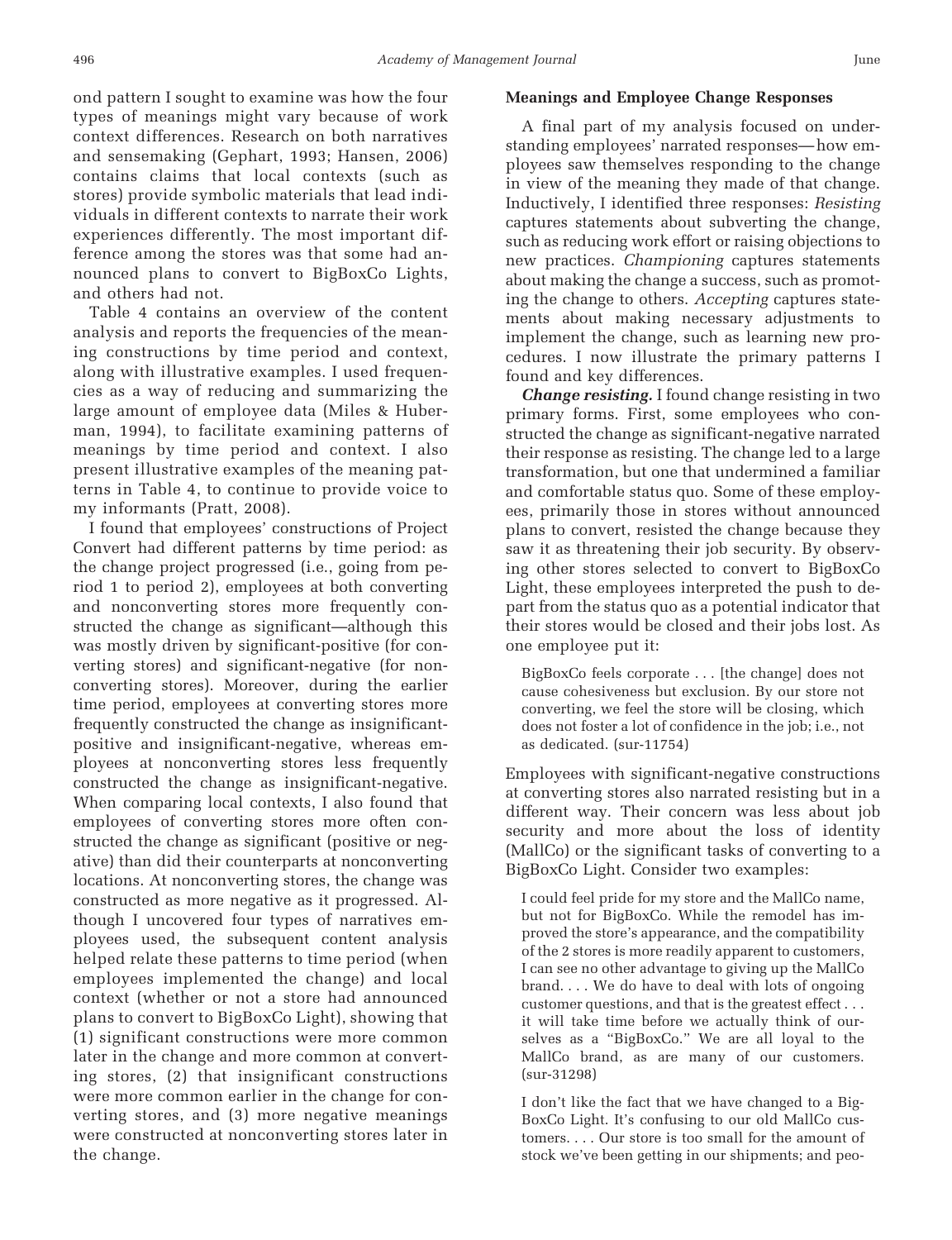# **TABLE 4**

# **Summary of Employees' Constructions of the Meaning of the Change by Time Period and Local Contexta**

| <b>Meaning</b>                               | Period 1 | Period 2 | <b>Illustration of Meaning</b>                                                                                                                                                                                                                                                                                                                                                                                                                                                                                                                                                                                                                                                                                                                                                                                                                                                                                                                                                                                                                                                |
|----------------------------------------------|----------|----------|-------------------------------------------------------------------------------------------------------------------------------------------------------------------------------------------------------------------------------------------------------------------------------------------------------------------------------------------------------------------------------------------------------------------------------------------------------------------------------------------------------------------------------------------------------------------------------------------------------------------------------------------------------------------------------------------------------------------------------------------------------------------------------------------------------------------------------------------------------------------------------------------------------------------------------------------------------------------------------------------------------------------------------------------------------------------------------|
| Converting stores<br>Significant-Positive    | 45       | 52       | Converting to BigBoxCo Light has had a very positive affect on our store:<br>employees, and customers. It has energized our staff to see the<br>company invest the time and money to convert the store BigBoxCo<br>is a name that is widely recognized by consumers. MallCo is older and<br>a lot of consumers see them as old We now carry more [specific<br>products] and [specific products] than we had previously. It has<br>affected me in a positive way. The sales have gotten better. Gift<br>certificate sales have skyrocketed. My job is more fun now because<br>employees and customers are excited about the change. (sur-11002)                                                                                                                                                                                                                                                                                                                                                                                                                                |
| Insignificant-Positive                       | 53       | 29       | I was extremely happy We will still be the same company so it<br>won't affect my job. However the store should do well. (sur-14812)                                                                                                                                                                                                                                                                                                                                                                                                                                                                                                                                                                                                                                                                                                                                                                                                                                                                                                                                           |
| Significant-Negative                         | 43       | 43       | It was and has not been as smooth transition. Implementation of the<br>transition from the corporate level was not very well done.<br>Communication between the store/[headquarters]/Distract office was<br>problematic at best Customer base is "expecting" the same<br>experience they would at larger BigBoxCo stores. Therefore, long-term<br>success is speculative at best. Our store now does more "support"<br>work. For traditional/larger BigBoxCo stores by taking returns from<br>their stores (though a completely different inventory system) and often<br>spending time researching inventory at the BigBoxCo stores. For<br>customers, tracking down the [products] and subsequently calling the<br>BigBoxCo store to "hold" the merchandise for customer. We do not<br>receive compensation for this time (since no actual sale is conducted<br>at our location) and actually selling and engaging our customers is<br>often secondary due to the "nature" of the BigBoxCo customer. We are<br>very much the "ugly stepsister" in this scenario. (sur-31098) |
| Insignificant—Negative                       | 53       | 24       | I was excited about conversion, but don't think that the company was<br>willing to spend the money to do it correctly There were no major<br>policy changes and the store does not look that different. We<br>desperately needed new wall fixtures, floor fixtures, and carpet, all of<br>which are over a decade old. The company did not want to spend the<br>money so the new things look out of place. Like putting a new collar<br>on an old mangy dog. (sur-14814)                                                                                                                                                                                                                                                                                                                                                                                                                                                                                                                                                                                                      |
| Nonconverting stores<br>Significant-Positive | 32       | 35       | The BigBoxCo Light conversions are a good direction for the company. I<br>foresee a great deal of customer excitement. Customer curiosity<br>alone should increase traffic and sales. (sur-31273)                                                                                                                                                                                                                                                                                                                                                                                                                                                                                                                                                                                                                                                                                                                                                                                                                                                                             |
| Insignificant-Positive                       | 41       | 41       | The brand recognition that we will receive if converted to a BigBoxCo<br>Light will definitely help store traffic The biggest change is the<br>name and any system alterations. As far as the job itself, it will remain<br>the same. Same tasks and objectives. (sur-11542)                                                                                                                                                                                                                                                                                                                                                                                                                                                                                                                                                                                                                                                                                                                                                                                                  |
| Significant-Negative                         | 14       | 31       | [I'm] Afraid that customers will see us as just an offshoot of a big store—<br>where they don't get the same customer service as we provide. [I'm]<br>afraid of customers in $50+$ age range feeling a abandoned. (sur-31225)                                                                                                                                                                                                                                                                                                                                                                                                                                                                                                                                                                                                                                                                                                                                                                                                                                                 |
| Insignificant—Negative                       | 18       | 38       | Customers—and staff!—Have to confront change. That's always hard—<br>Don't know specific details of changes, other than signing.<br>Haven't seen any effects [on my job] to date. (sur-31454)                                                                                                                                                                                                                                                                                                                                                                                                                                                                                                                                                                                                                                                                                                                                                                                                                                                                                 |

<sup>a</sup> Numbers refer to the percentage of surveyed employees who constructed the change using both dimensions of the cell (e.g., "significant" and "positive"). Employees could be counted as constructing meanings on more than one set of dimensions.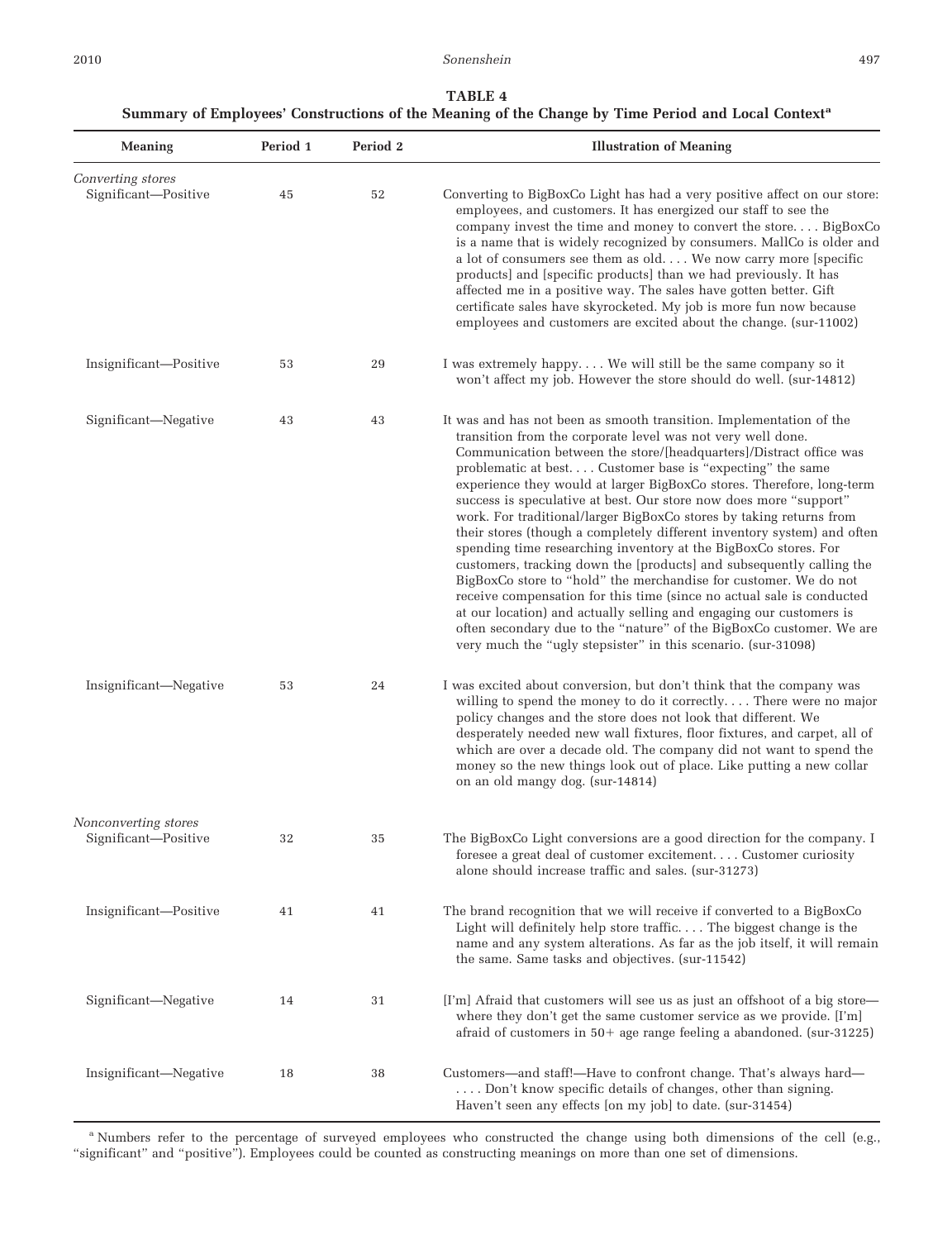ple see the word "BigBoxCo" and think we can get any [type of product] in the world. They don't understand why our computer data base is so limited. . . . It will burn everyone out because we can't get [specific tasks completed]. (sur-12057)

I also found that some employees who constructed the change as insignificant-negative narrated resisting, emphasizing not how the change uprooted the status quo but quite the opposite the change was not ambitious enough. One employee said:

The virtual excitement among the store usually died down when we saw how little the look of the store changed based on what we were led to believe by [home office] pictures and prospects. Since the changeover not too much has changed other than more customers asking questions about "Where MallCo went." (sur-31126)

The employee constructed the change as executed in a way that was less significant than she was led to believe it would be. Additionally, she noted that her excitement (and that of her colleagues) faded. Consider a final example, in which the employee noted that the project did not change much about the store. He went on to question to efficacy of the change:

My feelings about my store converting to a Big-BoxCo Light are that the name change will help the bottom line marginally but in the long run customers will realize that the content of the store is almost exactly the same as a MallCo. If you are going to do something, you cannot do it halfway and expect people to be satisfied; you have to give them something to make them want to come to a store in which they have a limited comfort level. (sur-12117)

*Change championing.* The dominant pattern of change championing came from employees who constructed significant-positive meanings. These employees constructed Project Convert as leading to a beneficial transformation of their stores, and they wanted to help by doing whatever they could to make the change successful. One employee noted:

The level is different. There is more excitement by customers and employees.... This conversion will affect my job by adding to the work load. We will be more focused on customer service and keeping the shelves full of product. I will need to be more conscious of my employees and the things they are saying and doing. My store will be affected in only good ways. (sur-180165)

Notice that this employee constructed the change as leading to a higher "work load," but unlike the resisting employees, this employee articulates engaging in responses (such as increasing customer service) to ensure a smooth implementation. Consider a second example:

I am very happy with our conversion. . . . I believe our store looks so much brighter and more welcoming. . . . We lost everything that had MallCo on it. We received a beautiful store remodel. We are now able to offer [new products]. And I believe we might start getting some different store promotions that maybe MallCo won't have. (sur-31430)

This employee went on to construct a problem with the change—"I do however think it has highly confused our customers"— but also saw herself behaving in ways that rectified this problem and therefore worked to make the change successful: "I believe that with us continually talking with our customers that they will also adjust to the changes."

*Change accepting.* The primary patterns for change accepting coincided with either insignificant-positive or significant-positive constructions. Those who constructed the change as insignificantpositive often talked about how their jobs would remain the same and said that adjusting to it would not be an imposition. For example, one employee noted: "I was extremely happy. . . . We will still be the same company so it won't affect my job. However the store should do well" (sur-14812). Notice that the employee constructed the change as positive, even suggesting that the "store should do well." The employee concluded that though the store would improve its performance, the company and her job would remain the same. Those who constructed the change as significant-positive and who saw themselves as change-accepting similarly noted that they would be able to adjust to the change, even if that change was significant. Consider this example:

BigBoxCo is a more recognizable name. [BigBoxCo Light] is a closer link to other BigBoxCo stores. [The change] cuts down on BigBoxCo/MallCo paperwork and verbal association. . . . I came to work with a positive attitude and a commitment to do only greatquality work and meet the needs of every customer. I came to learn all aspects of the job and be an asset to my fellow employees and the company. (sur-12014)

## **NARRATIVES AND STRATEGIC CHANGE IMPLEMENTATION**

In this section, I summarize the results of the analysis and blend my findings with existing theory to develop a narrative model of strategic change implementation. As the findings summarized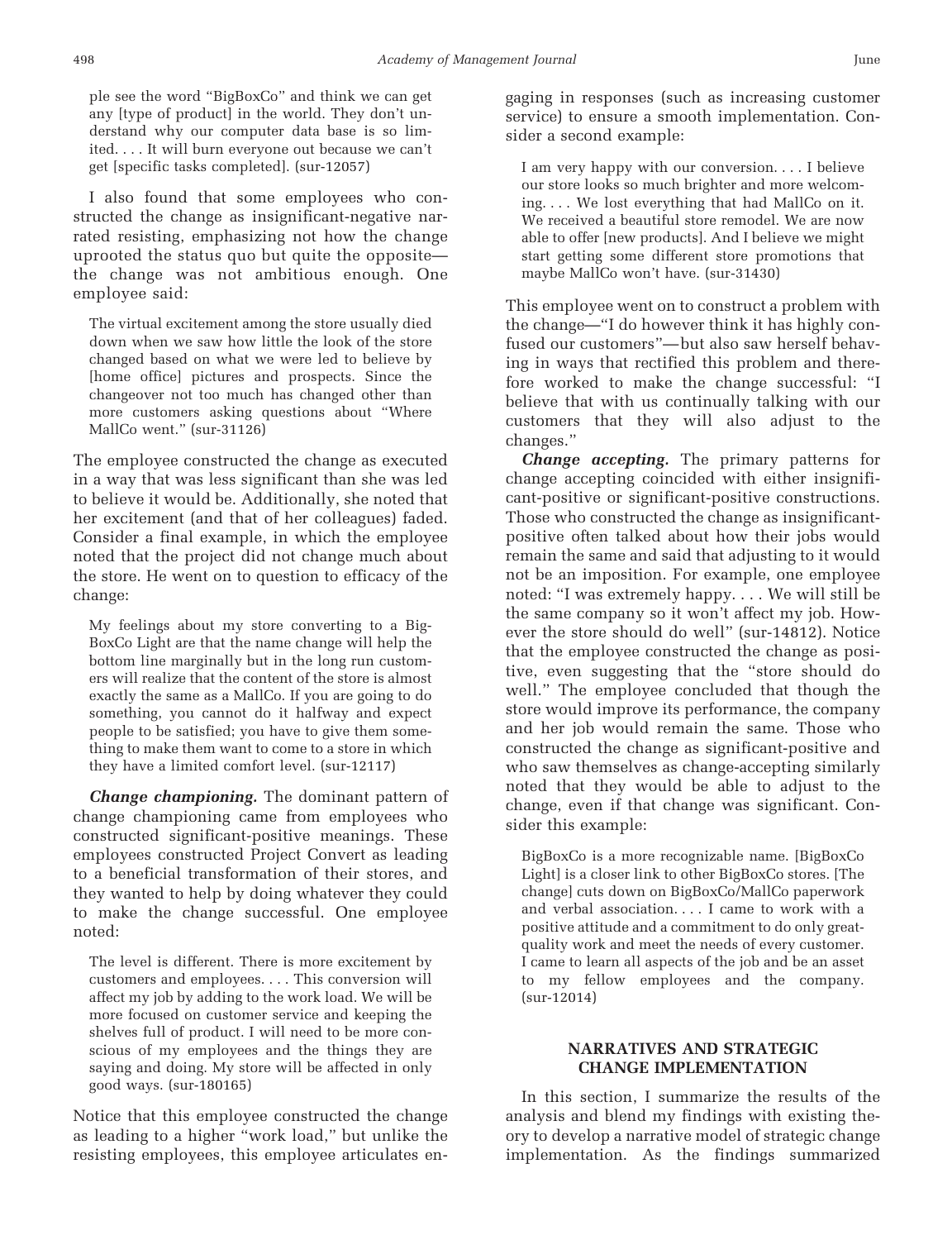above demonstrate, managers simultaneously constructed change as both significant and insignificant. Employees also relied on these dimensions but added the additional dimension of positive or negative. Employees' meaning constructions were patterned by time period and local context and helped explain how employees narrated their responses to change. These findings, examined with existing theory, help ground a model of change that not only affirms, but also challenges and advances, meaning research within the Lewinian paradigm.

#### **Types of Narratives during Strategic Change**

Since the organizational studies literature has largely conceptualized narratives as a way to portray a new understanding of an organization and break down existing cognitive schemata (Fiol, 2002; Gioia & Chittipeddi, 1991), I turned to narrative research in psychology to unpack the wider variation of narratives I found. Although psychologists research "self-narratives" (narratives that relate self-relevant events, such as marriage, over time), they provide a broad framework for classifying narratives helpful in elaborating my findings. The basic framework these scholars use is to examine narratives in a way that establishes directionality along a good-bad evaluative dimension (MacIntyre, 1977). For example, Gergen and Gergen (1997) classified narratives into three types: "progressive," "regressive," and "stability." Progressive narratives link experiences or events in a way that moves toward the "good" evaluative dimension. The progressive narrative is akin to the strategic change narrative in organizational studies: managers tell a story about how an organization will improve by adopting a new direction (e.g., Barry & Elmes, 1997). A regressive narrative links experiences in a way that moves toward the "bad" evaluative dimension. This is akin to the resistance-to-change narrative in organization studies; employees construct a change as leading to a significantly worse organization because they bemoan the loss of something they value and thus resist the new way of life brought by the change (e.g., Nadler, 1981). Both progressive and regressive narratives construct change as leading to a significantly new organization, but they differ as to whether this change is good or bad.

Gergen and Gergen (1997) identified a third narrative that is largely absent from the organization studies literature. Their stability narrative links experiences in a way that keeps the evaluative dimension the same. This narrative, applied to change, suggests that employees or managers tell narratives

about how their organization is *not* undergoing major change and about how the status quo is being preserved. Stability narratives can be a means of reducing uncertainty by constructing meaning that is familiar. Current approaches to narratives during change emphasize new constructions of an organization (Barry & Elmes, 1997), yet managers also try to reduce uncertainty during change (Schweiger & DeNisi, 1991). They may attempt to accomplish the latter with stability narratives. Accordingly, the progressive, regressive, and stability typology captures how managers use discourse to portray both change and continuity and how employees subsequently respond to this discourse in very different ways. I now elaborate by describing a narrative model of strategic change implementation.

### **A Narrative Model of Strategic Change Implementation**

*Managerial narratives.* Figure 1 provides a summary of how narratives influence strategic change implementation. The model shows that meanings attributed to change vary along two theoretical dimensions. The first dimension, preservational or transformational, accounts for the changeas-insignificant theme in the data, whereby change can be constructed as preservational, characterized by small and minor adjustments (Brown & Eisenhardt, 1997) that preserve existing meanings about an organization. The first dimension also accounts for the change-as-significant theme, whereby meanings can present change as transformational, characterized by phenomena that are wide in scope and involve new organizational meanings (Bartunek & Moch, 1987; Weick & Quinn, 1999).

The second dimension classifies meanings as either supportive—that is, consistent with managerial intentions— or subversive: undermining managerial views of a change (Ewick & Silbey, 1995; Gabriel, 1995; Weick & Quinn, 1999). Managerial discourse about change is supportive, but it can be preservational (a stability narrative) or transformational (a progressive narrative).<sup>7</sup> Employees' narratives also vary by being transformational or preservational, but they additionally vary on whether

<sup>7</sup> One potential reason why managerial narratives did not vary along the supportive/subversive dimension is that managers were often publicly constructing the change for employees, and they therefore may have held back from constructing it as negative. Another possibility is that, since managers largely formulated the strategy, they tended to view it in a positive light.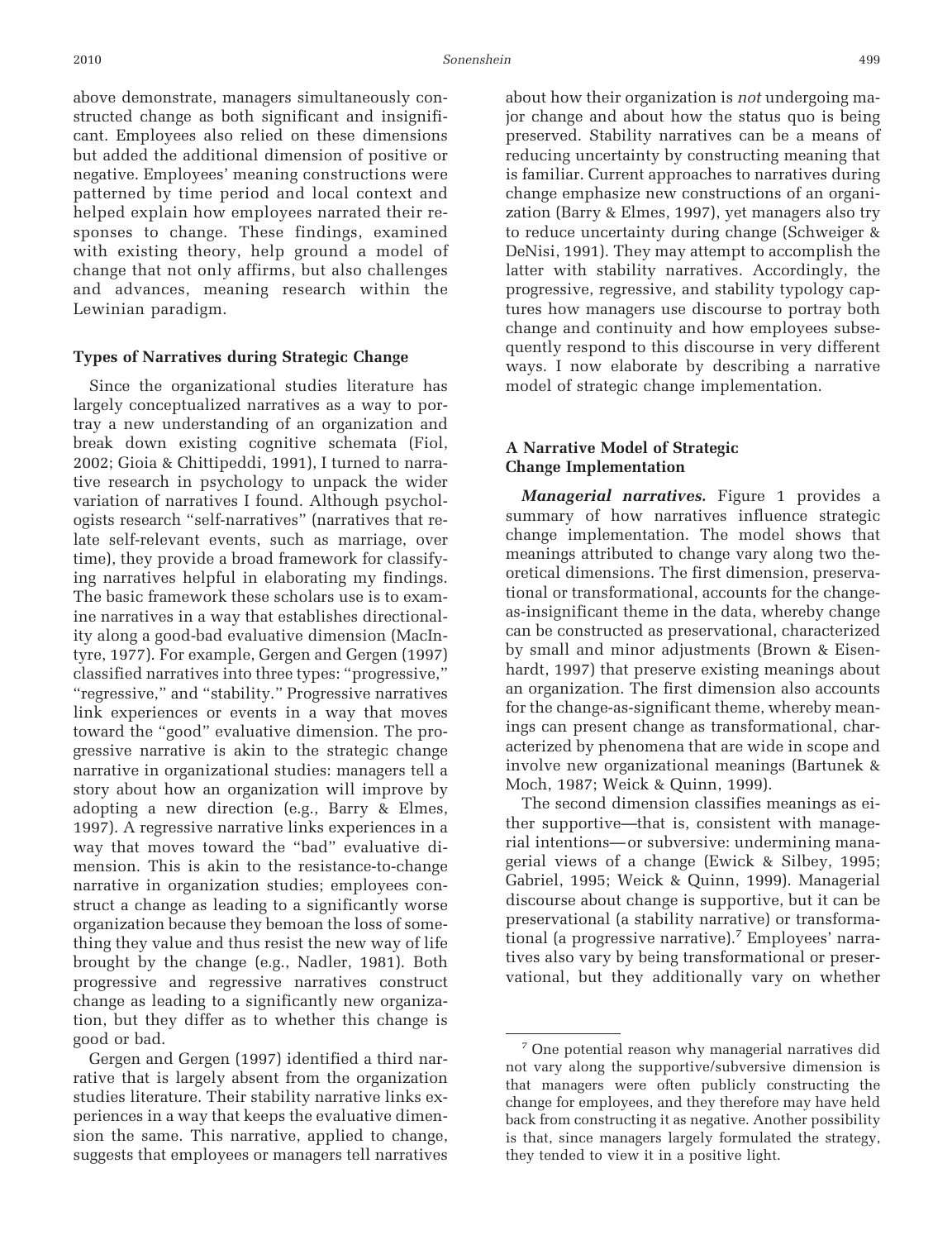**FIGURE 1 Summary of How Narratives Influence Change Implementation**



they are supportive or subversive, leading to progressive, regressive, or stability narratives.

Before the rest of the model is unpacked, it is important to explain why managers may convey preservational meanings alongside transformational ones when the fundamental goals of strategic change are to convince a firm's employees that existing interpretations are no longer valid and to devise a new, unequivocal strategic direction for the firm (Gioia & Chittipeddi, 1991; Kotter, 1996). One possibility is that stability narratives are a result of managerial confusion. Managers may struggle to bridge old and new ways of understanding change (Bartunek, 1984), and the conflict between meanings that ensues may be unintentional. Although this possibility cannot be emphatically ruled out, I relied on multiple data sources (including documents vetted by Retail, Inc.'s communications department to ensure managers' intentions

were expressed), multiple analytic techniques, and member-checking. All of these suggested that the creation of both transformational and preservational meanings was intentional. Furthermore, content analysis eliminated other possibilities that would suggest that manager meanings simply changed over time or that there was disagreement resulting in some managers telling exclusively progressive narratives and others, exclusively stability narratives.

A more plausible explanation comes from the concept of strategic ambiguity. According to this concept, managers are intentionally equivocal about meanings to promote "unified diversity" (Eisenberg, 1984)—a condition that allows employees and managers to have multiple interpretations of a change while believing that they agree on meanings. For example, by providing equivocal interpretations of the (in)significance of change, man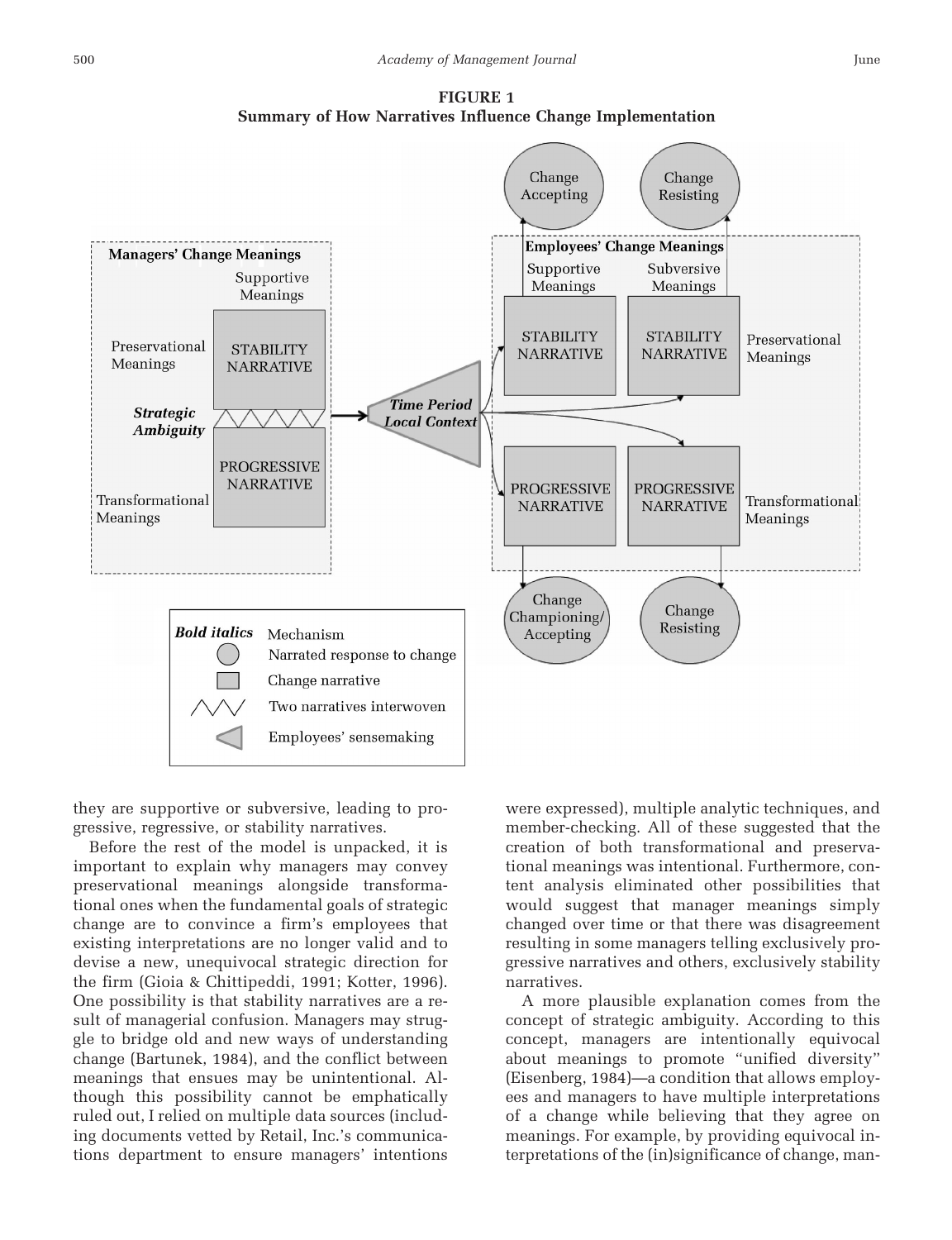agers were able to appeal both to employees who welcomed shattering the status quo and were excited by progressive narratives that stated a new direction for the firm (Kelman, 2005) and to employees whose fear of uncertainty might be assuaged by stability narratives stating that little would change (Miller, Johnson, & Grau, 1994). This argument suggests the purposeful use of equivocal discourse and offers a contrast with prescriptive calls for managerial clarity of meanings (Kotter, 1996). The strategic ambiguity argument is also consistent with Padgett and Ansell's (1993) explanation of the rise of Cosimo de' Medici in Florence through "robust action," in which leaders' actions can be coherently interpreted from multiple perspectives, as opposed to sending a clear and singular message. Equivocal discourse could be another mechanism to instill a sense of continuity for some employees and a sense of change for others. Scholars have suggested that managers may temper radical change to make it more acceptable to employees (Reger, Gustafson, Demarie, & Mullane, 1994), but I find evidence of an alternative approach in which managers present multiple simultaneous constructions of change—transformational and preservational. Put another way, the managerial narrative during strategic change is neither the strategic change narrative of transformation (Barry & Elmes, 1997), nor the uncertainty-reducing narrative that conveys stability, but rather a set of interwoven narratives that affirm both themes. In conveying these narratives, managers are proactively equivocal in their attempt to exercise greater control over employees' interpretations (Padgett & Ansell, 1993). I represent these interwoven narratives with a jagged line in Figure 1.

*Employee narratives and responses.* Figure 1 also shows the types of narratives employees tell during strategic change. It shows that employees' narratives vary on an additional dimension (supportive or subversive). More specifically, employees' progressive narratives capture meanings similar to those of managers narrating how the organization is undergoing a beneficial transformation. I find these narratives are patterned with prochange responses, such as championing or accepting. On the other hand, the regressive narratives, although also constructing the change as involving a key transformation, instead attach a subversive meaning to this transformation, thereby constructing the change as leading to an organizational decline. These employees more likely narrate resistance to the change.

Employees also tell two types of stability narratives: the supportive stability narrative latches onto managers' construction of the change as a negligible modification, with the organization maintaining its positive state. These employees more likely narrate supporting the change, as they accept the status quo. Conversely, the subversive stability narrative constructs the organization as remaining the same, but in a state that is not acceptable. These employees more likely narrate resisting the change for its insignificance. Although both stability narratives (supportive and subversive) construct the organization as only minimally changing, they differ in their construction of the status quo as either positive or negative, which can lead to very different responses.

What might explain the telling of these four narratives and their related narrated responses? Prior theory and the analysis within this study support the explanation that employees embellish managerial narratives by making sense of them, a process also influenced by time period and local context. Employees are presented with managerial narratives as a set of symbolic resources they can draw on to construct their own meanings (Swidler, 1986). Managers present a repertoire of meanings, including constructions of a change as both significant and insignificant, as opposed to an unequivocal single meaning (Eisenberg, 1984; Padgett & Ansell, 1993). Employees select from these meanings to elaborate their own construction of meaning as they make sense of the change. Yet, by adding a negative valence (i.e., subversive meanings), some employees produce very different constructions of the change than the managers have offered. In Figure 1, the funnel (central triangle) signifies employees' sensemaking. It shows that although managers simultaneously present preservational and transformational constructions supportive of the change to employees, employees do not always adopt these meanings in their entirety—they select part of the interwoven narrative (e.g., significant/insignificant) and then may embellish it with a valence. The outcome of this process is four possible employee narratives.

The findings from this study suggest two potential mechanisms to explain some of the differences in employees' narratives, and I represent these mechanisms in italic inside the funnel: time period (when was the change implemented?) and local context (was a given store centrally involved in the change?). I found that transformational meanings were more common later in the change (period) and in converting stores (context), that insignificant meanings were more common earlier in the change for converting stores (period), and that more subversive meanings were constructed at nonconverting stores (context) and later in the change (period).

One explanation for greater instances of transfor-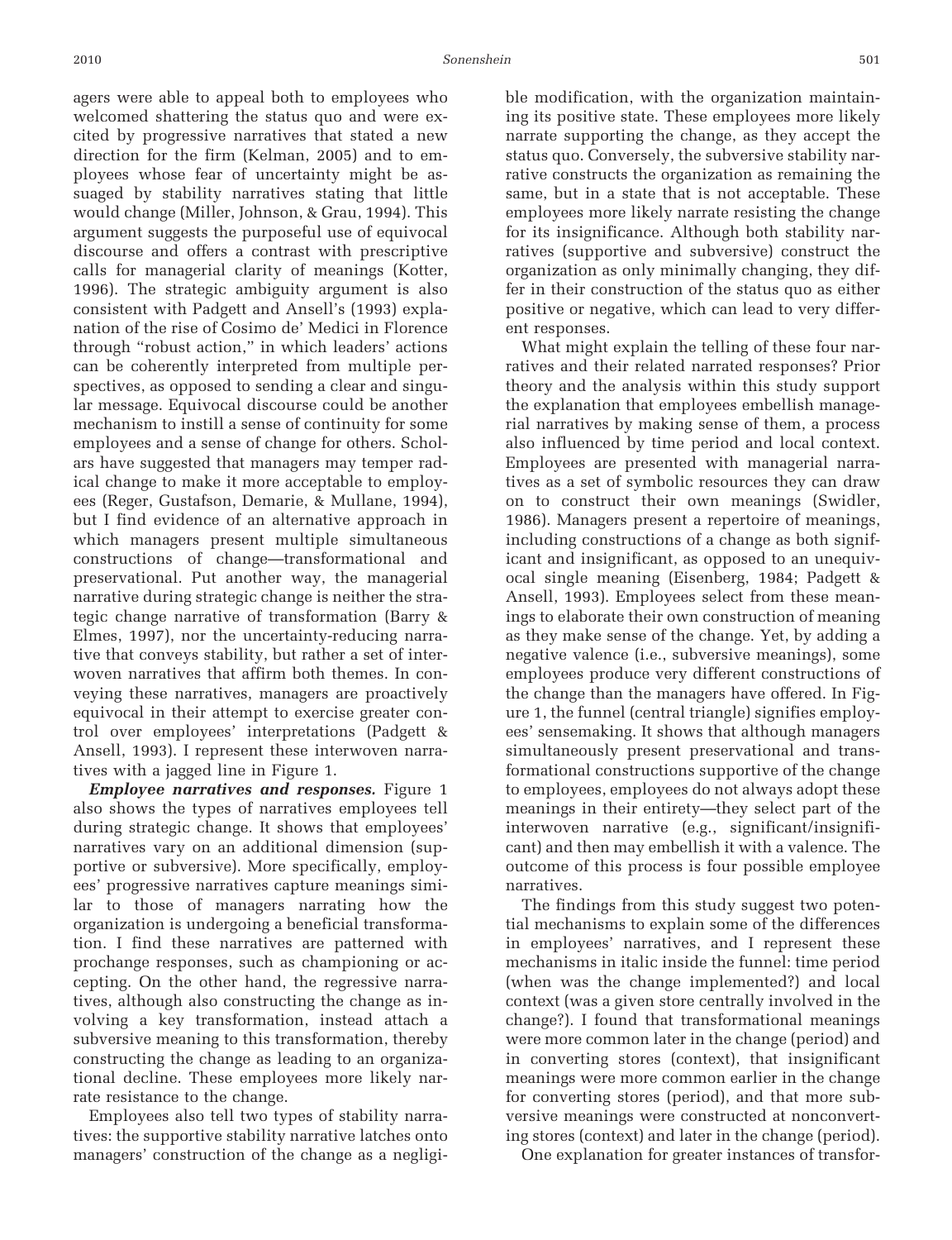mational meanings in the later period is that, although managerial discourse was similar to that in the earlier period, and the types of tasks required of employees were the same, employees based their meaning constructions on the broader change context (all of MallCo), as opposed to the local context (their store). This broader change context included more (i.e., an increasing number of stores chainwide) of the same type of change (conversions). The accumulating number of stores participating in the change in the later period made more salient the fact that the change was not an incremental adjustment, but rather a systematic strategic change involving many parts of the division. Also of interest, employees at stores with announced plans to convert were more likely than the employees at nonconverting stores to construct transformational meanings (either supportive or subversive), as their local context had stronger cues of significant organizational change (e.g., new procedures and products). Finally, one potential explanation for the increase of subversive meanings among employees at nonconverting stores in the later period of the change could be that these employees felt increasingly excluded or disconnected from the change. Although these conclusions warrant further investigation, they suggest that meanings can vary by level of context (e.g., an entire division versus a particular location) and time period for the same change.

*Two narrative pathways to strategic change implementation.* The findings suggest two narrative pathways managers simultaneously use to implement strategic change and along which employees subsequently construct their own meanings and narrate responses to change. In the *transformational pathway*, managers unfreeze employees by constructing a new, better organization for them (using a progressive narrative), and employees then construct transformational meanings. However, as Figure 1 suggests, the transformational meanings employees produce can take two forms: the new organization as a better replacement for the old (and hence, they tell a progressive narrative) or as a worse replacement (and hence, they tell a regressive narrative). For employees who construct the new organization as worse, their transformational meanings offer a radical departure from those of managers. The broader theoretical process of the transformational pathway is that managers unfreeze employees through the progressive narratives, employees' constructions of the organization move through an altered interpretation, and the content of this movement (the organization is better or worse because of the change) explains patterns

in how employees see themselves responding to change.

In the *preservational pathway,* the managers' stability narrative constructs the change as consistent with the status quo, thereby *freezing* employees' existing meaning constructions. Consequently, employees do not construct new meanings for the organization and instead construct the change as consistent with the status quo. However, employees add an interpretive dimension to the existing meanings they endorse: if employees are satisfied with the status quo, they tell supportive stability narratives that suggest that the change preserves what they value about their organization. However, if employees are dissatisfied with the status quo, managers' freezing it and employees' construction of the organization as remaining the same lead to a subversive stability narrative. The broader theoretical process for the preservational pathway is that managers attempt to freeze employees' meanings and that these meanings freeze either a positively or negatively constructed status quo.

#### **DISCUSSION**

By considering the narratives of managers *and* employees, as well as allowing for a broadened meaning space, I have elaborated theory around two pathways by which meaning constructions influence strategic change implementation. This elaboration has implications for understanding core assumptions in change, particularly Lewin's (1951) often-used theory of meaning constructions, as well as for understanding employees' construction of meanings during organizational change.

## **Reconsidering Lewin's Three-Stage Model**

Although for many scholars, Lewin's model of change implementation is *the* model of change implementation (Dawson, 1994; Elrod & Tippett, 2002; Marshak, 1993), the findings from this study not only affirm, but also challenge and elaborate upon this approach. The transformational path shown here affirms and elaborates research on how managers unfreeze existing meanings and construct new meanings for employees (Fiol, 2002; Gioia & Chittipeddi, 1991; Isabella, 1990; Labianca et al., 2000) by using discourse to create "instability in members' ways of understanding the organization, and [to] demand that they make some new sense out of it" (Gioia & Chittipeddi, 1991: 434). Yet my findings indicate that employees do not directly import managerial narratives about change, but rather, they embellish them. For example, my findings suggest that successfully unfrozen employees may tell a narrative describing how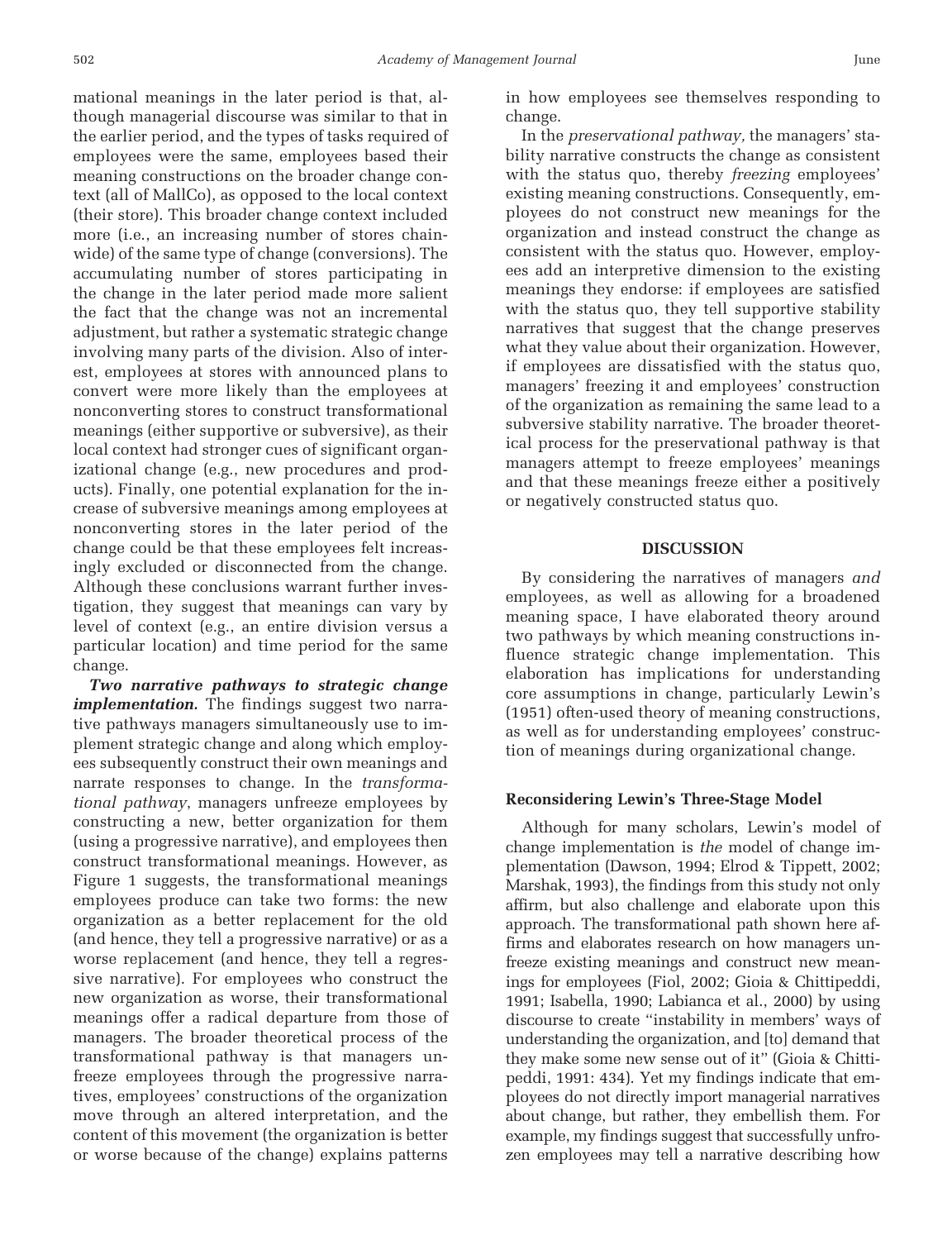their organization will take a turn for the worse, effectively narrating resistance to change. This suggests a potential danger of unfreezing employees—the movement in meanings may be in a very different direction than management hopes for and expects. When existing interpretations become unfrozen, managerially sanctioned narratives are only one possibility. As a result, strategic change is a series of multiple, sometimes conflicting narratives (Dawson & Buchanan, 2005), in which understanding all narratives becomes vital to explaining how strategic change unfolds.

The findings from the current study also challenge research within the Lewinian paradigm by emphasizing managers' strategic and simultaneous use of progressive and stability narratives. Contra Lewin's idea of unfreezing employees, in the preservational pathway, managers use discourse to first freeze meanings, and employees then affirm constructions of the change that preserve the status quo (Weick & Quinn, 1999). From a Lewinian perspective, the simultaneous use of the preservational pathway is antithetical to the purpose of change (which is to *unfreeze* the status quo), but my findings suggest that managers hedge their bets by being strategically ambiguous to balance the need to promote change with minimizing uncertainty. As a result, strategic change implementation is not a singular process but rather a set of simultaneous processes that, though on the surface seem contradictory, work in concert in a delicate balance of change and continuity. Such an approach offers a view competing with that of research suggesting that managers seek alignment during change through general clarity about the change (Balogun & Johnson, 2005). Instead, managers do not seek unitary meaning, but "equifinal" meaning (Donnellon et al., 1986), in which different interpretations of change evolve, all leading to similar and supportive responses. However, although managers may seek equifinal meanings that lead to supportive responses, employees further embellish these meanings and thus build a wide range of meanings and responses to change—some supportive, some subversive.

#### **Employee Constructions of Meaning**

This study also sheds new light on the role of employees' meaning constructions during strategic change implementation. Prior research has focused on how managers provide employees with information about change (e.g., Lewis, 2000; Schweiger & DeNisi, 1991; Tourish, Paulsen, Hobman, & Prashant, 2004), exhibiting a "sender" orientation in which it is assumed that meaning is a function of how managers transfer an interpretive reality to employees. Accordingly, scholars have not focused enough attention on

understanding how employees embellish these meanings of change (Bartunek et al., 2006).

Although managers exercise control over formal systems, employees have agency whereby they can construct different types of meanings that can alter the meaning of a change and their response to it. I found that some employees embellished either a managerial stability or progressive narrative by adding a negative valence to that narrative. This suggests that although managers use discourse to exercise influence over employees during change implementation, employees also have some agency to construct their own meanings that deviate from those of managers—often with consequences for how employees narrate themselves responding to change. As a result, the managerial narrative of change is only one account of "what really happened" (Dawson & Buchanan, 2005), as a number of narratives coexist and compete to be heard. As narratives compete, at least two distinct clashes arise. Employees who embellish management's progressive narrative clash on whether the new direction of an organization is positive or negative; and employees who embellish management's stability narrative clash on whether the status quo is positive or negative.

Additionally, though narratives have been viewed as tools whereby employees can undermine management (Murphy, 1998), the current study sheds light on the breadth of these subversive meanings and identifies some of their consequences for change. For example, I found that employees created subversive meanings because they constructed the change as either doing too much or too little. These two types of subversive meanings suggest that scholars need to focus not only on employees' positive or negative attitudes about change (as is common in most research focusing on resistance (Armenakis et al., 1993; Piderit, 2000)) but also on the significant-insignificant dimension, which substantially refines *why* employees have negative constructions of change. Understanding this "why" part of subversive meanings offers a richer picture of employees' constructions of the meaning of a change, as it shows that similar evaluations of the change (positive or negative) occur for very different reasons. It also helps practicing managers tailor change implementation tactics to very different constituencies: those employees who think the change goes too far and those who think the change does not go far enough.

I have also illustrated several patterns of meaning related to narrated employee responses. Previous research has focused on how psychological states, such as commitment (Herscovitch & Meyer, 2002), and individual differences, such as self-esteem (Wanberg & Banas, 2000), explain employee responses to change. Scholars, particularly those studying resis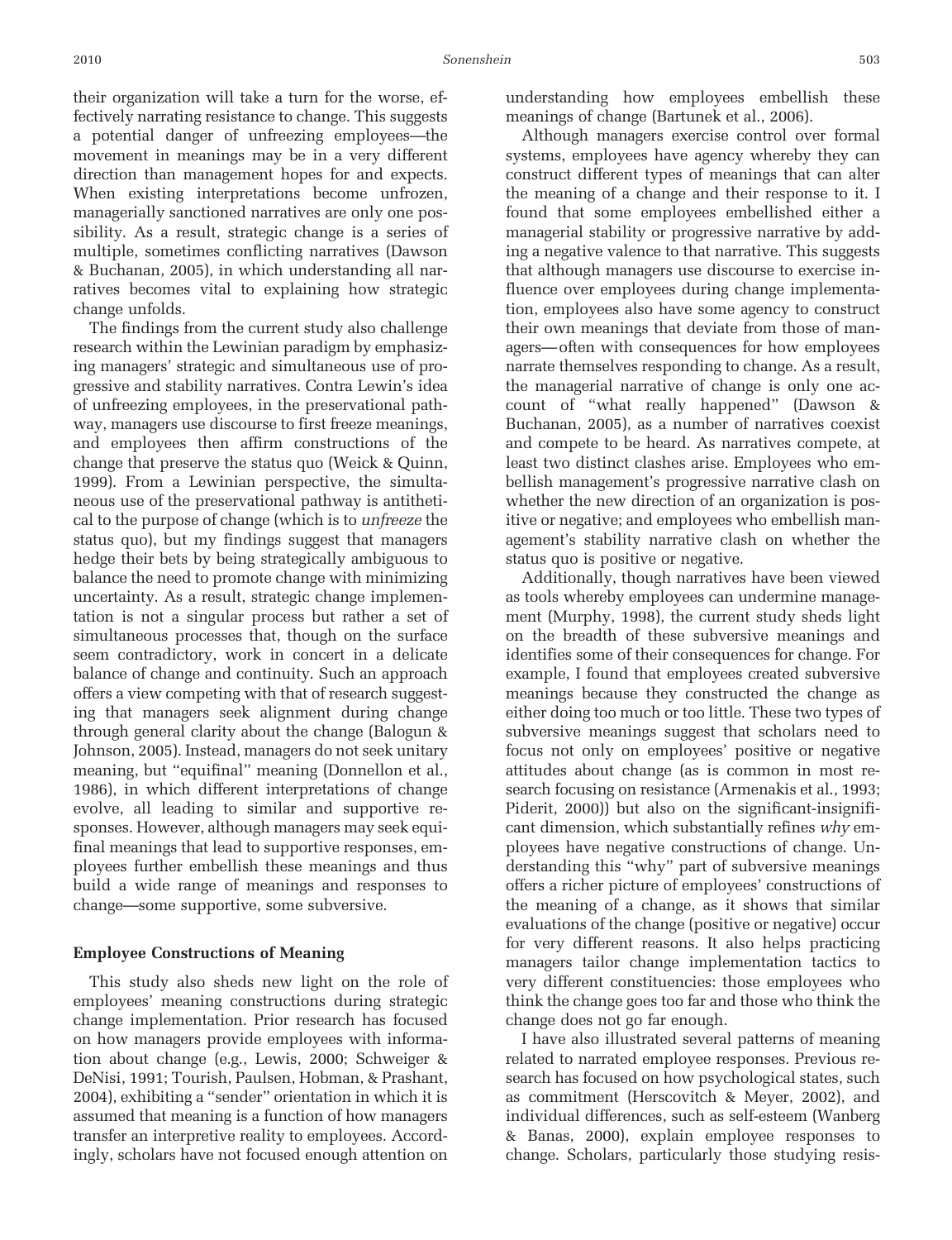tance, have also focused on mechanisms such as the use of clear communication (Miller et al., 1994) to reduce change resistance. My approach is more in line with Heracleous and Barrett's (2001) interpretive approach: the two pathways of change lead to a similar array of narrated responses to change, but also explain how these responses have different meanings and different implications for change. For example, constructing oneself as accepting a change because of a stability (supportive) narrative is different from constructing oneself as accepting a change because of a progressive narrative, with the latter perhaps leading to a more sustained support of the change, since one has bought into management's construction of the change as a positive and beneficial transformation (versus the change as not altering the [positive] status quo and having few costs). Alternatively, an employee may construct him- or herself as resisting because a change goes too far (regressive) or not far enough (subversive-stability). This outline broadens Piderit's (2000) point that not all resistance is negative by suggesting that the implications of employees' responses can change depending on the meaning constructions to which their resistance is related. For managers, this suggests that not all change resistors and acceptors are "created equal." By understanding the underlying meanings employees construct, versus just a manifested response, managers can better tailor narratives and other mechanisms for managing change to groups of employees. At the same time, this outline suggests that some employees may want to go further than managers in pushing for change, a point scholars often miss when they assume all deviations from managers' agendas are intended to undermine change (Ford et al., 2008; Piderit, 2000).

A final point is that scholars working within the Lewinian paradigm have proposed that a failure to unfreeze employees can lead to resistance (Labianca et al., 2000). By unfreezing and subsequently moving employees' constructions of meaning, managers can overcome resistance. Yet the findings from my study question this view on two fronts: (1) employees can come to see themselves accepting a change even if they tell a stability narrative and subsequently construct the organization as not changing, and (2) even employees whose constructions get unfrozen and subsequently moved may nevertheless move in a way that leads to a regressive narrative and resistance. These points suggest the importance of accounting for both broadened sources and types of meanings that can better explain when and how resistance may arise, as well as the important idea that employees may accept change even if their meanings are frozen by managerial discourse. For practicing managers, these arguments suggest that not all employees need to be unfrozen; some employees construct a change

(regardless of its objective features) as consistent with a positive status quo.

#### **Limitations and Future Directions**

As with any case study, the goal here was not to provide statistically generalizable conclusions but rather to expand and generalize theories (Yin, 1994). Nevertheless, a way of enhancing the credibility of a case study is to identify similar patterns from other cases (Stake, 1995). In fact, the patterns I have described at Retail, Inc. are similar to those in several well-documented cases. For example, Charlotte Beers drove change at Ogilvy & Mather by introducing new meanings around brand stewardship (i.e., a progressive narrative) but also by emphasizing the preservation of the company's core values (i.e., a stability narrative) (Sackley & Ibarra, 1995). Similarly, during the HP and Compaq merger, managers told progressive narratives about creating a new culture while also telling stability narratives about maintaining the "HP way" and preserving Compaq's keynotes of dynamism and speed (Perlow & Kind, 2004).

This study also raises key questions about purposeful ambiguity. The premise of strategic ambiguity suggests that managers appeal to both employees welcoming and employees shunning change, yet the use of interwoven progressive and stability narratives holds the potential to create so much ambiguity that resistance is sparked and the entire change process is undermined (Larson & Tompkins, 2005). If managers implement change by appealing to those who both support and want to alter the status quo, how do managers construct multiple meanings without introducing so much equivocality that they undermine the change process? Along these lines, future research can examine the functional role of interwoven narratives.

Another direction for future research is to more systematically examine the relationships proposed in the theory I developed, such as those between managerial and employee narratives, and between employee narratives and responses. As a case study within the interpretive paradigm, the purpose of my study and the type of data I collected were not ideal for establishing causal relationships. Instead, I emphasized developing, versus testing, theory (Golden-Biddle & Locke, 2007). As such, future research should test the proposed model and properly quantify its relationships. Additionally, future research may find additional dimensions of meanings as well as different types of narrated responses. For example, although I found both relatively active (championing and resisting) and relatively passive (accepting) types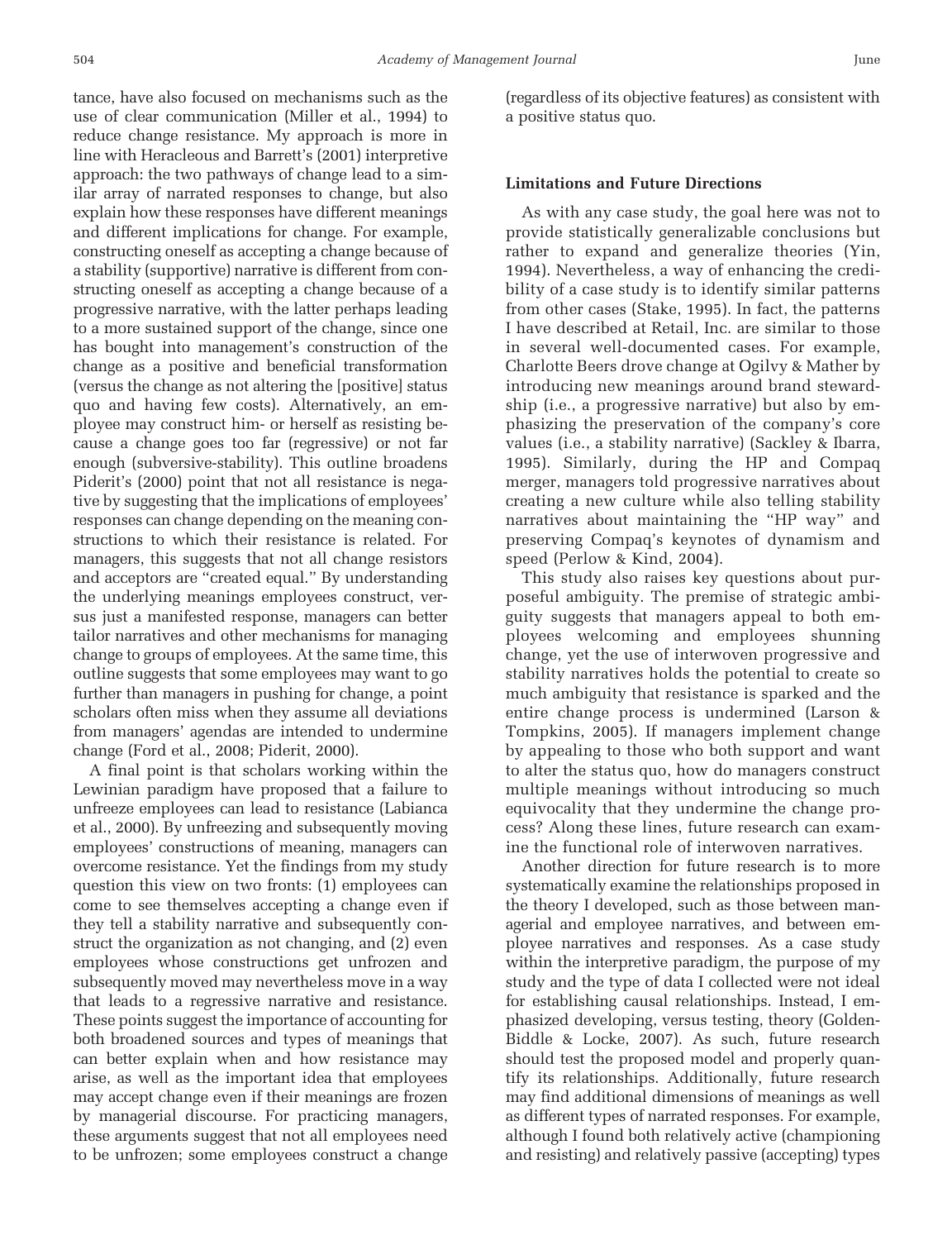of responses, there may be an even wider variety of responses in other settings.

#### **Conclusion**

Strategic change involves altering employees' construction of meanings by using a discourse that sets a new direction for a firm, yet I also found that strategic change involves the creation of a discourse of stability. Accordingly, I developed theory around how managers interweave narratives to implement strategic change, and how employees embellish these interwoven narratives to make sense of the change and to narrate their response to it. The examination of these narratives helps unlock the patterns and consequences of important differences in meanings for strategic change implementation.

#### **REFERENCES**

- Armenakis, A. A., Harris, S. G., & Mossholder, K. W. 1993. Creating readiness for organizational change. *Human Relations,* 46: 681–704.
- Balogun, J., & Johnson, G. 2004. Organizational restructuring and middle manager sensemaking. *Academy of Management Journal,* 47: 523–549.
- Balogun, J., & Johnson, G. 2005. From intended strategies to unintended outcomes: The impact of change recipient sensemaking. *Organization Studies,* 26: 1573–1601.
- Barry, D., & Elmes, M. 1997. Strategy retold: Toward a narrative view of strategic discourse. *Academy of Management Review,* 22: 429 – 452.
- Bartunek, J. M. 1984. Changing interpretive schemas and organizational restructuring: The example of a religious order. *Administrative Science Quarterly,* 29: 355–372.
- Bartunek, J. M., Krim, R. M., Necochea, R., & Humphries, M. 1999. Sensemaking, sensegiving, and leadership in strategic organizational development. In J. A. Wagner (Ed.), *Advances in qualitative organizational research,* vol. 2: 37–71. Stamford, CT: JAI Press.
- Bartunek, J. M., & Moch, M. K. 1987. First-order, secondorder, and third-order change and organization development interventions: A cognitive approach. *Journal of Applied Behavioral Science,* 23: 483– 500.
- Bartunek, J. M., Rousseau, D. M., Rudolph, J., & DePalma, J. 2006. On the receiving end: Sensemaking, emotion, and assessments of an organizational change initiated by others. *Journal of Applied Behavioral Science,* 42: 182–206.
- Beer, M., Eisenstat, R. A., & Spector, B. 1990. *The critical path to corporate renewal.* Boston: Harvard Business School Press.
- Berelson, B. 1952. *Content analysis in communication research.* Glencoe, IL: Free Press.
- Boje, D. M. 1991. The storytelling organization: A study of story performance in an office-supply firm. *Administrative Science Quarterly,* 36: 106 –126.
- Boje, D. M. 2001. *Narrative methods for organizational and communication research.* London: Sage.
- Brown, A. D. 1998. Narrative, politics and legitimacy in an IT implementation. *Journal of Management Studies,* 35: 35– 68.
- Brown, A. D., & Humphreys, M. 2003. Epic and tragic tales: Making sense of change. *Journal of Applied Behavioral Science,* 39: 121–144.
- Brown, S. L., & Eisenhardt, K. M. 1997. The art of continuous change: Linking complexity theory and time-paced evolution in relentlessly shifting organizations. *Administrative Science Quarterly,* 42: 1–34.
- Bruner, J. S. 1990. *Acts of meaning.* Cambridge, MA: Harvard University Press.
- Buchanan, D., & Dawson, P. 2007. Discourse and audience: Organizational change as multi-story process. *Journal of Management Studies,* 44: 669 – 686.
- Burgelman, R. A. 1983. A process model of internal corporate venturing in the diversified major firm. *Administrative Science Quarterly,* 28: 223–244.
- Corley, K. G., & Gioia, D. A. 2004. Identity ambiguity and change in the wake of a corporate spin-off. *Administrative Science Quarterly,* 49: 173–208.
- Cunliffe, A. L., Luhman, J. T., & Boje, D. M. 2004. Narrative temporality: Implications for organizational research. *Organization Studies,* 25: 261–286.
- Currie, G., & Brown, A. D. 2003. A narratological approach to understanding processes of organizing in a UK hospital. *Human Relations,* 56: 563–586.
- Dawson, P. 1994. *Organizational change: A processual approach.* London: Chapman.
- Dawson, P., & Buchanan, D. 2005. The way it really happened: Competing narratives in the political process of technological change. *Human Relations,* 58: 845– 865.
- Dent, E. B., & Goldberg, S. G. 1999. Challenging "resistance to change." *Journal of Applied Behavioral Science,* 35: 25– 41.
- Donnellon, A., Gray, B., & Bougon, M. G. 1986. Communication, meaning, and organized action. *Administrative Science Quarterly,* 31: 43–55.
- Dunford, R., & Jones, D. 2000. Narrative in strategic change. *Human Relations,* 53: 1207–1226.
- Dutton, J. E., & Dukerich, J. M. 1991. Keeping an eye on the mirror: Image and identity in organizational adaptation. *Academy of Management Journal,* 34: 517–554.
- Eisenberg, E. M. 1984. Ambiguity as strategy in organi-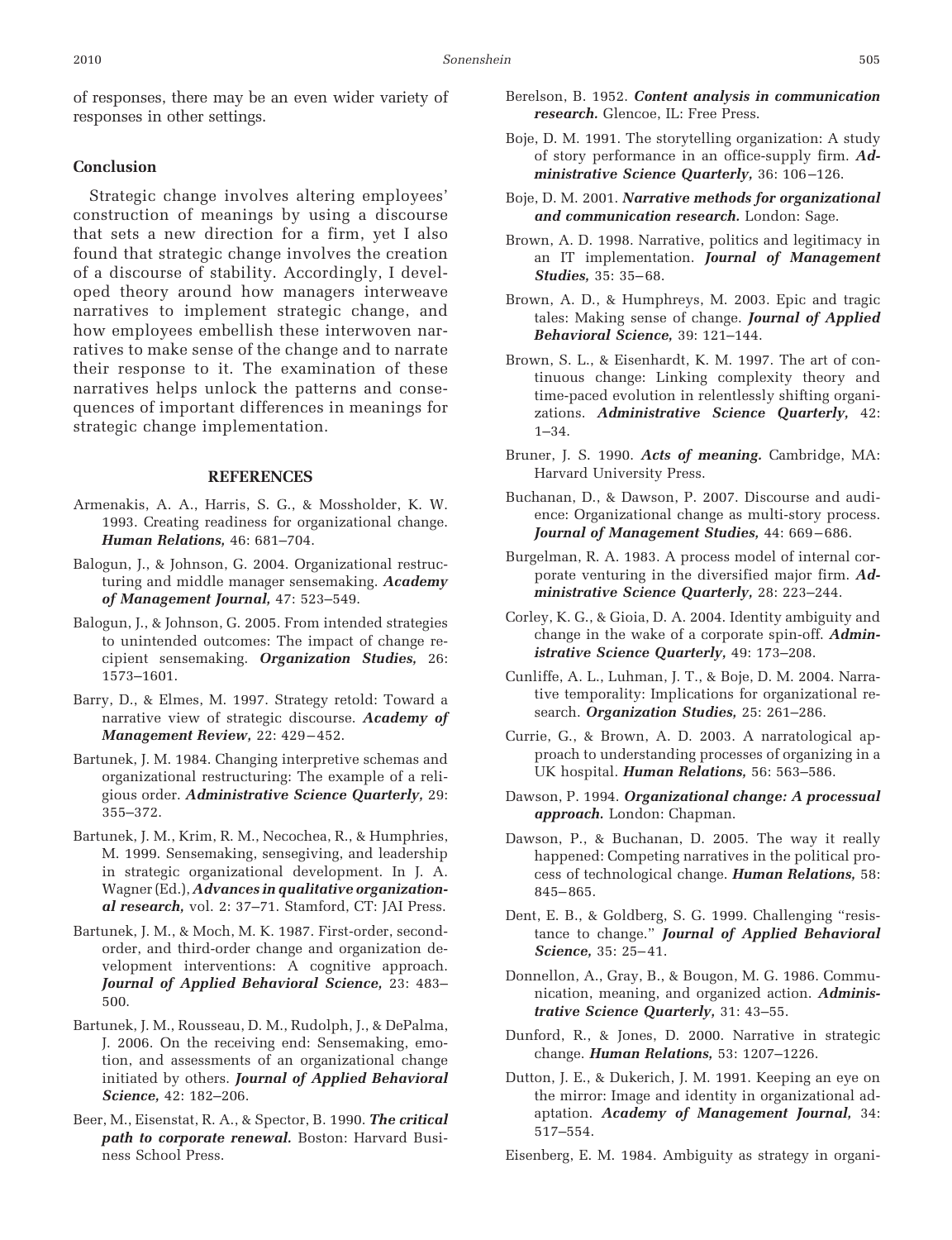zational communication. *Communication Monographs,* 51: 227–243.

- Eisenberg, E. M., Murphy, A. G., & Andrews, L. 1998. Openness and decision making in the search for a university provost. *Communication Monographs,* 65: 1–23.
- Eisenhardt, K. M. 1989. Building theories from case study research. *Academy of Management Review,* 14: 532–550.
- Eisenhardt, K. M., & Graebner, M. E. 2007. Theory building from cases: Opportunities and challenges. *Academy of Management Journal,* 50: 25–32.
- Elrod, P. D. I., & Tippett, D. 2002. The "Death Valley" of change. *Journal of Organizational Change Management,* 15: 273–291.
- Ewick, P., & Silbey, S. S. 1995. Subversive stories and hegemonic tales: Toward a sociology of narrative. *Law and Society Review,* 29: 197–226.
- Fiol, M. C. 2002. Capitalizing on paradox: The role of language in transforming organizational identities. *Organization Science,* 13: 653– 666.
- Ford, J. D., Ford, L. W., & D'Amelio, A. 2008. Resistance to change: The rest of the story. *Academy of Management Review,* 33: 362–377.
- Gabriel, Y. 1995. The unmanaged organization: Stories, fantasies and subjectivity. *Organization Studies,* 16: 477–501.
- Gabriel, Y. 2004. Narratives, stories and texts. In D. Grant, C. Hardy, C. Oswick, & L. Putnam (Eds.), *The Sage handbook of organizational discourse:* 62– 77. Thousand Oaks, CA: Sage.
- George, J. M., & Jones, G. R. 2001. Towards a process model of individual change in organizations. *Human Relations,* 54: 419 – 444.
- Gephart, R. B. J. 1993. The textual approach: Risk and blame in disaster sensemaking. *Academy of Management Journal,* 36: 1465–1514.
- Gergen, K. J., & Gergen, M. M. 1997. Narratives of the self. In L. Hinchman & S. Hinchman (Eds.), *Memory, identity, community: The idea of narrative in the human sciences:* 161–184. Albany: State University of New York.
- Gergen, K. J., Gergen, M. M., & Barrett, F. J. 2004. Dialogue: Life and death of the organization. In D. Grant, C. Hardy, C. Oswick, & L. Putnam (Eds.), *The Sage handbook of organizational discourse:* 39 –59. London: Sage.
- Gioia, D. A., & Chittipeddi, K. 1991. Sensemaking and sensegiving in strategic change initiation. *Strategic Management Journal,* 12: 433– 448.
- Glaser, B. G., & Strauss, A. L. 1967. *The discovery of grounded theory: Strategies for qualitative research.* New York: Aldine De Gruyter.

Golden-Biddle, K., & Locke, K. D. 2007. *Composing qual-*

*itative research* (2nd ed.). Thousand Oaks, CA: Sage.

- Hansen, H. 2006. The ethnonarrative approach. *Human Relations,* 59: 1049 –1075.
- Hardy, C., Palmer, I., & Phillips, N. 2000. Discourse as a strategic resource. *Human Relations,* 53: 1227–1248.
- Heracleous, L. T., & Barrett, M. 2001. Organizational change as discourse: Communicative actions and deep structures in the context of information technology implementation. *Academy of Management Journal,* 44: 735–778.
- Herscovitch, L., & Meyer, J. P. 2002. Commitment to organizational change: Extension of a three-component model. *Journal of Applied Psychology,* 87: 464 – 487.
- Hofer, C. W., & Schendel, D. 1978. *Strategy formulation: Analytical concepts.* St. Paul: West.
- Isabella, L. A. 1990. Evolving interpretations as change unfolds: How managers construe key organizational events. *Academy of Management Journal,* 33:  $7 - 41.$
- Jarzabkowski, P. 2005. *Strategy as practice: An activitybased approach.* London: Sage.
- Kelman, S. 2005. *Unleashing change: A study of organizational renewal in government.* Washington, DC: Brookings Institution Press.
- Kotter, J. P. 1996. *Leading change.* Boston: Harvard Business School Press.
- Kuhn, T., & Corman, S. R. 2003. The emergence of homogeneity and heterogeneity in knowledge structures during a planned organizational change. *Communication Monographs,* 70: 189 –229.
- Labianca, G., Gray, B., & Brass, D. J. 2000. A grounded model of organizational schema change during empowerment. *Organization Science,* 11: 235–257.
- Langley, A. 1999. Strategies for theorizing from process data. *Academy of Management Review,* 24: 691– 710.
- Larson, G. S., & Tompkins, P. K. 2005. Ambivalence and resistance: A study of management in a concertive control system. *Communication Monographs,* 72: 1–21.
- Lee, T. W., Mitchell, T. R., & Sablynski, C. J. 1999. Qualitative research in organizational and vocational psychology, 1979 –1999. *Journal of Vocational Behavior,* 55: 161–187.
- Lewin, K. 1951. *Field theory in social science.* New York: Harper & Row.
- Lewis, L. K. 2000. Communicating change: Four cases of quality programs. *Journal of Business Communication,* 37: 128 –155.
- Lincoln, Y. S., & Guba, E. G. 1985. *Naturalistic inquiry:* Newbury Park, CA: Sage.
- MacIntyre, A. 1977. Epistemological crises, dramatic nar-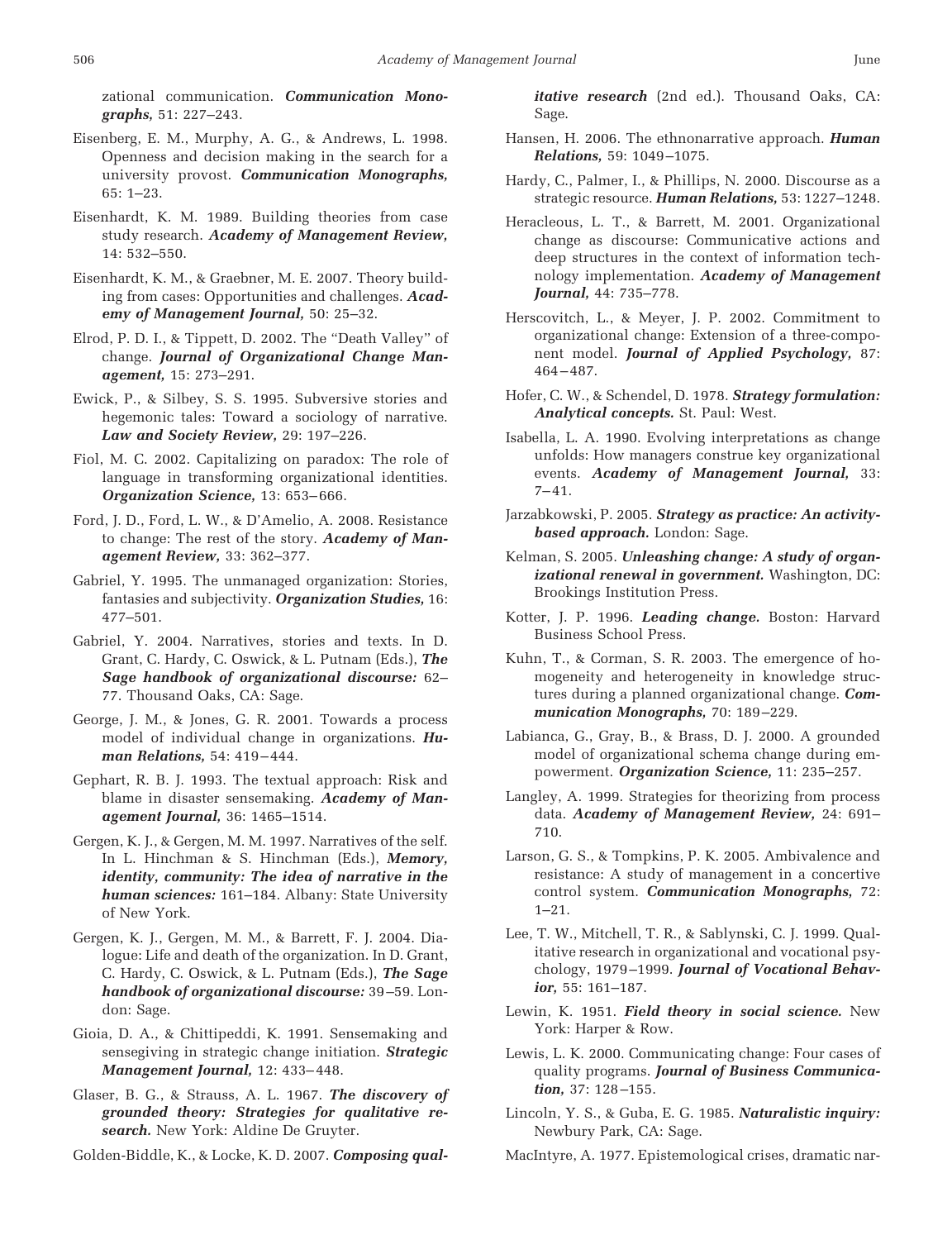rative and the philosophy of science in historicism and epistemology. *Monist,* 60: 453– 472.

- Maitlis, S., & Lawrence, T. B. 2007. Triggers and enablers of sensegiving in organizations. *Academy of Management Journal,* 50: 57– 84.
- Maitlis, S., & Sonenshein, S. 2010. Sensemaking in crisis and change: Inspiration and insights from Weick 1988. *Journal of Management Studies,* 47: 551–580.
- Marshak, R. J. 1993. Lewin meets Confucius: A review of the OD model of change. *Journal of Applied Behavioral Science,* 29: 393– 415.
- Miles, M. B., & Huberman, A. M. 1994. *Qualitative data analysis: An expanded sourcebook* (2nd ed.). Thousand Oaks, CA: Sage.
- Miller, V. D., Johnson, J. R., & Grau, J. 1994. Antecedents to willingness to participate in a planned organizational change. *Journal of Applied Communication Research,* 22: 59-80.
- Murphy, A. G. 1998. Hidden transcripts of flight attendant resistance. *Management Communication Quarterly,* 11: 499–535.
- Nadler, D. A. 1981. Managing organizational change: An integrative perspective. *Journal of Applied Behavioral Science,* 17: 191–211.
- Padgett, J. F., & Ansell, C. K. 1993. Robust action and the rise of the Medici, 1400 –1434. *American Journal of Sociology,* 98: 1259 –1319.
- Pentland, B. T. 1999. Building process theory with narrative: From description to explanation. *Academy of Management Review,* 24: 711–724.
- Perlow, L., & Kind, L. 2004. *The new HP: The clean room and beyond* (case no. 9-404-064). Boston: Harvard Business School.
- Piderit, S. K. 2000. Rethinking resistance and recognizing ambivalence: A multidimensional view of attitudes toward an organizational change. *Academy of Management Review,* 25: 783–794.
- Plowman, D. A., Baker, L. T., Beck, T. E., Kulkarni, M., Solansky, S. T., & Travis, D. V. 2007. Radical change accidentally: The emergence and amplification of small change. *Academy of Management Journal,* 50: 515–543.
- Pondy, L. R. 1983. A rhetorical examination of strategic change. In L. R. Pondy, P. J. Frost, G. Morgan, & T. C. Dandridge (Eds.), *Organizational symbolism:* 167– 183. Greenwich, CT: JAI Press.
- Pratt, M. G. 2008. Fitting oval pegs into round holes: Tensions in evaluating and publishing qualitative research in top-tier North American journals. *Organizational Research Methods,* 11: 481–509.
- Reger, R. K., Gustafson, L. T., Demarie, S. M., & Mullane, J. V. 1994. Reframing the organization: Why implementing total quality is easier said than done. *Academy of Management Review,* 19: 565–584.
- Riessman, C. K. 1993. *Narrative analysis.* Newbury Park, CA: Sage.
- Robichaud, D., Girous, H., & Taylor, J. R. 2004. The metaconversation: The recursive property of language as a key to organizing. *Academy of Management Review,* 29: 627– 634.
- Rouleau, L. 2005. Micro-practices of strategic sensemaking and sensegiving: How middle managers interpret and sell change every day. *Journal of Management Studies,* 42: 1413–1441.
- Sackley, N., & Ibarra, H. 1995. *Charlotte Beers at Ogilvy & Mather Worldwide (A)* (case no. 9-495-031). Boston: Harvard Business School.
- Schweiger, D. M., & DeNisi, A. S. 1991. Communication with employees following a merger: A longitudinal field experiment. *Academy of Management Jour*nal, 34: 110-135.
- Stake, R. E. 1995. *The art of case study research.* Thousand Oaks, CA: Sage.
- Swidler, A. 1986. Culture in action: Symbols and strategies. *American Sociological Review,* 51: 273–286.
- Tourish, D., Paulsen, N., Hobman, E., & Prashant, B. 2004. The downsides of downsizing: Communication processes and information needs in the aftermath of a workforce reduction strategy. *Management Communication Quarterly,* 17: 485–516.
- Van de Ven, A. H. 1992. Suggestions for studying strategy process: A research note. *Strategic Management Journal,* 13: 169-188.
- Van de Ven, A. H., & Poole, M. S. 1995. Explaining development and change in organizations. *Academy of Management Review,* 20: 510 –540.
- Wanberg, C. R., & Banas, J. T. 2000. Predictors and outcomes of openness to changes in reorganizing workplace. *Journal of Applied Psychology,* 85: 132–142.
- Weick, K. E. 1995. *Sensemaking in organizations.* Thousand Oaks, CA: Sage.
- Weick, K. E., & Quinn, R. E. 1999. Organizational change and development. In J. T. Spence (Ed.), *Annual review of psychology,* vol. 50: 361–386. Palo Alto, CA: Annual Reviews.
- Yin, R. 1994. *Case study research: Design and methods* (2nd ed.). Thousand Oaks, CA: Sage.
- Zeithaml, V. A., Bitner, M., & Gremler, D. D. 2006. *Services marketing, integrating customer focus across the firm.* Boston: McGraw-Hill.

## **APPENDIX A**

### **Interview and Survey Protocols**

**Interview Questions for Store Employees**

#### *General background information (everyone)*

1. Can you tell me about what you do for Retail, Inc.?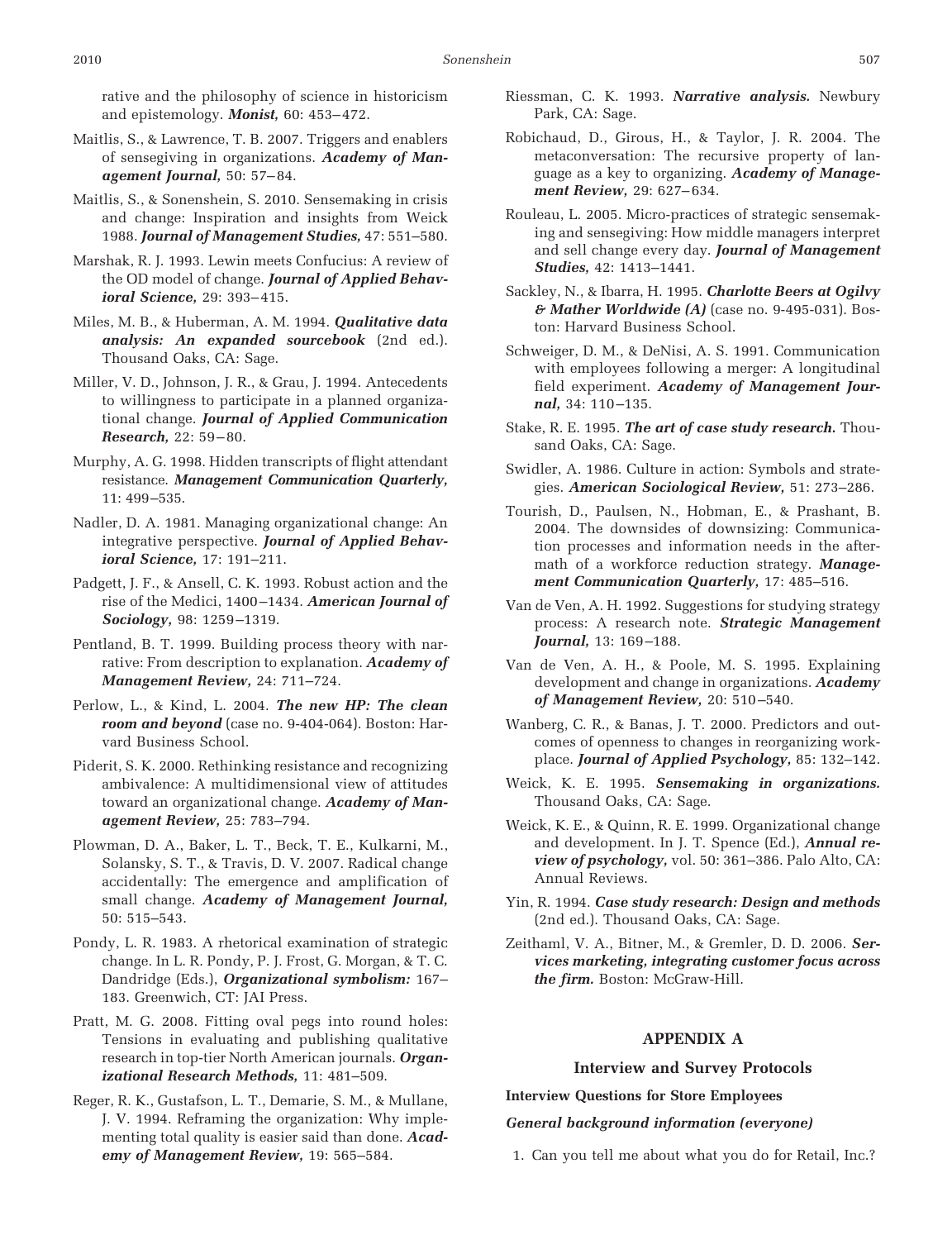- 2. How long have you worked in this position? What did you do before taking this position? Can you tell me about your other experience in retail?
- 3. What is effective communication to you?

#### *Questions if Project Convert implemented at location*

- 1. Can you tell me about the Project Convert initiative? What is it? How did you first find out about the initiative? **Probe:** If you had to explain Project Convert to a new employee, how would you explain it?
- 2. How did you address or explain Project Convert to customers? How did you address or explain Project Convert to your staff (for managers)?
- 3. What role did you play in implementing Project Convert? **Probe:** if manager (did you share communications packet with employees?) if retail clerk (did your manager share communications packet with you?)
- 4. How has Project Convert affected your job, and the company?
- 5. Would you describe Project Convert's roll-out as a success? Why or why not?
- 6. What concerns do you have about Project Convert?

## *Questions if Project Convert NOT implemented at location*

- 1. Have you heard anything about the Project Convert? What is it? **Probe:** If you had to explain Project Convert to a new employee, how would you explain it?
- 2. How did you first find out about the Project Convert?
- 3. What, if any, preparations are you taking for implementing the Project Convert?
- 4. Have you received any communications from Headquarters about the Project Convert? What did these communications say?
- 5. What do you think the Project Convert will mean for your job, and the company?
- 6. Have you had to answer questions about the Project Convert to customers or staff? How did you explain the issue to them?
- 7. What concerns do you have about Project Convert?

#### **Interview Questions for Managers**

*Note: Since I interviewed employees with different role responsibilities at Headquarters, I often modified the following interview protocol to the person's role.*

- 1. Can you tell me about what you do for Retail, Inc.?
- 2. Tell me about your role in Project Convert? When and how did you first get involved?
- 3. What was the origin of Project Convert? How has Project Convert evolved over time?
- 4. Why is the company converting stores to BigBoxCo Lights?
- 5. How do you see store employees implementing Project Convert? What role do store managers play? What is working and what is not working at the store implementation level? (probe: specific behaviors).
- 6. Can you tell me about the communications process between Headquarters and the Field? How does it work?
- 7. What have been your biggest communications obstacles in implementing Project Convert?
- 8. How would you describe Project Convert to a new employee?
- 9. What differences are there between a MallCo and BigBoxCo employee?

#### **Survey Questions for Employees**

- 1. What are your feelings about your store converting to a BigBoxCo Light? (nonconverting stores: What are your feelings about BigBoxCo Light conversions?) What are the pros and cons of converting to a Big-BoxCo Light?
- 2. What are the reasons why some stores are converting to BigBoxCo Light stores?
- 3. What types of changes are involved in a store converting to a BigBoxCo Light?
- 4. How will this conversion at this store affect your job and store? (nonconverting stores: How does the conversion of some stores to BigBoxCo Light affect your job and store?")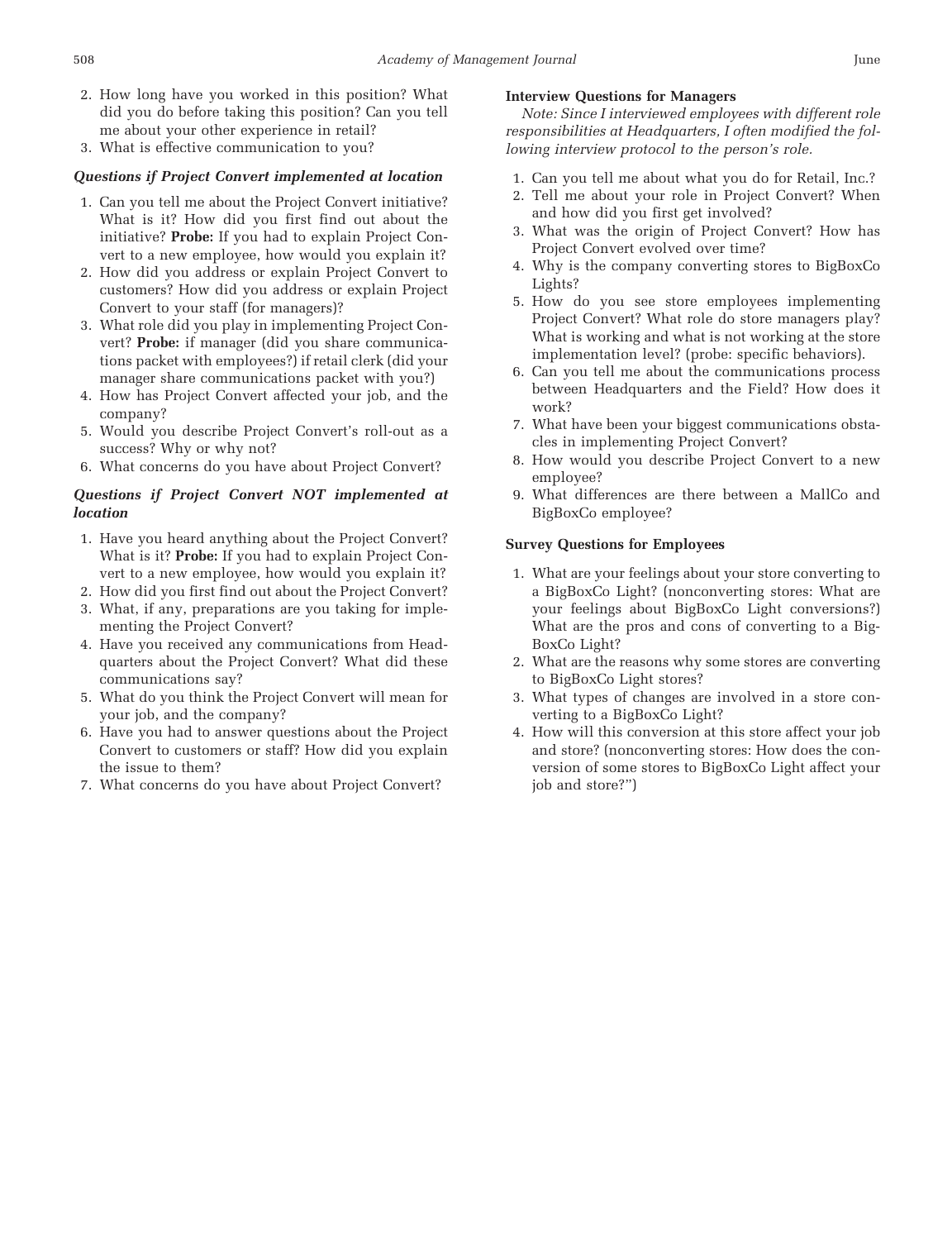# **APPENDIX B Employee Surveys and Interviewsa**

| <b>Interviews</b>   |                        |               | <b>Surveys</b>                 |                     |               |                                |                 |               |                                |                     |               |
|---------------------|------------------------|---------------|--------------------------------|---------------------|---------------|--------------------------------|-----------------|---------------|--------------------------------|---------------------|---------------|
| Interview<br>Number | <b>Position</b>        | <b>Status</b> | <b>Survey</b><br><b>Number</b> | <b>Position</b>     | <b>Status</b> | <b>Survey</b><br><b>Number</b> | <b>Position</b> | <b>Status</b> | <b>Survey</b><br><b>Number</b> | Position            | <b>Status</b> |
| 3                   | Store manager          | Y             | 512                            | Asst. store manager | Ν             | 12014                          | Retail clerk    | Y             | 31297                          | Store manager       | Y             |
| 8                   | Store manager          | N             | 513                            | Store manager       | Ν             | 12017                          | PT retail clerk | Y             | 31298                          | Asst. store manager | Y             |
| 9                   | Retail clerk           | N             | 514                            | Missing             | Ν             | 12057                          | Retail clerk    | Y             | 31311                          | Asst. store manager | Y             |
| 10                  | Store manager          | Y             | 515                            | Retail clerk        | Ν             | 12059                          | Retail clerk    | Y             | 31337                          | Asst. store manager | Υ             |
| 11                  | Asst. store<br>manager | Y             | 516                            | PT retail clerk     | N             | 12060                          | PT retail clerk | Y             | 31338                          | Asst. store manager | Y             |
| 13                  | Store manager          | N             | 518                            | PT retail clerk     | Ν             | 12062                          | PT retail clerk | Y             | 31339                          | Store manager       | Y             |
| 14                  | Store manager          | Y             | 524                            | PT retail clerk     | Ν             | 12081                          | PT retail clerk | Y             | 31341                          | Store manager       | Y             |
| 15                  | Retail clerk           | Y             | 525                            | PT retail clerk     | Ν             | 12117                          | Retail clerk    | Y             | 31342                          | Asst. store manager | Y             |
| 19                  | Retail clerk           | N             | 526                            | PT retail clerk     | Ν             | 12125                          | PT retail clerk | Υ             | 31345                          | Store manager       | Y             |
| 20                  | Store manager          | N             | 528                            | PT retail clerk     | Ν             | 12129                          | PT retail clerk | Y             | 31372                          | Store manager       | Y             |
| 26                  | Store manager          | Y             | 529                            | PT retail clerk     | N             | 12130                          | Retail clerk    | Y             | 31389                          | Store manager       | Y             |
| 27                  | Asst. store<br>manager | Y             | 530                            | Retail clerk        | Ν             | 12131                          | Retail clerk    | Y             | 31390                          | Asst. store manager | Y             |
| 28                  | Store manager          | Y             | 531                            | Retail clerk        | Ν             | 12132                          | Retail clerk    | Y             | 31413                          | Store manager       | Y             |
| 29                  | Asst. store<br>manager | Y             | 11001                          | Retail clerk        | Y             | 12133                          | PT retail clerk | Y             | 31417                          | Store manager       | Y             |
|                     |                        |               | 11002                          | Store manager       | Y             | 12134                          | Missing         | Y             | 31418                          | Asst. store manager | Y             |
|                     |                        |               | 11003                          | PT retail clerk     | Υ             | 12135                          | Retail clerk    | Y             | 31425                          | Store manager       | Y             |
|                     |                        |               | 11008                          | Asst. store manager | Υ             | 12154                          | PT retail clerk | Y             | 31430                          | Asst. store manager | Υ             |
|                     |                        |               | 11038                          | Retail clerk        | Υ             | 12155                          | PT retail clerk | Y             | 31431                          | Asst. store manager | Υ             |
|                     |                        |               | 11061                          | Missing             | Y             | 12159                          | Retail clerk    | Y             | 31454                          | Asst. store manager | Ν             |
|                     |                        |               | 11062                          | PT retail clerk     | Υ             | 12160                          | Retail clerk    | Y             | 180113                         | Store manager       | Y             |
|                     |                        |               | 11065                          | Retail clerk        | Y             | 12165                          | Retail clerk    | Y             | 180114                         | Asst. store manager | Y             |
|                     |                        |               | 11109                          | PT retail clerk     | Y             | 12167                          | PT retail clerk | Y             | 180119                         | Store manager       | Y             |
|                     |                        |               | 11110                          | Retail clerk        | Y             | 12181                          | PT retail clerk | Y             | 180120                         | Retail clerk        | Y             |
|                     |                        |               | 11112                          | PT retail clerk     | Υ             | 14044                          | Retail clerk    | Y             | 180131                         | Asst. store manager | Y             |
|                     |                        |               | 11113                          | PT retail clerk     | Υ             | 14045                          | PT retail clerk | Y             | 180132                         | Missing             | Y             |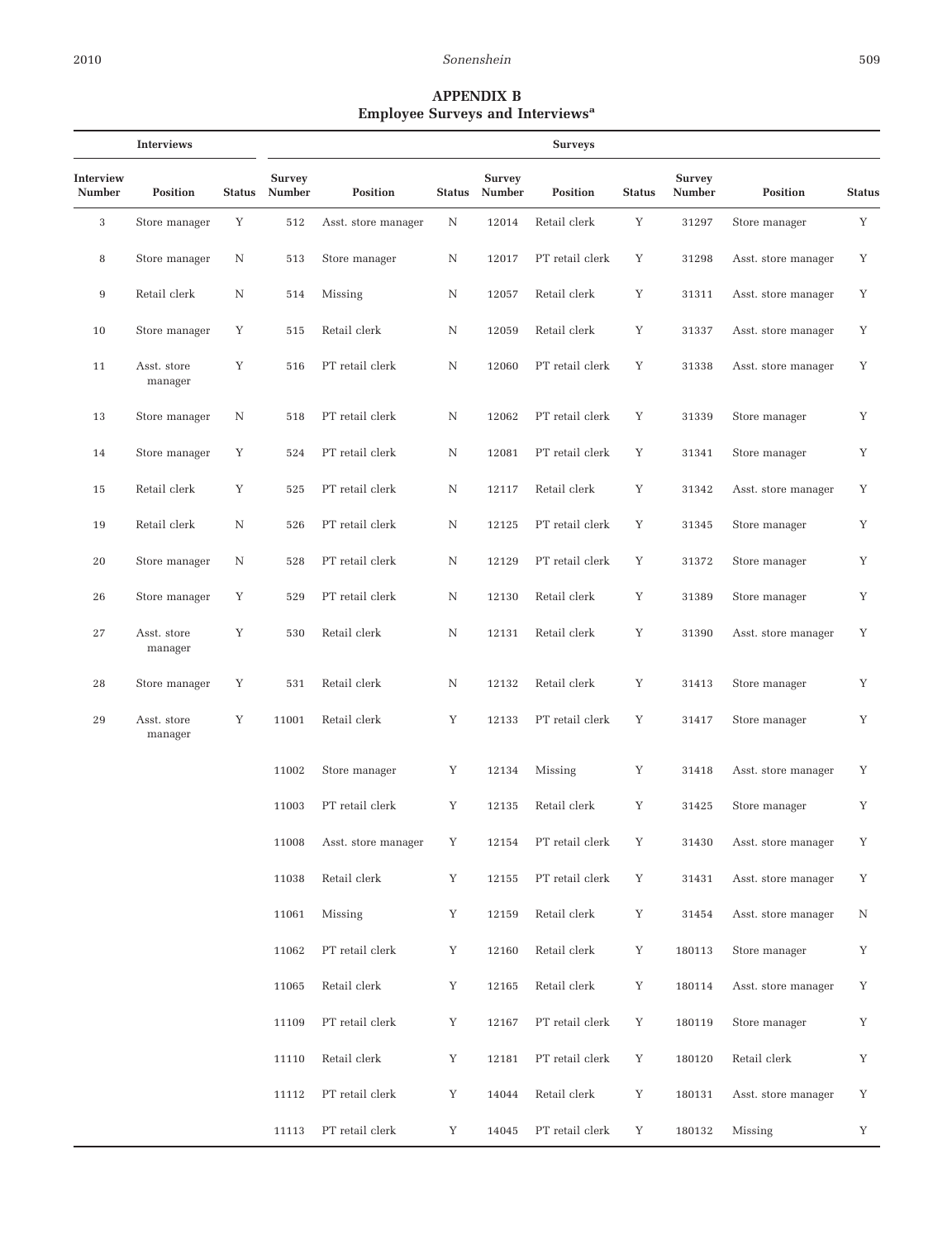### **APPENDIX B (Continued)**

| <b>Interviews</b>          |                 |               | <b>Surveys</b>                 |                     |               |                                |                                |               |                                |                     |               |
|----------------------------|-----------------|---------------|--------------------------------|---------------------|---------------|--------------------------------|--------------------------------|---------------|--------------------------------|---------------------|---------------|
| Interview<br><b>Number</b> | <b>Position</b> | <b>Status</b> | <b>Survey</b><br><b>Number</b> | <b>Position</b>     | <b>Status</b> | <b>Survey</b><br><b>Number</b> | <b>Position</b>                | <b>Status</b> | <b>Survey</b><br><b>Number</b> | Position            | <b>Status</b> |
|                            |                 |               | 11114                          | Retail clerk        | Y             | 14049                          | Retail clerk                   | Y             | 180133                         | PT retail clerk     | Y             |
|                            |                 |               | 11122                          | Retail clerk        | Y             | 14050                          | PT retail clerk                | Y             | 180134                         | Retail clerk        | Y             |
|                            |                 |               | 11123                          | Retail clerk        | Y             | 14051                          | Missing                        | Y             | 180135                         | Store manager       | Y             |
|                            |                 |               | 11125                          | PT retail clerk     | Y             | 14121                          | PT retail clerk                | Ν             | 180137                         | Asst. store manager | Y             |
|                            |                 |               | 11132                          | PT retail clerk     | Y             | 14125                          | PT retail clerk                | N             | 180138                         | Store manager       | Y             |
|                            |                 |               | 11266                          | PT retail clerk     | Y             | 14153                          | PT retail clerk                | Y             | 180156                         | Store manager       | Y             |
|                            |                 |               | 11325                          | Retail clerk        | Υ             | 14154                          | Missing                        | Y             | 180157                         | Asst. store manager | Y             |
|                            |                 |               | 11329                          | Retail clerk        | Y             | 14155                          | Retail clerk                   | Y             | 180158                         | Store manager       | Y             |
|                            |                 |               | 11438                          | Retail clerk        | Υ             | 14156                          | PT retail clerk                | Y             | 180164                         | Asst. store manager | Y             |
|                            |                 |               | 11458                          | Retail clerk        | Y             | 14157                          | PT retail clerk                | Y             | 180165                         | Store manager       | Y             |
|                            |                 |               | 11459                          | Asst. store manager | Y             | 14812                          | Store manager                  | Y             | 180188                         | Store manager       | Y             |
|                            |                 |               | 11460                          | PT retail clerk     | Y             | 14813                          | Asst. store<br>manager         | Y             | 180196                         | Asst. store manager | Y             |
|                            |                 |               | 11530                          | Asst. store manager | Y             | 14814                          | Asst. store<br>manager         | Y             | 180197                         | PT retail clerk     | Y             |
|                            |                 |               | 11541                          | PT retail clerk     | Ν             | 31001                          | PT retail clerk                | Y             | 180198                         | Store manager       | Y             |
|                            |                 |               | 11542                          | Retail clerk        | N             | 31003                          | Asst. store<br>manager         | Y             | 180303                         | Retail clerk        | Y             |
|                            |                 |               | 11543                          | Retail clerk        | N             | 31017                          | Missing                        | Y             | 180357                         | Store manager       | Y             |
|                            |                 |               | 11566                          | Retail clerk        | $\rm N$       | 31033                          | $\operatorname{Store}$ manager | Y             | 190319                         | PT retail clerk     | Y             |
|                            |                 |               | 11567                          | PT retail clerk     | $\mathbf N$   | 31034                          | Asst. store<br>manager         | Y             | 190325                         | PT retail clerk     | Y             |
|                            |                 |               | 11576                          | PT retail clerk     | N             | 31069                          | Store manager                  | Y             | 190326                         | PT retail clerk     | Y             |
|                            |                 |               | 11617                          | Retail clerk        | N             | 31077                          | Store manager                  | Y             | 190342                         | Missing             | Y             |
|                            |                 |               | 11625                          | Retail clerk        | N             | 31098                          | Store manager                  | Y             | 190343                         | PT retail clerk     | Y             |
|                            |                 |               | 11629                          | Retail clerk        | Ν             | 31101                          | Asst. store<br>manager         | Y             | 190344                         | Missing             | Y             |
|                            |                 |               | 11630                          | PT retail clerk     | N             | 31102                          | Store manager                  | Y             | 190349                         | PT retail clerk     | Y             |
|                            |                 |               | 11631                          | PT retail clerk     | N             | 31105                          | Store manager                  | Y             | 190352                         | Retail clerk        | Y             |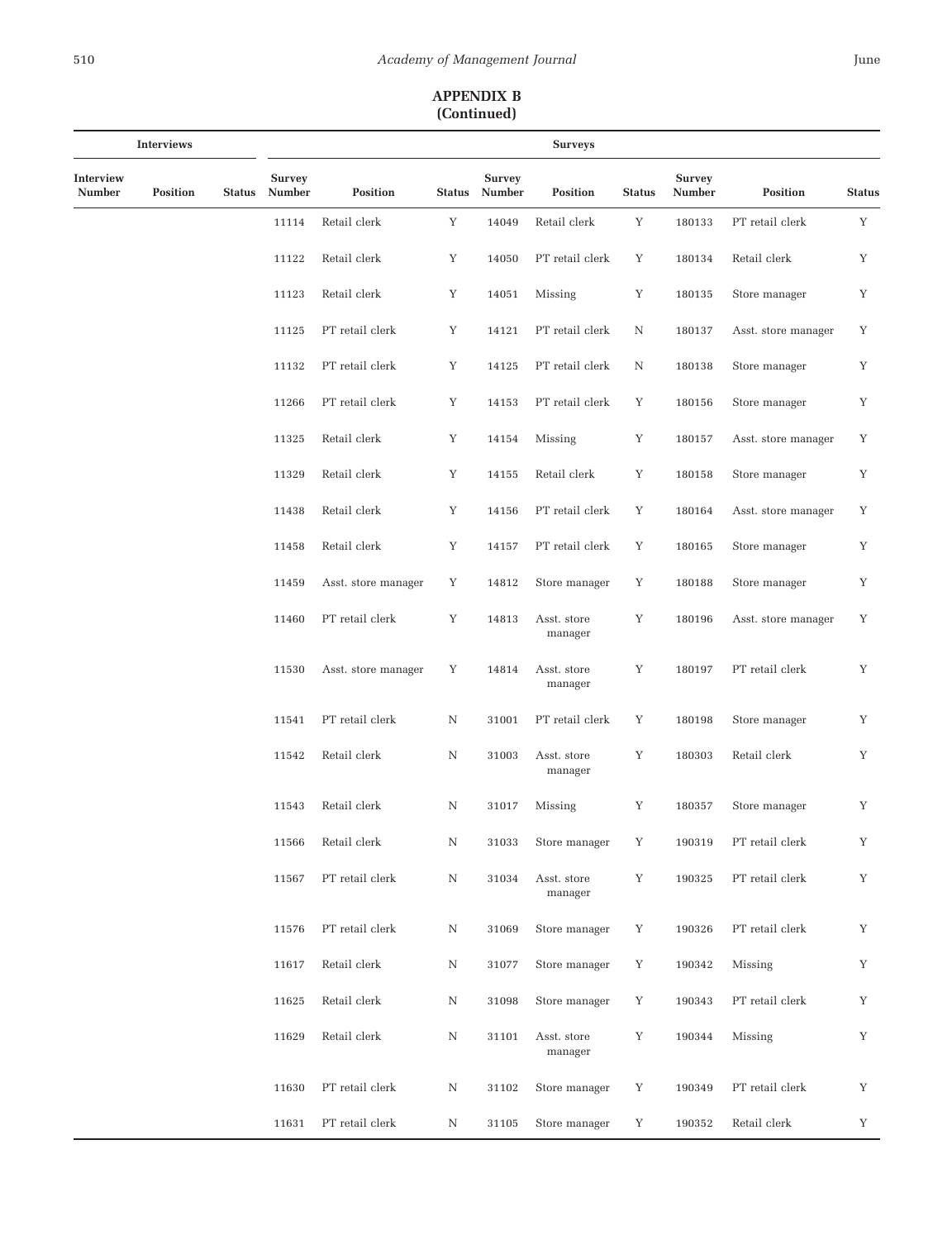| <b>Interviews</b>          |                 |               | <b>Surveys</b>                 |                 |               |                         |                        |               |                                |                     |               |
|----------------------------|-----------------|---------------|--------------------------------|-----------------|---------------|-------------------------|------------------------|---------------|--------------------------------|---------------------|---------------|
| Interview<br><b>Number</b> | <b>Position</b> | <b>Status</b> | <b>Survey</b><br><b>Number</b> | <b>Position</b> | <b>Status</b> | <b>Survey</b><br>Number | <b>Position</b>        | <b>Status</b> | <b>Survey</b><br><b>Number</b> | <b>Position</b>     | <b>Status</b> |
|                            |                 |               | 11632                          | PT retail clerk | Ν             | 31106                   | Asst. store<br>manager | Y             | 190361                         | Retail clerk        | Y             |
|                            |                 |               | 11637                          | Retail clerk    | Ν             | 31126                   | Asst. store<br>manager | Y             | 190362                         | PT retail clerk     | Y             |
|                            |                 |               | 11638                          | PT retail clerk | N             | 31142                   | Store manager          | Y             | 190364                         | Retail clerk        | Y             |
|                            |                 |               | 11639                          | PT retail clerk | Ν             | 31145                   | Asst. store<br>manager | Y             | 190373                         | PT retail clerk     | Y             |
|                            |                 |               | 11648                          | PT retail clerk | Ν             | 31149                   | Store manager          | Y             | 190377                         | Retail clerk        | Y             |
|                            |                 |               | 11752                          | Retail clerk    | Ν             | 31150                   | Asst. store<br>manager | Y             | 190378                         | PT retail clerk     | Y             |
|                            |                 |               | 11753                          | PT retail clerk | N             | 31165                   | Asst. store<br>manager | Y             | 190379                         | Missing             | Y             |
|                            |                 |               | 11754                          | Retail clerk    | Ν             | 31200                   | Store manager          | Y             | 190380                         | PT retail clerk     | Y             |
|                            |                 |               | 11755                          | Missing         | Ν             | 31201                   | Store manager          | Ν             | 190421                         | PT retail clerk     | Y             |
|                            |                 |               | 11756                          | Retail clerk    | Ν             | 31205                   | Store manager          | Ν             | 190422                         | Retail clerk        | Y             |
|                            |                 |               | 11769                          | PT retail clerk | Y             | 31209                   | Asst. store<br>manager | Ν             | 190423                         | PT retail clerk     | Y             |
|                            |                 |               | 11770                          | PT retail clerk | Y             | 31210                   | Store manager          | Ν             | 190424                         | Retail clerk        | Y             |
|                            |                 |               | 11806                          | PT retail clerk | Υ             | 31225                   | Store manager          | Ν             | 190425                         | Missing             | Y             |
|                            |                 |               | 11807                          | Retail clerk    | Υ             | 31229                   | Store manager          | Ν             | 190445                         | PT retail clerk     | Y             |
|                            |                 |               | 11860                          | PT retail clerk | Y             | 31230                   | Asst. store<br>manager | Ν             | 190446                         | Retail clerk        | Y             |
|                            |                 |               | 11861                          | PT retail clerk | Υ             | 31233                   | Store manager          | Ν             | 190447                         | Retail clerk        | Y             |
|                            |                 |               | 11862                          | Retail clerk    | Y             | 31234                   | Asst. store<br>manager | $\mathbf N$   | 190655                         | Missing             | Y             |
|                            |                 |               | 11913                          | PT retail clerk | Y             | 31241                   | Store manager          | Ν             | a31200                         | Asst. store manager | Y             |
|                            |                 |               | 11985                          | Missing         | Y             | 31273                   | Store manager          | Ν             | cm200006                       | Store manager       | N             |
|                            |                 |               | 11988                          | Retail clerk    | Y             | 31278                   | Store manager          | N             | missing                        | PT retail clerk     | Y             |
|                            |                 |               | 11989                          | Retail clerk    | Y             | 31280                   | Asst. store<br>manager | N             | missing                        | Asst. store manager | Y             |

<sup>a</sup> "Y" in the "Status" column indicates a store announced as converting to a BigBoxCo Light. "N" indicates a store not announced as converting. "Asst." is "assistant." "PT" is "part-time."